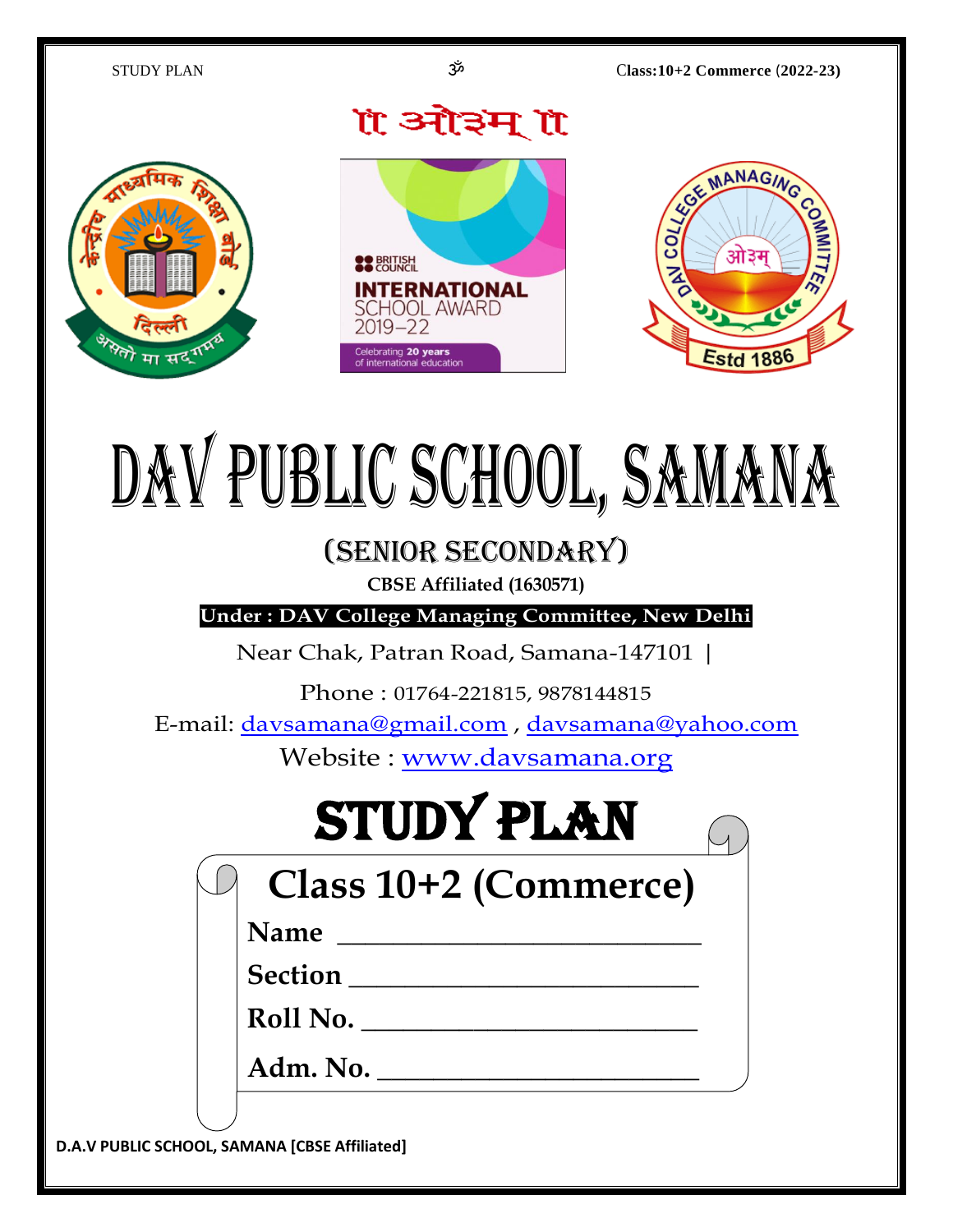## **INDEX**

| <b>SUBJECT</b>                                 | Page No.       |
|------------------------------------------------|----------------|
| PRINCIPAL MESSAGE                              | $\mathbf{1}$   |
| STUDY PLAN - AN IMPORTANT TOOL                 | $\overline{2}$ |
| <b>GREEN RULES</b>                             | $\overline{2}$ |
| <b>GENERAL INSTRUCTIONS (FOR PARENTS)</b>      | $3 - 4$        |
| <b>MODE OF EXAMINATION</b>                     | 5              |
| <b>TEACHER SHOULD KEEP IN MIND</b>             | 5              |
| <b>EXAMINATION INSTRUCTIONS</b>                | $6 - 7$        |
| <b>VALUE EDUCATION TOPICS</b>                  | $8 - 9$        |
| <b>ACCOUNTANCY</b>                             | $10 - 12$      |
| <b>BUSINESS STUDIES</b>                        | $12 - 14$      |
| <b>ECONOMICS</b>                               | $15 - 17$      |
| <b>ENGLISH CORE</b>                            | $17 - 19$      |
| <b>MATHEMATICS</b>                             | $20 - 21$      |
| HINDUSTANI MUSIC VOCAL                         | $22 - 23$      |
| PHYSICAL EDUCATION                             | $23 - 27$      |
| <b>COMPUTER SCIENCE</b>                        | $27 - 30$      |
| <b>MEDICAL PLANNER</b>                         | 31             |
| <b>TEST SCHEDULE &amp; CALENDAR ACTIVITIES</b> | 32             |
| <b>ARYA PARV</b>                               | 33             |
| <b>NATIONAL &amp; INTERNATIONAL IMPORTANT</b>  | $35 - 43$      |
| <b>ACTIVITIES LIST OF EK BHARAT SHRESHTHA</b>  | 44             |
| FIT INDIA MOVEMENT ACTIVITIES                  | $45 - 47$      |
| <b>SCHOOL HOUSES</b>                           | 48             |
| <b>DO'S AND DON'TS</b>                         | 49             |
| <b>CODE OF CONDUCT</b>                         | 49             |
| TEN PRINCIPLES OF THE ARYA SAMAJ               | 50             |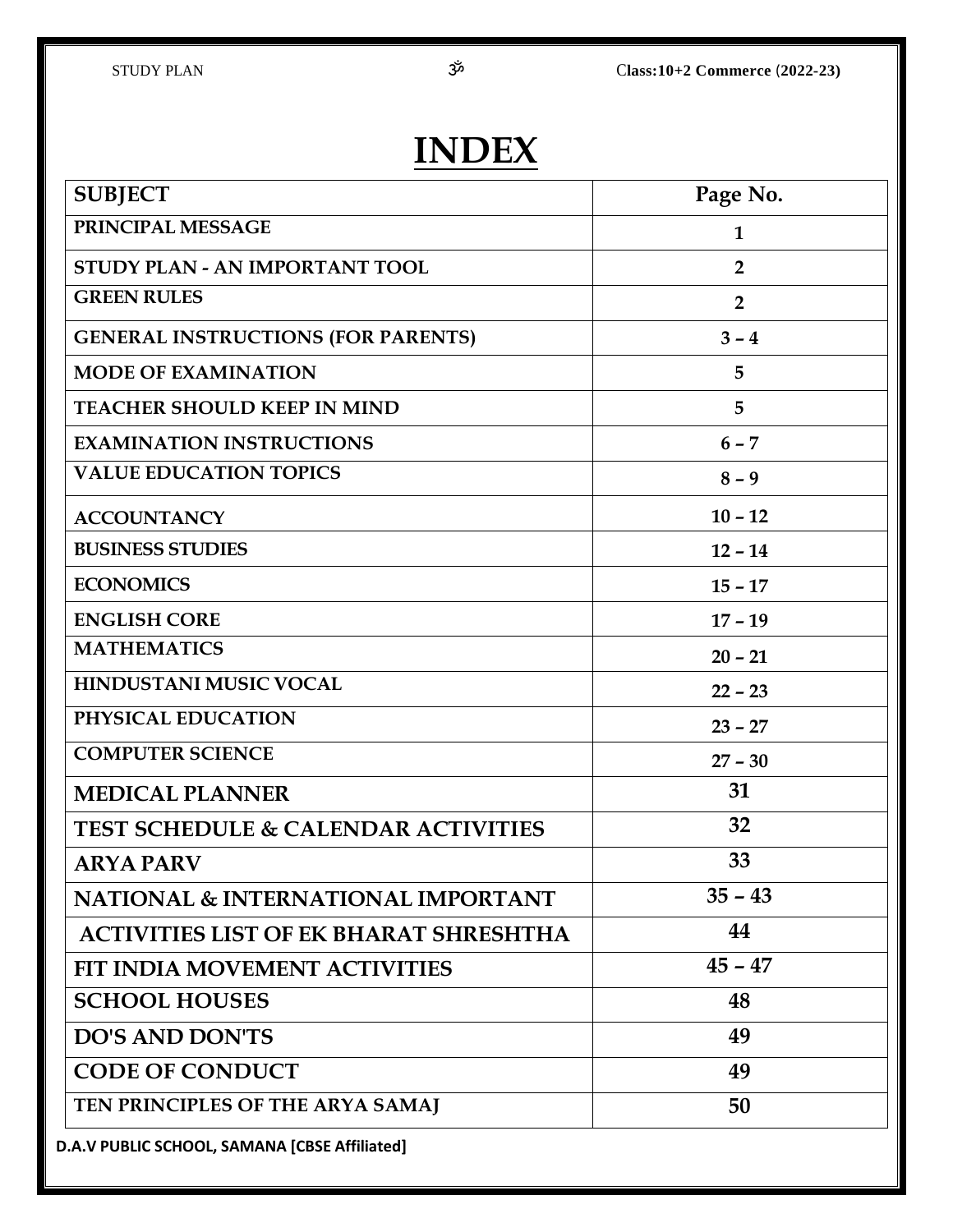## **Principal Message**

**"Education is a shared commitment between dedicated teachers, motivated students and enthusiastic parents with high expectations"** 



 **Principal Dr. Mohan Lal Sharma Academician, Educationist, Scholar Writer, Social Worker, Awardee**

#### **Dear Students**

Today, the role of a school is not only to pursue academic excellence but also to encourage and empower its students to be lifelong learners, critical thinkers, and productive members of an ever-changing global society. More than a decade back DAV SAMANA pledged to transform education. The school that is being run under the able stewardship of Honorable President **Dr. Punam Suri Ji** has earned its own position not only in Samana but also in its surrounding areas. At DAV, we provide an atmosphere to our students for multifaceted development, where children get such a platform which helps them to channelize their potential in the pursuit of excellence. This can only be possible in a holistic, student-centric environment.

The school is striving hard to make the best possible efforts to inculcate strong Vedic roots combining with academics and extra-curricular activities in the children. Transforming every individual into a self-reliant and independent citizen, the school provides an amalgam of scholastic and co-scholastic activities with International exposure. In our curriculum, the student is the primary focus and each child is involved in the learning process.

A new ray hope has been generated by the introduction of – NEP 2020, a pristine document on education wherein emphasis is laid on technology. From the academic year 2022-23, the government will implement the first phase of NEP 2020. The new norms we have adapted to, the resilience we have developed will play a crucial role in applying the New Education Policy in a better way.

The parents are the most strengthening power in moulding the future of children. Their consistent support empowers us to do more and more. I pay my gratitude to them for their faith in us.

I am confident enough that the DAVIANS will make themselves stronger day by day, adding a new leaf to the grandeur of the school.

#### **Blessings !!! Principal Dr. Mohan Lal Sharma**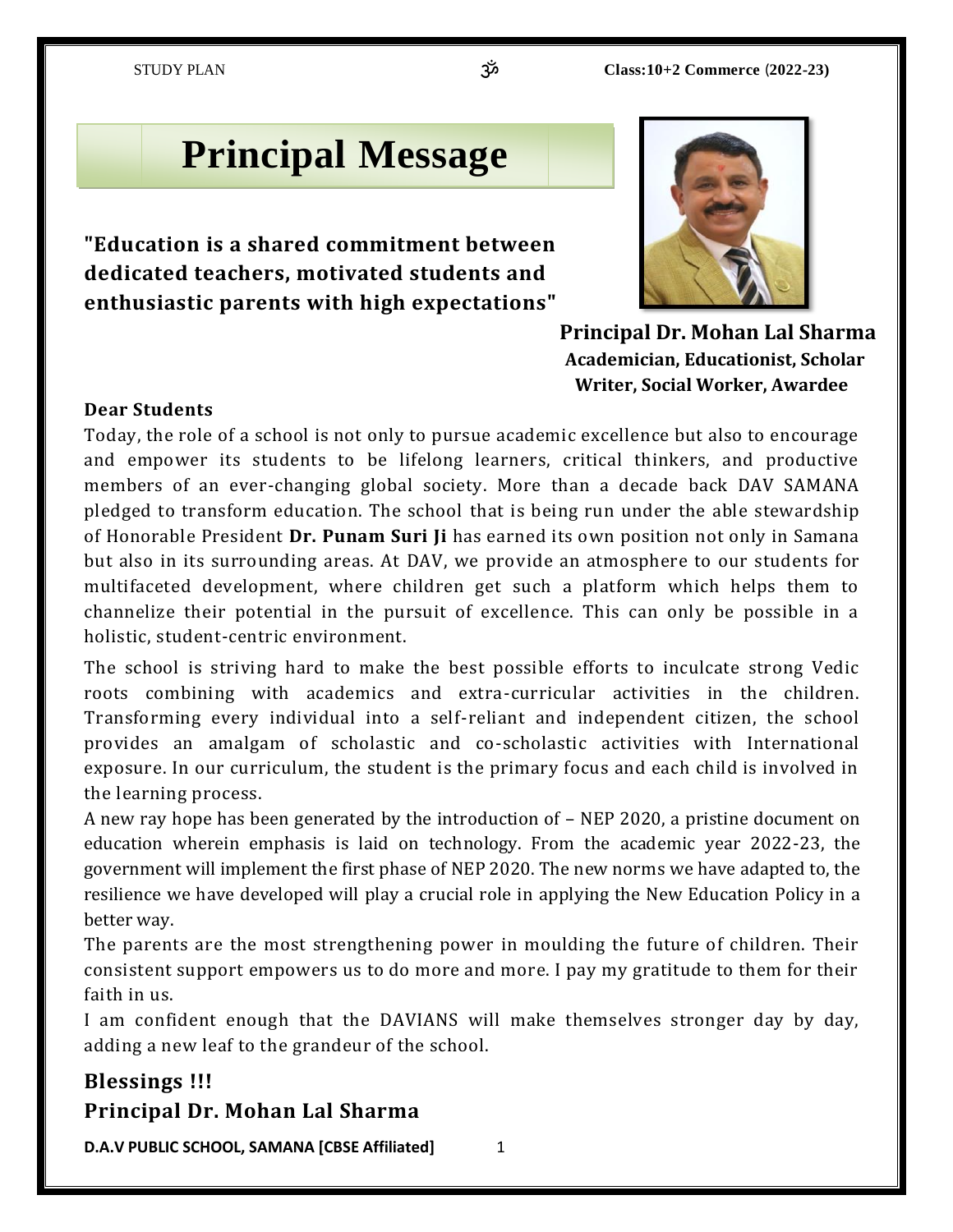STUDY PLAN ॐ **Class:10+2 Commerce** (**2022-23) STUDY PLAN - AN IMPORTANT TOOL**

Study plan is a technique that enables you to make the most efficient use of your time, resources and academic potentials. As we journey together, you may face many challenges and to enable you to overcome the obstacles we offer you this wonderful tool-Study Plan to make you familiar with the values and Academic Syllabi of the school. This will increase your awareness of how you study and you will become more confident. Make this planner a part of your schedule for getting success this year**.**

## **GREEN RULES**

- Be kind, polite, helpful and aware of others' feelings.
- Try your best, work hard and learn from your own mistakes.
- \* Respect your educators.
- **❖** Make yourself presentable.
- Take responsibility for your education.
- Be organized.
- ❖ Don't be a distraction.
- Do the task with dedication.
- **❖** Stick to your goals.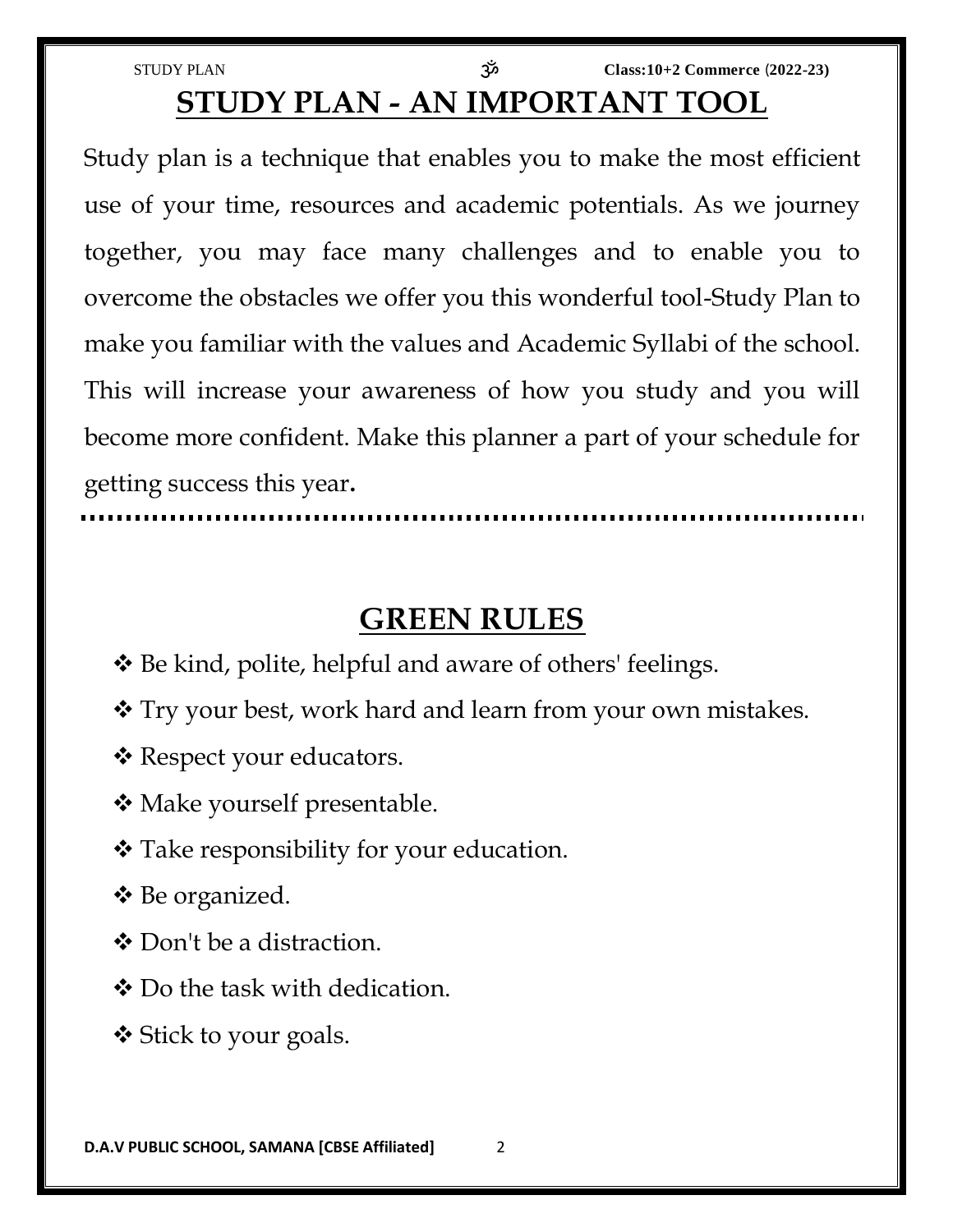### **GENERAL INSTRUCTIONS (FOR PARENTS)**

- $\hat{\mathbf{v}}$  Parents are requested to co-operate with the school in its attempt to help towards their children's progress by paying attention to their regularity, punctuality and discipline.
- Constant vigilance on the part of the parents pays rich dividends. We earnestly recommend that parents should take interest in the daily activities of the children both inside and outside the school and check the diary daily for any notes from the teacher. Kindly attend all Parent-Teacher Meetings in the interest of your wards.
- $\cdot$  If you have any suggestions regarding your ward's study, you are welcome to contact the Principal/ Supervisor/ Co-ordinator/Class Teacher/Subject Teacher during Parent-Teacher Meeting or with prior appointment with Principal/ Supervisor/ Co-ordinator between (9:00 a.m. to 10:00 a.m.).
- ◆ Parents are requested not to enter the class room either to see their wards or to seek interviews with the teachers during class hours. No half day/short leave will be given to the student.
- Unauthorized absence for 6 consecutive days renders the student liable to have his/her name struck off the rolls. Sick children should not be sent to the school for a test or an examination. Medical certificate may be sent along with an application on the same or next day positively. Student will be fined Rs.10 per day, if the child remains absent for the consecutive two days.
- Children when suffering from infectious disease should not be sent to school to attend classes. The student is required to produce a fitness certificate from a Medical Practitioner / Doctor on joining.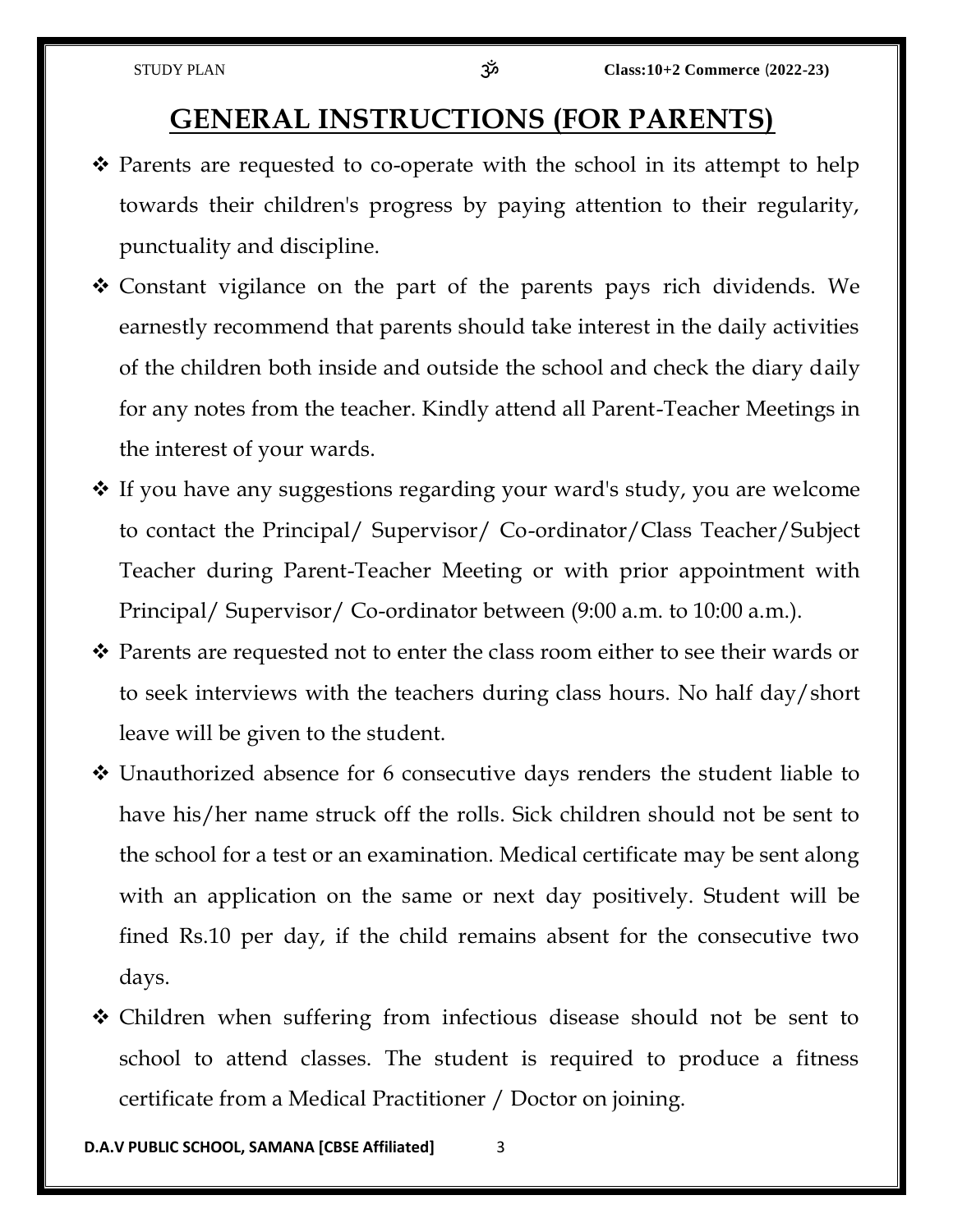- Any change of Residential / Official Address / Telephone Number should be notified to the class teacher and school office immediately.
- Ensure that the child maintains personal hygiene, has nutritious breakfast and diet and avoids eatables from roadside vendors.
	- Students are not allowed to carry / use "Mobile Phones" within the school premises.
	- As the medium of instruction in the school is English. So, children should be helped to follow their work easily and intelligently by a certain amount of regular conversation in English at home.
	- As soon as the diary is issued, the parents should fill in all the required data and sign in the spaces provided.
	- \* Parents should sign the school diary daily. Daily assignment, irregularity in
		- a) Completion of assignment
		- b) Bringing of Books.
		- c) Wearing proper uniform, or any other instruction and circulars given should be acknowledged by signing the diary at the respective spaces provided.
	- Legitimate complaints should be brought to the knowledge of the Principal without delay.
	- Please ensure that the child is sent neatly dressed. Nails should be trimmed regularly. Expensive jewellery and watches, nail polish and make up is not permitted.
	- Encourage the children to participate in all curricular and co-curricular activities. This is very necessary for gaining self-confidence and selfsatisfaction.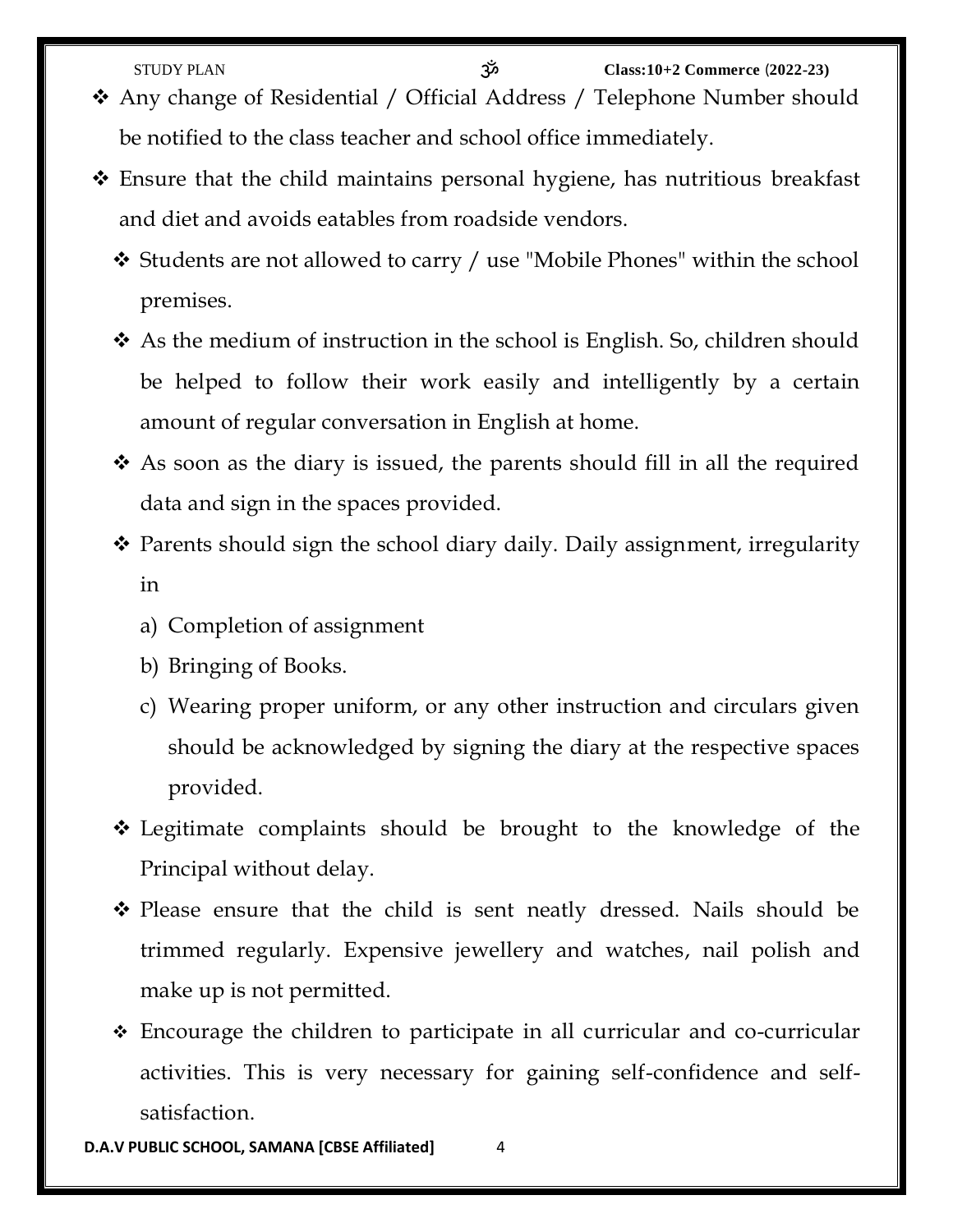## **MODE OF EXAMINATION**

- 1. The Annual examination will be held in the month of February / March.
- 2. A student must pass separately in both (Written+ Practical) exams.
- 3. Duration of each paper will be of three hours.

#### \*\*\*\*

## **TEACHER SHOULD KEEP IN MIND**

- 1. Use a variety of tools (Oral, Projects, Presentation).
- 2. Understand different learning styles and abilities.
- 3. Develop child's individual's skills, interests, attitudes and motivation.
- 4. Monitor the changes taking place in a child's learning, behavior and progress over time.
- 5. Share the assessment criteria with the students.
- 6. Allow peer and self-assessment.
- 7. Give an opportunity to the students to improve.
- 8. Use an "Indoor Voice" when speaking in the class.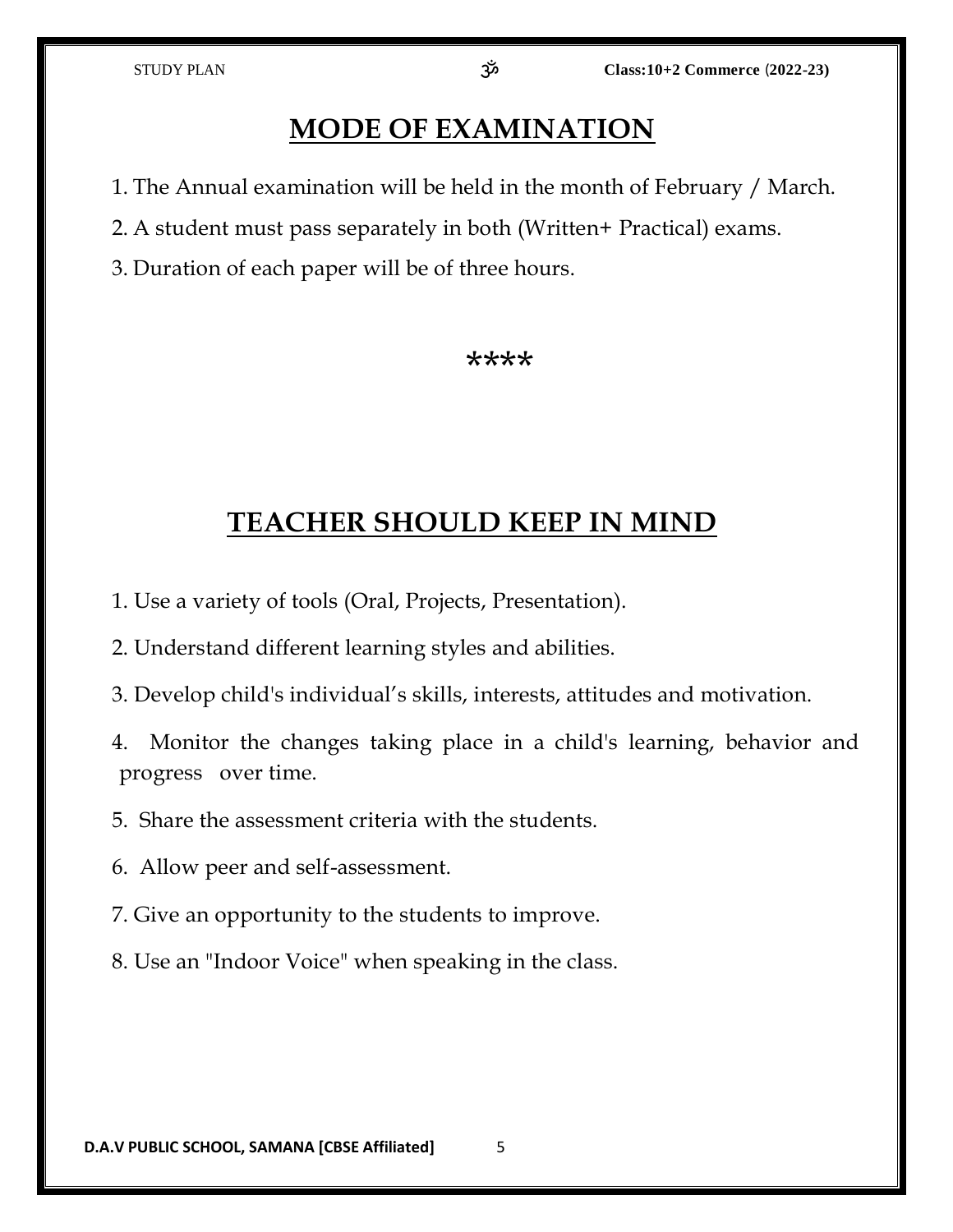## **EXAMINATION INSTRUCTIONS**

- **1. Students MUST reach the exam centre in time.**
- **2. No student will be allowed to enter in the examination centre after time will be over.**
- **3. Students are required to bring their own pen, pencil and ink. Only blue black or royal blue ink / ball point pen is to be used.**
- **4. No student, without permission of the Invigilators/Duty teacher, shall leave his / her seat or the Examination Hall until the end of the examination. No student shall speak without permission. If it is necessary for the candidate to communicate, he/she shall stand up in his / her place.**
- **5. Answer shall be written on both sides of the answer book supplied to the candidate and on the both side of the answer book. No candidate shall tear out any leaf from the answer book.**
- **6. If a student write his / her roll no. or put any special mark in any part of the answer book or drawing sheet, map etc. other than the space provided for the purpose he will render himself liable to have his/her paper cancel.**
- **7. Students can be physical search by the center duty teacher before or during the examination at any time.**
- **8. The student shall not ask for supplementary answer sheet till the main answer book / the earlier supplementary answer book is filled.**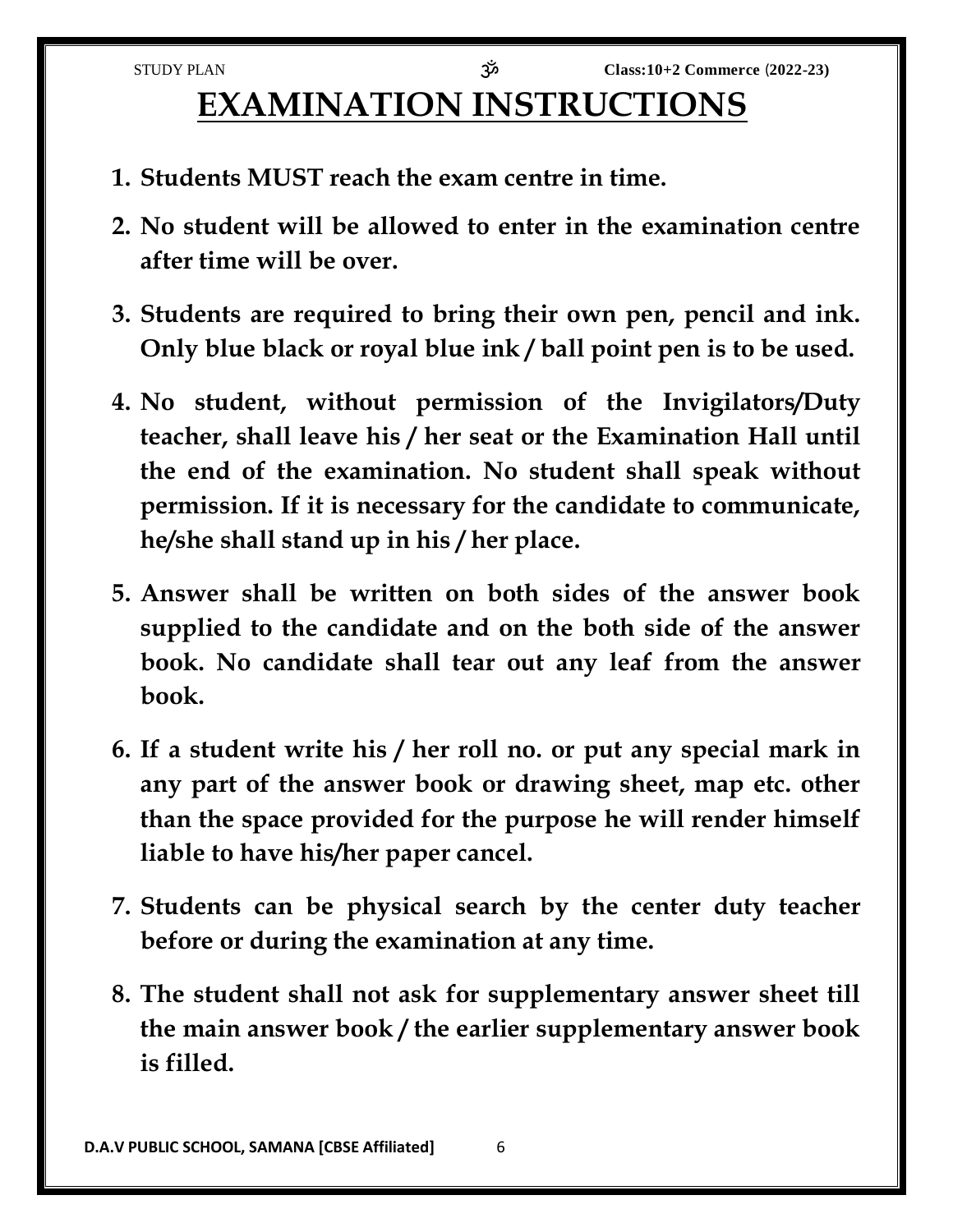- **9. Apart from what is stated to be unfair means in the rules, regulations and Bye-Laws of the Board, if a candidate during the course of examination, is found indulging in any of the following, he/she shall specifically be deemed to have used unfair means at the examinations and as such his/her result shall not be declared but shall be marked as UNFAIRMEANS (U.F.M.):**
	- **a) Having in possession any item or article which has been prohibited in examination centre or may be used for unfair practices including any stationery item, communication device, accessories, eatable items, ornaments or any other material or information relevant or not relevant to the examination in the paper concerned.**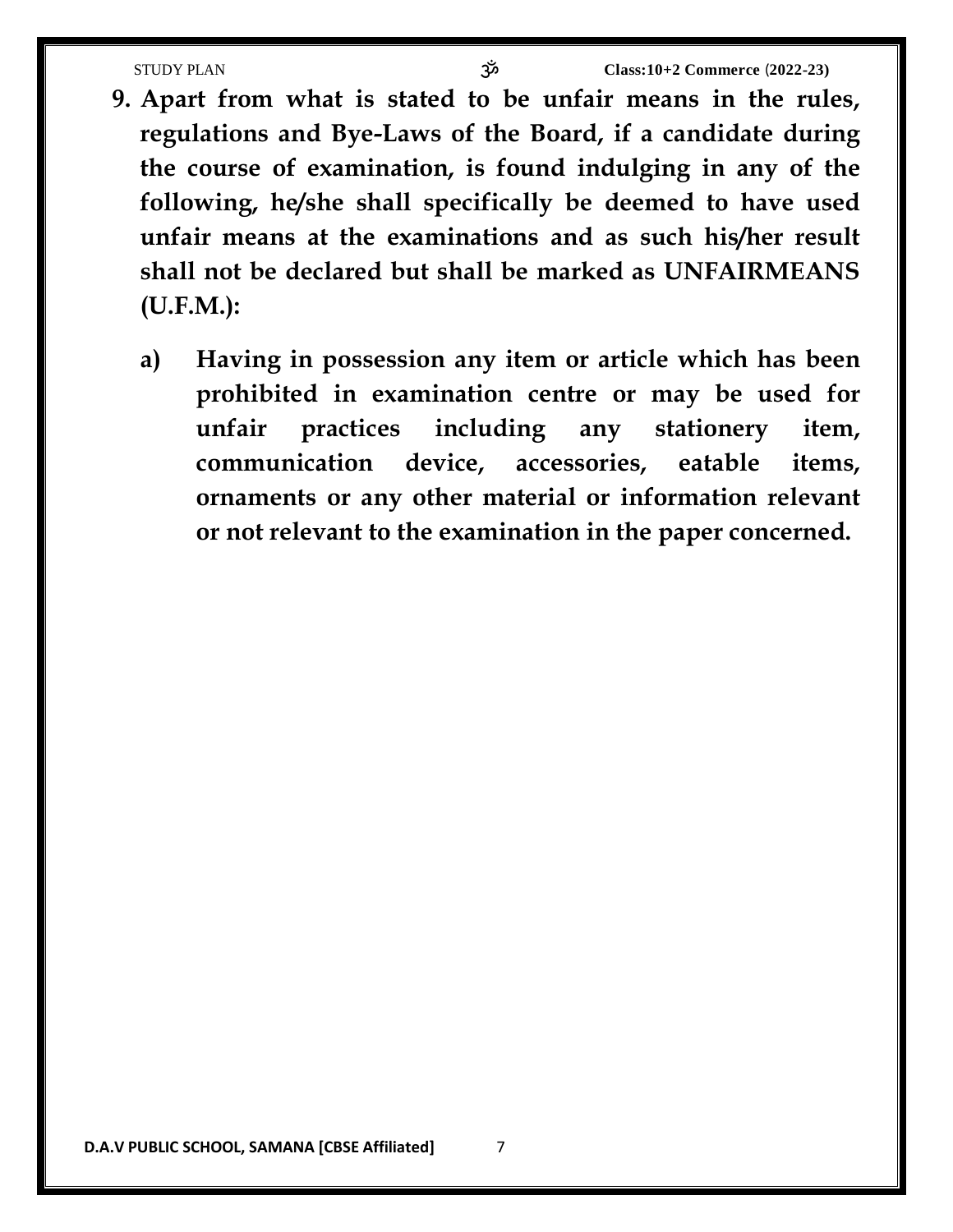## **VALUE EDUCATION TOPIC**

#### **APRIL**

#### **SELF DISCIPLINE & CO-OPERATION**

- Being responsible
- Managing Emotions
- Being helpful to new students
- Cleanliness of body and mind
- Healthy and constructive thoughts

#### **MAY DIGNITY OF LABOUR & OPTIMISIM**

- Respecting all jobs/positions equally
- Keeping your surroundings clean
- Looking at negative things in a positive manner

#### **JUNE**

#### **SELF REALIZATION & MEDITATION**

- Purity of mind and soul
- Spending valuable time with parents
- Awareness about duties
- Creative & Innovative approach

#### **JULY**

#### **ENVIRONMENT SENSTIVITY**

- Go Green
- Each one, Plant one
- Use of water, Electricity etc.
- Proper utilization of paper

#### **AUGUST SECULARISM & NATIONAL INTEGRATION**

- Acknowledging the hard-earned independence
- Showing respect towards all religions
- Taking pride in being an Indian
- Abiding by the laws for maintaining National Integrity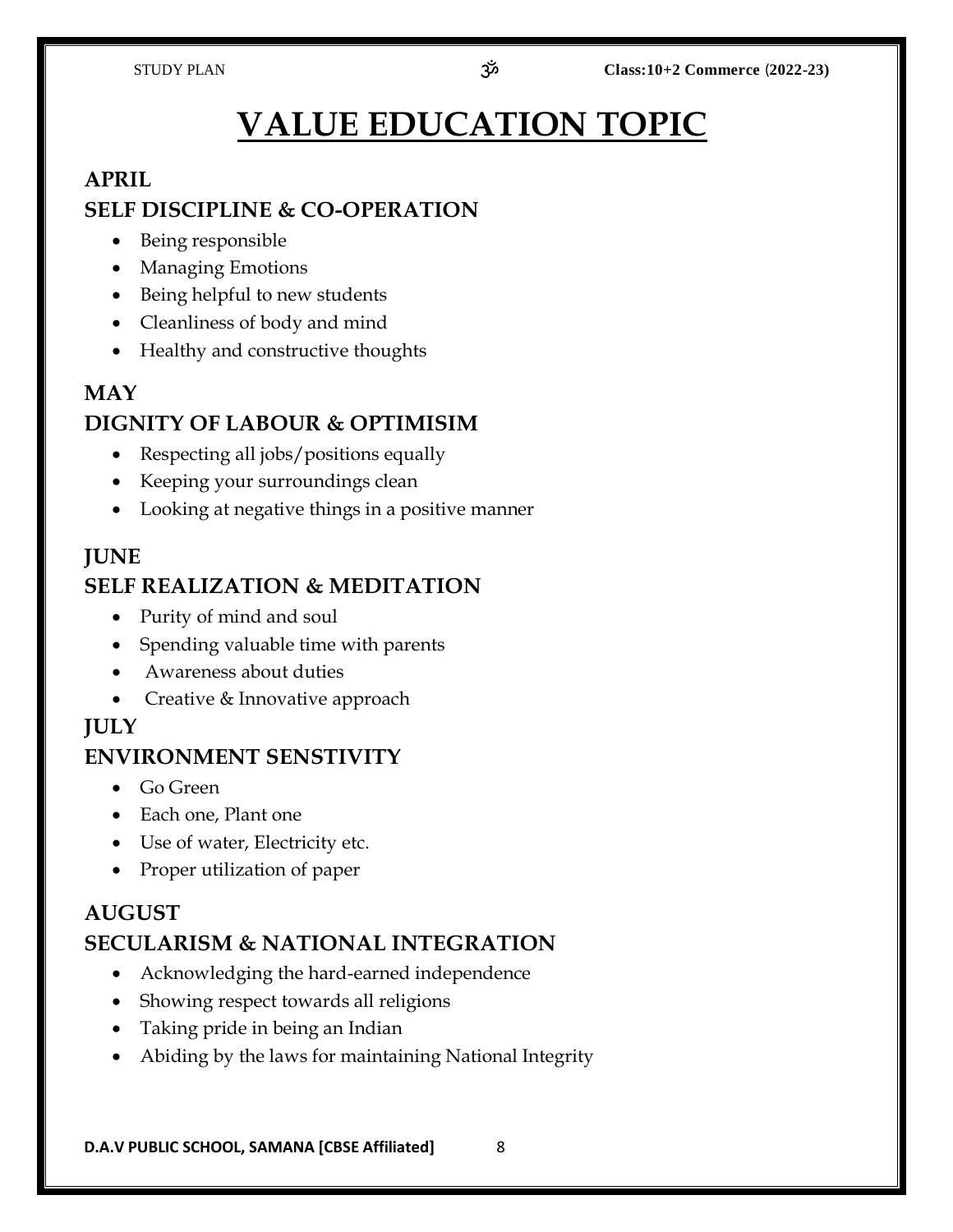#### **SEPTEMBER**

#### **EFFICIENCY & EFFECTIVENESS**

- Continuous Efforts with Patience & Endurance
- Believing in yourself
- Having "I CAN Win" attitude
- Do not pluck flowers

### **OCTOBER COMPASSION & CHARITY**

- Love for humanity
- Well mannered in words & actions
- Helping the needy

#### **NOVEMBER**

#### **FAITH & DEVOTION**

- Trust
- Hope
- Calmness

## **DECEMBER INSPIRATION & RESPONSIVENESS**

- Self Trust
- Motivation for Simple living and high thinking

#### **JANUARY**

#### **CLEANLINESS/ CLEAN DAV GREEN DAV**

- Personal hygiene
- Cleanliness of surrounding
- How to keep your classroom tidy

#### **FEBRUARY**

#### **TIME MANAGEMENT & COMMITMENT**

- Practicing effective study techniques
- Being organized

#### **MARCH**

#### **STRIVING FOR EXCELLENCE**

- Be diligent in your performance
- To do things in the best possible manner
- Being enthusiastic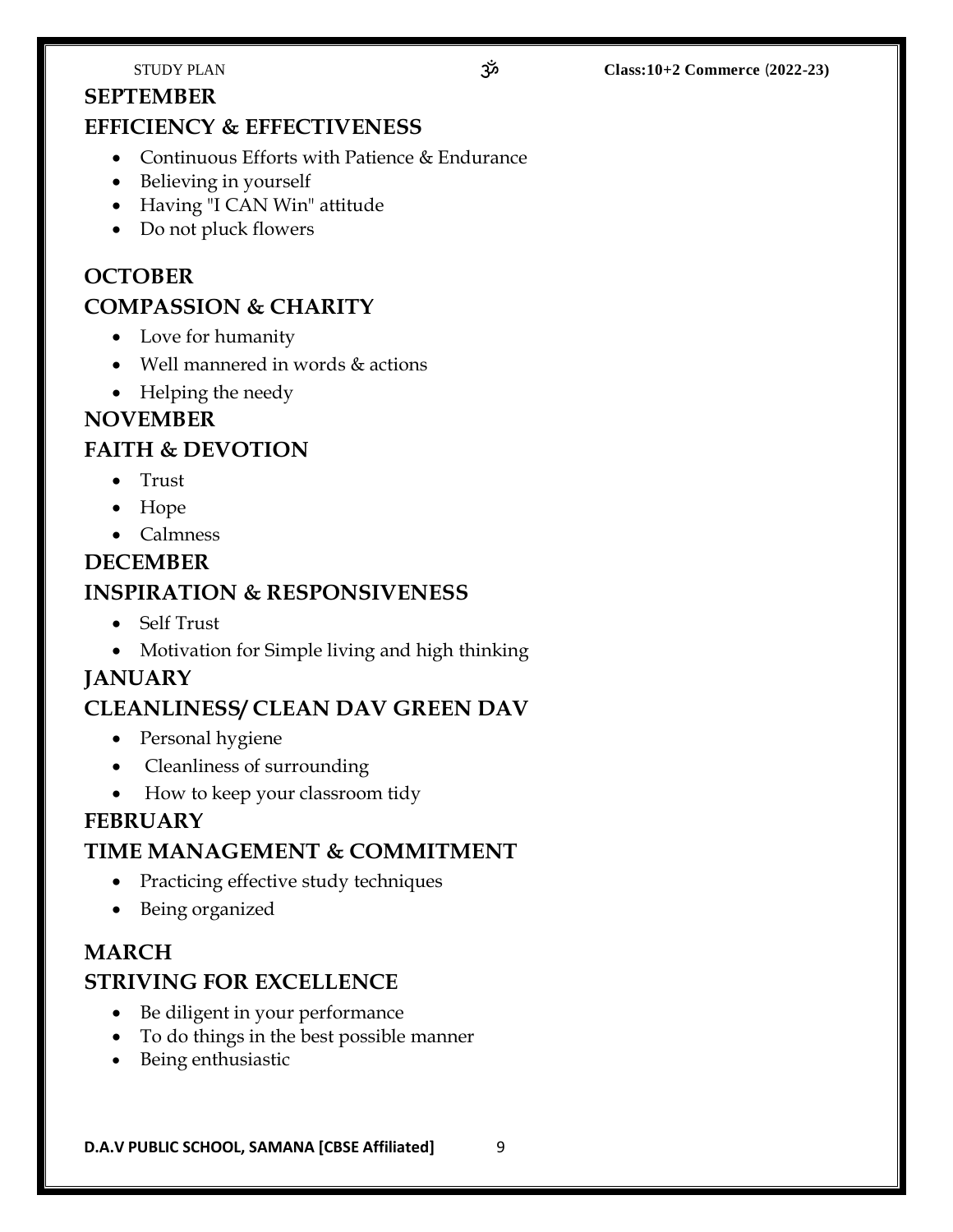## **ACCOUNTANCY (Code No. 055)**

**Books**: 1. Financial Accounting – Part I – NCERT

2. Financial Accounting – Part II – NCERT

Reference Books: 1. T. S. Grewal 2. MCQ – D.K. Goel. **Objectives:**

1. To familiarize the students with accounting as an information system.

2. To acquaint the students with basic concepts of accounting and accounting standards.

3. To develop the skills of using accounting equation in processing business transactions.

4. To develop an understanding about recording of business transactions and preparation of financial statements.

5. To enable the students to understand and analyze the financial statements.

|            | Unit                                                | <b>Pen Note</b> | <b>Marks</b> |
|------------|-----------------------------------------------------|-----------------|--------------|
| $Part - A$ | <b>Accounting for Not for Profit Organisations,</b> |                 |              |
|            | <b>Partnership Firms and Companies</b>              |                 |              |
| Unit $-1$  | <b>Accounting for Partnership Firms</b>             | 90              | 36           |
| Unit $-2$  | <b>Accounting for Companies</b>                     | 35              | 24           |
|            |                                                     |                 |              |
| TOTAL-A    |                                                     | 150             | 60           |
| $Part - B$ | <b>Financial Statement Analysis</b>                 |                 |              |
| Unit $-3$  | <b>Analysis of Financial Statements</b>             | 30              | 12           |
| Unit $-4$  | <b>Cash Flow Statements</b>                         | 20              | 08           |
| TOTAL-B    |                                                     | 50              | 20           |
|            | <b>TOTAL THEORY</b>                                 |                 | 80           |
| Part- $C$  | <b>Project Work</b>                                 | 40              | <b>20</b>    |
|            | <b>Total Periods / Total Marks</b>                  | 240             | 100          |

#### **Course Structure**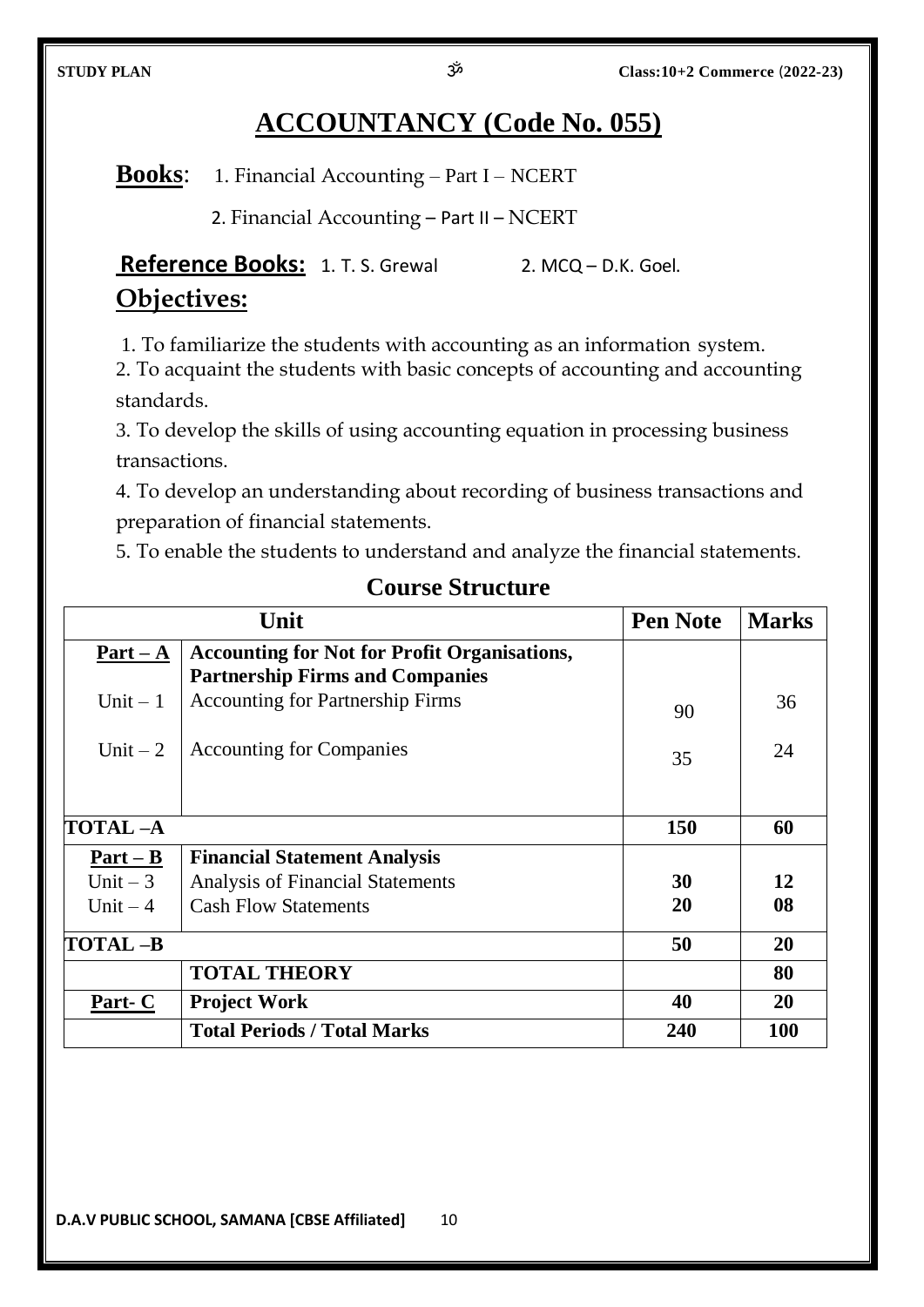## **Project Work – Guidelines (Subject to change as per CBSE guidelines)**

| Unit | <b>Heading</b>        | <b>Marks</b> |
|------|-----------------------|--------------|
|      | Project File          |              |
|      | Written Test (1 Hour) |              |
|      | Viva                  |              |
|      | <b>Total</b>          | 20           |

## **APRIL**

| Chapter No. | <b>Chapter Name</b>         | <b>Activity</b> | No. of periods |
|-------------|-----------------------------|-----------------|----------------|
|             | <b>Admission of Partner</b> | <b>PPT</b>      |                |
| <b>MAY</b>  |                             |                 |                |

| 1711 X X           |                               |                 |                |
|--------------------|-------------------------------|-----------------|----------------|
| <b>Chapter No.</b> | <b>Chapter Name</b>           | <b>Activity</b> | No. of periods |
|                    | Change in Profit Sharing      | <b>PPT</b>      | 08             |
|                    | Ratio with goodwill           |                 |                |
|                    | <b>Retirement of Existing</b> |                 |                |
|                    | Partner                       |                 |                |
| JUNE               | <b>SUMMER VACATION</b>        |                 |                |

#### **JULY**

| <b>Chapter No.</b> | <b>Chapter Name</b>          | <b>Activity</b> | No. of periods |
|--------------------|------------------------------|-----------------|----------------|
|                    | Dissolution of a Partnership | Flow            |                |
|                    | Firm                         | Chart           |                |
|                    | Death of Partner             | Flow            |                |
|                    |                              | Chart           |                |

## **AUGUST**

| Chapter No. | <b>Chapter Name</b>                | <b>Activity</b> | No. of periods |
|-------------|------------------------------------|-----------------|----------------|
|             | <b>Fundamentals of Partnership</b> | <b>PPT</b>      |                |
|             | Firm                               |                 |                |
|             | <b>Accounting for Companies</b>    | <b>PPT</b>      |                |
|             | (Issues of Shares)                 |                 |                |
|             |                                    |                 |                |

## **SEPTEMBER : REVISION +**

## **HALF YEARLY EXAMINATION**

### **OCTOBER**

| Chapter No. | <b>Chapter Name</b>             | <b>Activity</b> | No. of periods |
|-------------|---------------------------------|-----------------|----------------|
|             | <b>Accounting for Companies</b> | Flow            |                |
|             | (Issues of Shares)              | Chart           |                |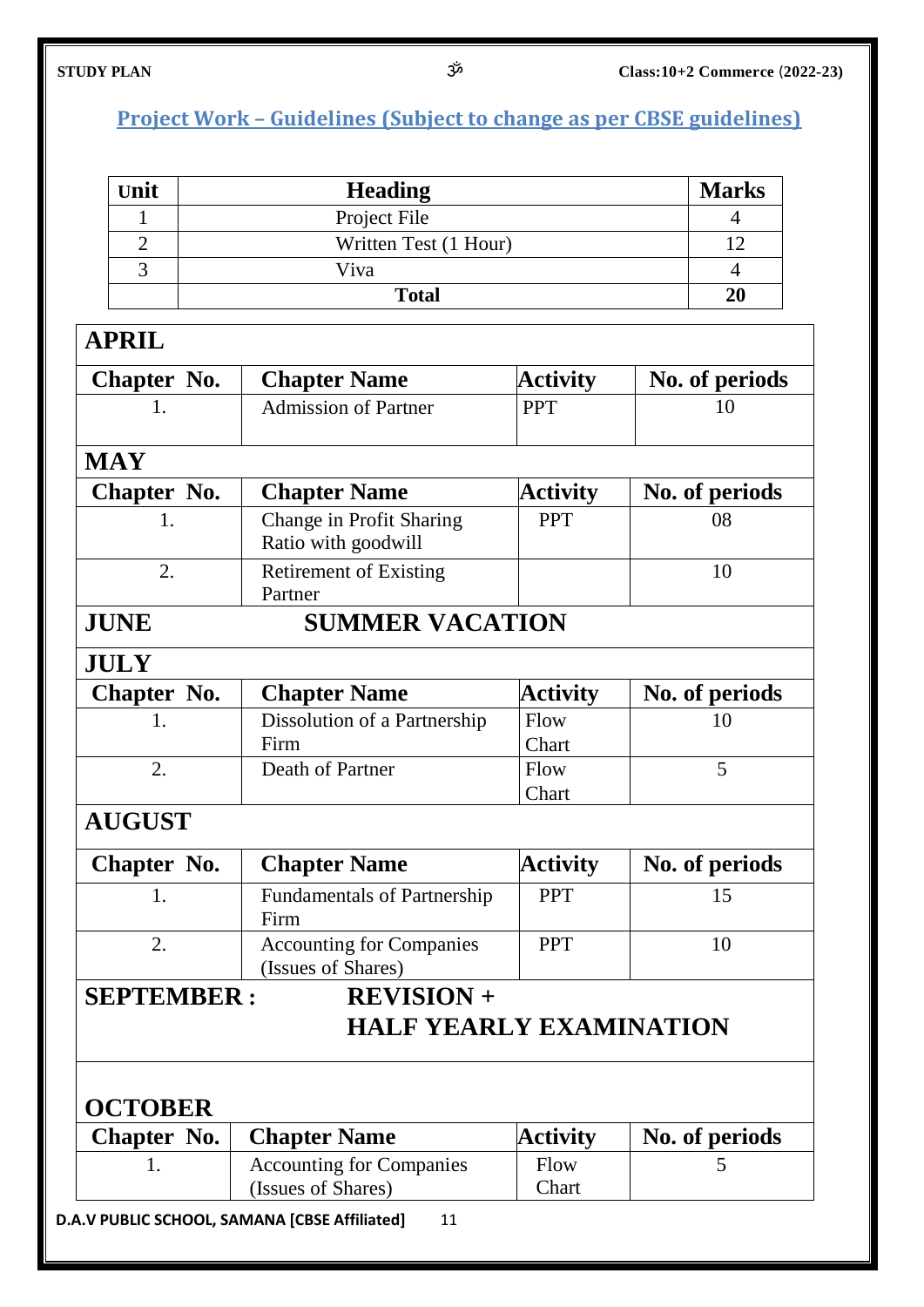| STUDY PLAN                  | مرّخ                                                    |               | Class:10+2 Commerce (2022-23)  |
|-----------------------------|---------------------------------------------------------|---------------|--------------------------------|
| 2.                          | <b>Issues of Debentures</b>                             | Chart         | 10                             |
| <b>NOVEMBER</b>             |                                                         |               |                                |
| Chapter No.                 | <b>Chapter Name</b>                                     | Activity      | No. of periods                 |
|                             | <b>Tools of Financial</b><br><b>Statements Analysis</b> |               | 04                             |
| $\mathcal{D}_{\mathcal{L}}$ | <b>Accounting Ratios</b>                                | <b>PPT</b>    | 15                             |
| <b>DECEMBER</b>             |                                                         |               |                                |
| Chapter No.                 | <b>Chapter Name</b>                                     | Activity      | No. of periods                 |
|                             | <b>Cash Flow Statement-AS</b><br>Three $(3)$            | Flow<br>Chart | 10                             |
|                             | <b>DECEMBER + JANUARY</b>                               | $Reviewion +$ |                                |
|                             |                                                         |               | <b>Pre</b> – Board Examination |
| <b>FEBRUARY +MARCH</b>      |                                                         |               | <b>ANNUAL EXAMINATION</b>      |

## **BUSINESS STUDIES (Code 054)**

**Books**: 1. – Part I – NCERT

2. – Part II – NCERT

## **Reference Books:** 1. R. K. Singla

2. Alka Dhawan and All in One (Case studies and MCQ)

#### **Objectives:**

- To develop students with an understanding of the processes of business and its environment.
- To develop an interest in the theory and practice of business, trade and industry.
- To familiarize the students with theoretical foundations of the process of organizing and managing the operations of a business firm.
- To develop a business attitude and skills in students.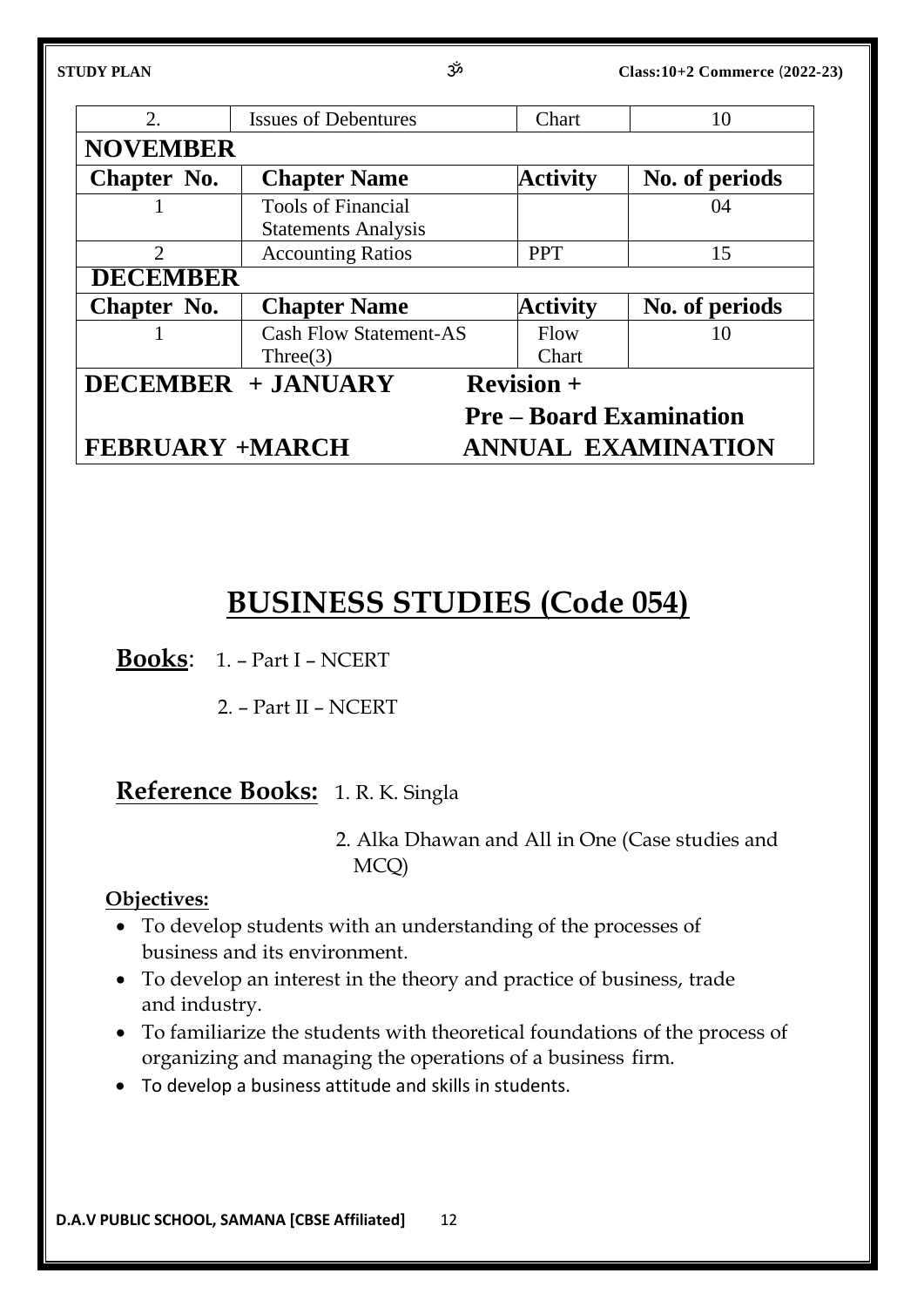## **Project Work – Guidelines (Subject to change as per CBSE guidelines)**

| Sr.<br>No.   | <b>Heading</b>                           | <b>Marks</b> |
|--------------|------------------------------------------|--------------|
|              | Initiative , Cooperative & Participation |              |
|              | <b>Creativity In Presentation</b>        |              |
|              | Content, Observation & Research Work     |              |
|              | <b>Analysis of Situations</b>            |              |
|              | Viva                                     |              |
| <b>Total</b> |                                          | 21           |

#### **APRIL**

| Chapter No.        | <b>Chapter Name</b>         | <b>Activity</b>   | No. of periods |
|--------------------|-----------------------------|-------------------|----------------|
| Unit 1             | Nature and Significance of  | <b>Flow Chart</b> | 9              |
|                    | Management                  |                   |                |
| <b>MAY</b>         |                             |                   |                |
| <b>Chapter No.</b> | <b>Chapter Name</b>         | <b>Activity</b>   | No. of periods |
| Unit 2             | Principle of Management     | Quiz              | 9              |
| Unit 3             | <b>Business Environment</b> |                   | 7              |
| Unit 4             | Planning                    | <b>PPT</b>        | 10             |
| JUNE :             | <b>SUMMER VACATION</b>      |                   |                |
| <b>JULY</b>        |                             |                   |                |
| Chapter No.        | <b>Chapter Name</b>         | <b>Activity</b>   | No. of periods |
|                    |                             |                   |                |

| Chapter No.   | <b>Chapter Name</b>         | <b>Activity</b>   | No. of periods |
|---------------|-----------------------------|-------------------|----------------|
| Unit 11       | <b>Marketing Management</b> | <b>Flow Chart</b> |                |
| Unit 12       | <b>Consumer Protection</b>  | <b>Flow Chart</b> |                |
| <b>AUGUST</b> |                             |                   |                |

| Chapter No. | <b>Chapter Name</b> | <b>Activity</b> | No. of periods |
|-------------|---------------------|-----------------|----------------|
| Unit 5      | Organising          | <b>PPT</b>      |                |
| Unit 6      | <b>Staffing</b>     |                 |                |

### **SEPTEMBER : REVISION +**

## **HALF YEARLY EXAMINATION**

### **OCTOBER**

| <b>Chapter No.</b> | <b>Chapter Name</b> | <b>Activity</b> | No. of periods |
|--------------------|---------------------|-----------------|----------------|
| Unit 7             | Directing           | Ouiz            |                |
| Unit 8             | Controlling         | Ouiz            |                |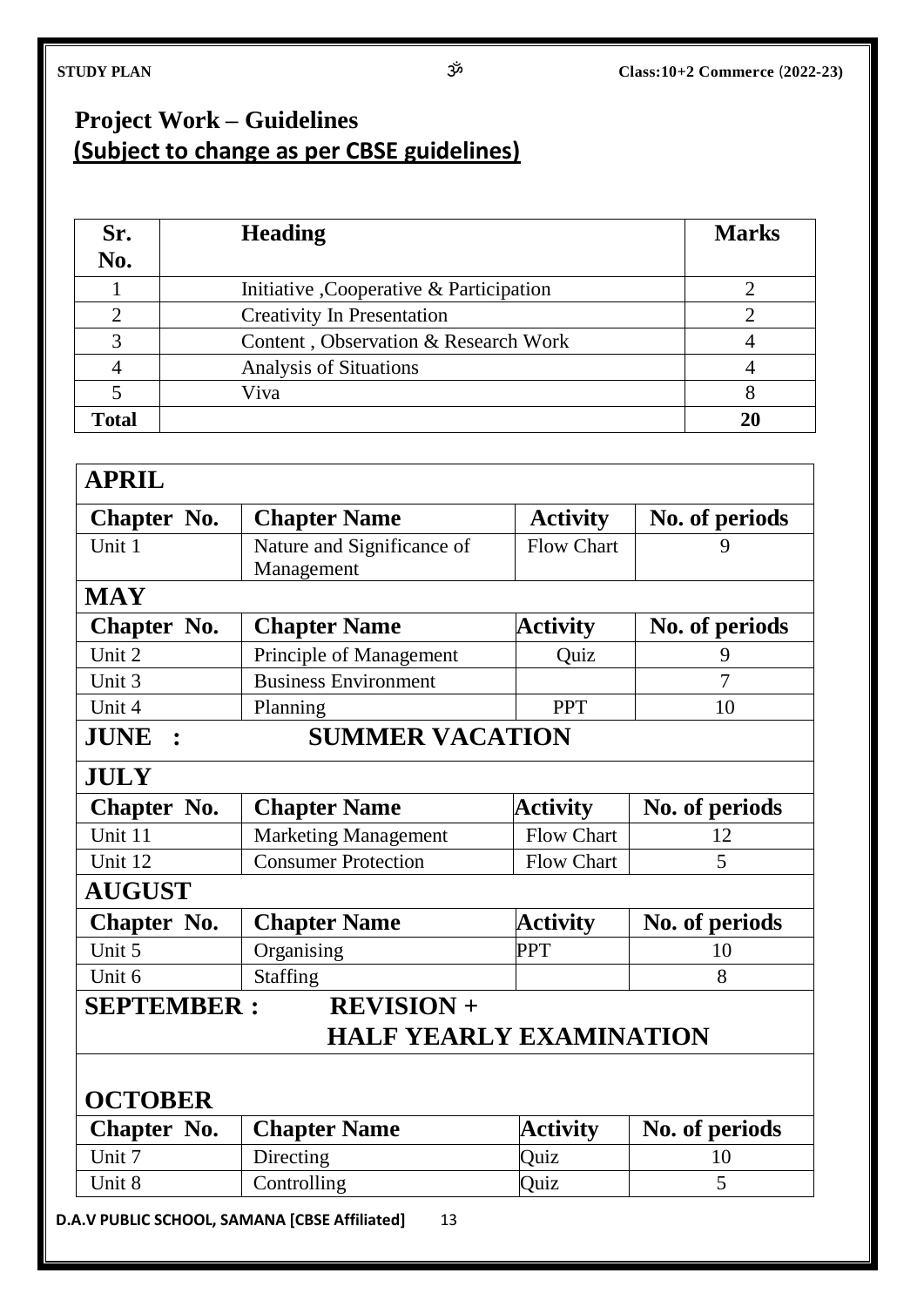| <b>STUDY PLAN</b> | مرّخ                        |                 | $Class: 10+2$ Commerce $(2022-23)$ |
|-------------------|-----------------------------|-----------------|------------------------------------|
| Unit 9            | <b>Financial Management</b> |                 |                                    |
| <b>NOVEMBER</b>   |                             |                 |                                    |
| Chapter No.       | <b>Chapter Name</b>         | <b>Activity</b> | No. of periods                     |
| Unit 10           | <b>Financial Markets</b>    |                 |                                    |

## **DECEMBER + JANUARY Revision +**

## **Pre – Board Examination FEBRUARY +MARCH ANNUAL EXAMINATION**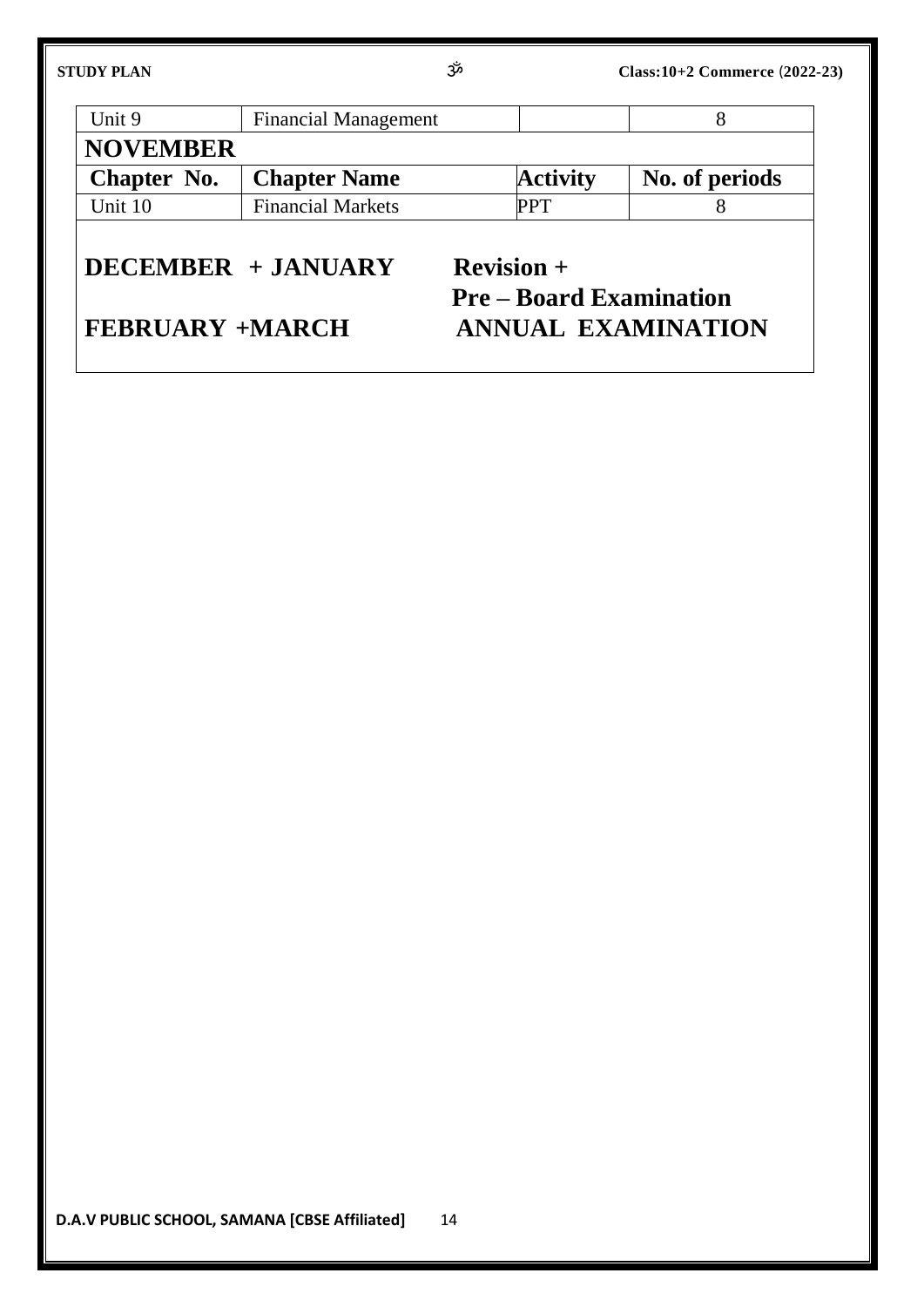## **ECONOMICS (Code No. 030)**

**NCERT Books:** 1. Part A: Introductory Microeconomics

2. Part B: Indian Economic Development

**Reference Books:** 1. J.P. Goel 2. T.R. Jain **Objectives:**

1. Understanding of some basic economic concepts and development of economic reasoning which the learners can apply in their day – to- day life as citizens, workers and consumers.

2. Realization of learner's role in nation building and sensitivity to the economic issues that the nation is facing today.

3. Equipment with basic tools of economics and statistics to analyze economic issues like Poverty, Unemployment, Balance of Payments and Foreign Exchange Mechanism etc. This is pertinent for even those who may not pursue this course beyond senior secondary stage.

4. Development of understanding that there can be more than one view on any economic issue and necessary skills to argue logically with reasoning.

### **Project Work Criteria (Subject to Change as per CBSE guideline)**

| <b>Sr. No.</b> | <b>Heading</b>                   | <b>Marks</b> |
|----------------|----------------------------------|--------------|
|                | Relevance of the topic           |              |
|                | Knowledge Content/ Research Work |              |
|                | <b>Presentation Technique</b>    |              |
|                | Viva-Voce                        |              |
| <b>Total</b>   |                                  |              |

### **APRIL**

| Part | <b>Chapter No. &amp; Name</b>                 | <b>Activity</b>   | No. of periods |
|------|-----------------------------------------------|-------------------|----------------|
|      | Introduction, Difference, of<br>Micro & Macro | <b>Flow Chart</b> |                |
|      | Some Basic Concepts of<br>Macroeconomics      | <b>PPT</b>        |                |
|      | Indian Economy on the Eve<br>of Independence  | <b>Flow Chart</b> |                |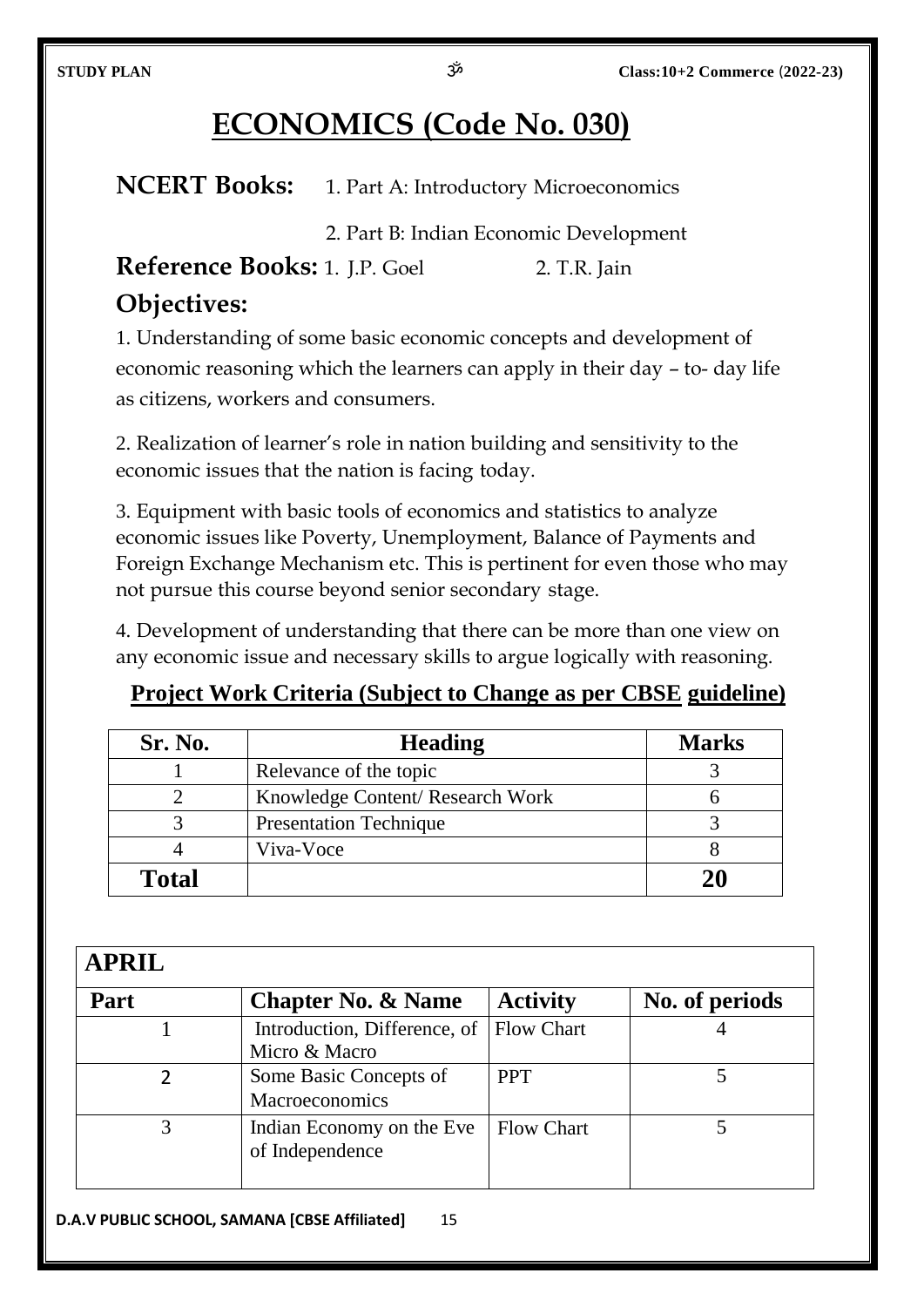| <b>Chapter No.</b> | <b>Chapter No. &amp; Name</b>                    | <b>Activity</b>   | No. of periods |
|--------------------|--------------------------------------------------|-------------------|----------------|
|                    | National Income and                              | <b>PPT</b>        | 5              |
|                    | <b>Related Aggregates</b>                        |                   |                |
| $\overline{2}$     | <b>National</b>                                  | <b>PPT</b>        | 10             |
|                    | Income and Method of                             |                   |                |
|                    | Measurement                                      |                   |                |
| 3                  | Money                                            | <b>PPT</b>        | 5              |
| <b>JUNE</b>        | <b>SUMMER VACATION</b>                           |                   |                |
| <b>JULY</b>        |                                                  |                   |                |
| <b>Chapter No.</b> | <b>Chapter No. &amp; Name</b>                    | <b>Activity</b>   | No. of periods |
| 1                  | <b>Banking</b>                                   | <b>PPT</b>        | 5              |
| $\overline{2}$     | Five Years Plans in India                        |                   | 3              |
| 3                  | Features & Policies of<br>Indian Agriculture     | <b>PPT</b>        | 5              |
|                    |                                                  |                   |                |
| $\overline{4}$     | Strategies of Indian<br>Industries               | <b>PPT</b>        | 5              |
| <b>AUGUST</b>      |                                                  |                   |                |
| <b>Chapter No.</b> | <b>Chapter No. &amp; Name</b>                    | <b>Activity</b>   | No. of periods |
| 1                  | Aggregate, Demand, Supply<br>and Related Concept | <b>Flow Chart</b> | 6              |
| $\overline{2}$     | India's Foreign Trade                            |                   | 4              |
| $\overline{3}$     | <b>Economic Reforms Since</b><br>1991            |                   | 5              |

## **OCTOBER**

| Chapter No. | <b>Chapter No. &amp; Name</b> | <b>Activity</b> | No. of periods |
|-------------|-------------------------------|-----------------|----------------|
|             | Poverty                       |                 |                |
|             | <b>Human Capit Formation</b>  | Ouiz            |                |
|             | Short Equilibrium             |                 |                |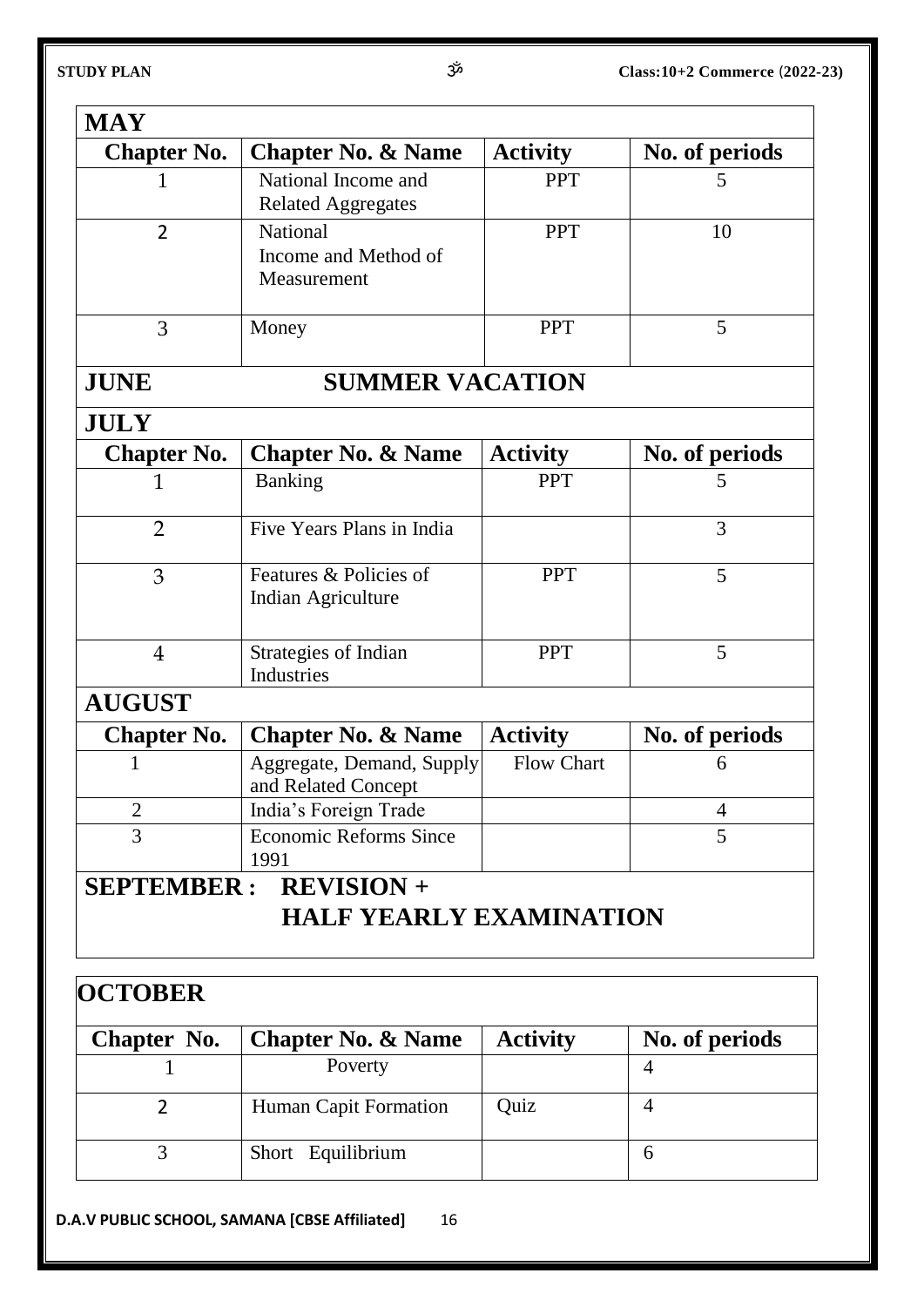| Chapter No. | <b>Chapter No. &amp; Name</b>                  | <b>Activity</b> | No. of periods |
|-------------|------------------------------------------------|-----------------|----------------|
|             | <b>Rural Development</b>                       | <b>PPT</b>      |                |
| 2           | Problem of Excess Demand<br>and Deficit Demand |                 | 5              |
| 3           | <b>Budget</b><br>Government<br>and The Economy |                 | 6              |
| 4           | Infrastructure                                 |                 | 4              |

#### **DECEMBER**

| Chapter No.             | <b>Chapter No. &amp; Name</b>                    | <b>Activity</b>                                 | No. of periods |
|-------------------------|--------------------------------------------------|-------------------------------------------------|----------------|
| 1                       | Employment<br>and<br>Unemployment                | Quiz                                            | 4              |
| 2                       | Environment<br>and<br>Sustainable<br>Development |                                                 | 4              |
| 3                       | Experience of India,<br>Pakistan and China       |                                                 | 6              |
| DECEMBER + JANUARY      |                                                  | $Reviewion +$<br><b>Pre – Board Examination</b> |                |
| <b>EEDDILADV</b> ALADAH |                                                  | ANNILLAT EVAMINATION                            |                |

## **FEBRUARY +MARCH ANNUAL EXAMINATION**

(Note: The project work as specified by the CBSE guidelines will be allocated to the Students in the month of October and they will prepare the projects and submit it in the month of December)

## **ENGLISH CORE (Subject Code : 301)**

## **General Aims and Objectives –**

- **1.** To provide extensive exposure to a variety of writings in English
- **2.** To further expand the learner's vocabulary resources through the use of thesaurus, dictionary and encyclopedia.
- **3.** To develop the taste for reading with discernment and delight.
- **4.** To critically examine a text and comment on different aspects.
- **5.** To develop proficiency in English both in receptive and productive skills.

#### **INTERNAL ASSESSMENT– ALS 20 MARKS**

| <b>TOPIC</b>     | <b>MARKS</b> |
|------------------|--------------|
| LISTENING SKILLS | ∽<br>ٮ       |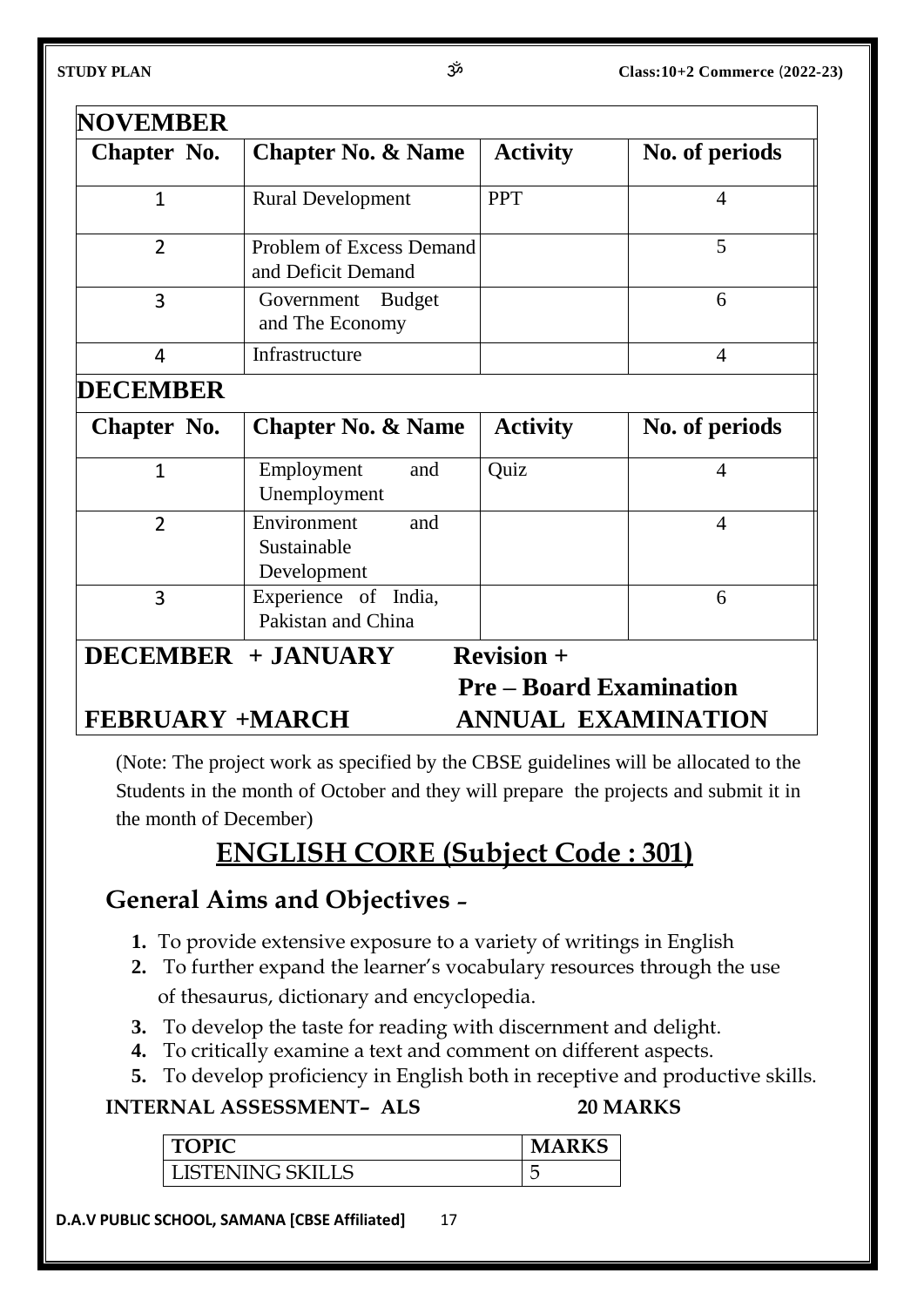| <b>SPEAKING SKILLS</b> |  |
|------------------------|--|
| PROJECT                |  |
| <b>TOTAL</b>           |  |

## **Name of Books: 1. Flamingo 2. Vistas (NCERT) 3.BBC**

| D |
|---|
|---|

| Flamingo<br>[4.1.4.4]      |                                                                                                |                           |                 |                      |
|----------------------------|------------------------------------------------------------------------------------------------|---------------------------|-----------------|----------------------|
|                            | 1. The Last Lesson (Comprehension in<br>Photo<br>Mother Tongue + English)<br>Collage<br>Mother |                           | 03              |                      |
|                            | 1. My Mother At Sixty-Six (poem)                                                               |                           |                 | 01                   |
| <b>Vistas</b>              | 1. The Third Level                                                                             |                           | 04              |                      |
| Short                      | <b>Notice</b>                                                                                  |                           | 05              |                      |
| Composition                |                                                                                                |                           |                 |                      |
| <b>MAY</b>                 |                                                                                                |                           |                 |                      |
| <b>BOOK</b>                | <b>TOPIC</b>                                                                                   |                           | <b>Activity</b> | <b>No of Periods</b> |
| Flamingo                   | 2. Lost Spring (Poster on Child<br>Labour)                                                     | Poster on Child<br>Labour |                 | 04                   |
|                            | 3. Deep Water                                                                                  |                           |                 | 04                   |
| <b>Vistas</b>              | 2. The Tiger King (Poster on Save<br>Tiger)                                                    | Poster on Save<br>Tiger   |                 | 04                   |
|                            | 3. Journey to the End of the Earth                                                             |                           |                 | 04                   |
| Long                       | Letter to Editor for giving                                                                    |                           |                 | 05                   |
| Composition                | suggestions or opinion on Public<br>Interest, Business Letter, Job                             |                           |                 |                      |
|                            | applications,                                                                                  |                           |                 |                      |
| <b>IUNE</b>                | <b>SUMMER VACATION</b>                                                                         |                           |                 |                      |
| ULY                        |                                                                                                |                           |                 |                      |
| <b>BOOK</b>                | <b>TOPIC</b>                                                                                   |                           |                 | <b>No of Periods</b> |
|                            |                                                                                                |                           | <b>Activity</b> |                      |
| Flamingo                   | 3. Keeping Quiet (Poem)                                                                        |                           |                 | 01                   |
|                            | 4. The Rattrap                                                                                 |                           |                 | 03                   |
| <b>Vistas</b><br>[4.4.1.1] | 4. The Enemy                                                                                   |                           | Role Play       | 05                   |
| Long                       | Articles, Report,                                                                              |                           |                 | 04                   |
| Composition                |                                                                                                |                           |                 |                      |
|                            |                                                                                                |                           |                 |                      |
|                            |                                                                                                |                           |                 |                      |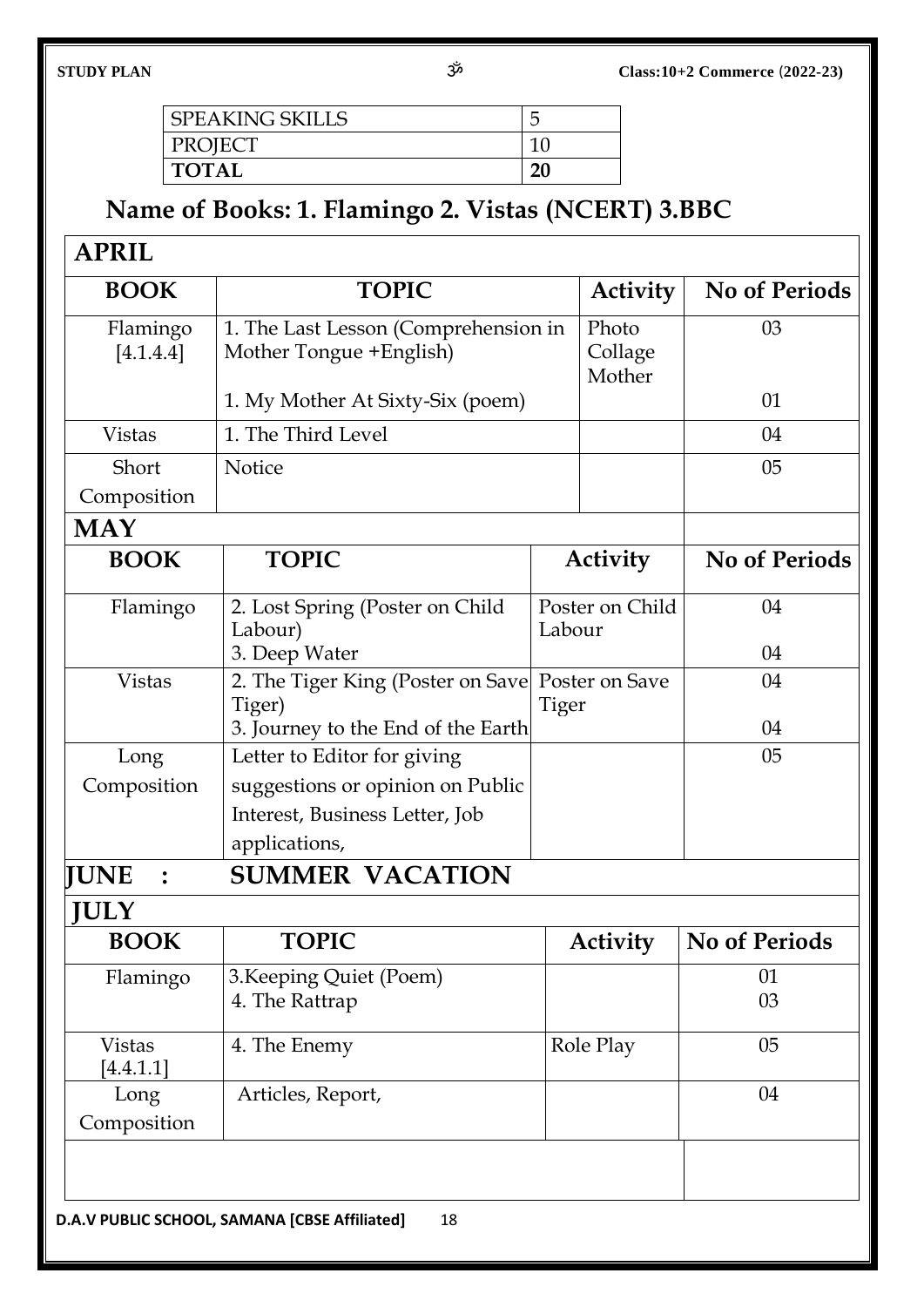| <b>AUGUST</b>       | <b>TOPIC</b>                                                           |    |                           |                      |  |
|---------------------|------------------------------------------------------------------------|----|---------------------------|----------------------|--|
| <b>BOOK</b>         |                                                                        |    | <b>Activity</b>           | <b>No of Periods</b> |  |
| Flamingo            | 4. A Thing Of Beauty (Poem)                                            |    | Project on                | 01                   |  |
| [4.2.3.1]           | Indigo<br>5. Indigo                                                    |    |                           | 03                   |  |
| <b>Vistas</b>       | 5. Should Wizard Hit Mommy                                             |    |                           |                      |  |
| Short               | Formal and Informal Invitations                                        |    |                           |                      |  |
| Composition         | and Replies                                                            |    |                           |                      |  |
| <b>SEPTEMBER:</b>   | <b>REVISION+ HALF YEARLY EXAMINATION</b>                               |    |                           |                      |  |
| OCTOBER             |                                                                        |    |                           |                      |  |
| <b>BOOK</b>         | <b>TOPIC</b>                                                           |    | <b>Activity</b>           | No of                |  |
|                     |                                                                        |    |                           | Periods              |  |
| Flamingo            | 6. Poets and Pancakes                                                  |    |                           | 03                   |  |
|                     | 5 A Roadside Stand(Poem)                                               |    |                           | 02                   |  |
|                     | 6. Aunt Jennifer's Tigers (Poem)                                       |    |                           | 01                   |  |
| <b>Vistas</b>       | 6. On The Face Of It<br>Project on<br>Achievement of<br>Disable People |    | 04                        |                      |  |
| Letter              | Letters to Editor giving                                               |    |                           | 04                   |  |
| Writing             | suggestions or opinions on<br>issues of public interest.               |    |                           |                      |  |
| NOVEMBER            |                                                                        |    |                           |                      |  |
| <b>BOOK</b>         | <b>TOPIC</b>                                                           |    | <b>Activity</b>           | No of                |  |
|                     |                                                                        |    |                           | Periods              |  |
| Flamingo            | 7. The Interview (Expression Series:                                   |    | Interview                 | 03                   |  |
|                     | Interview on any Personality)<br>8. Going Places                       |    | Conduction                | 03                   |  |
| <b>Vistas</b>       | 7. Memories of Childhood                                               |    |                           | 03                   |  |
| [4.4.1.1]           | 9. The Cutting of My Long Hair                                         |    |                           | 03                   |  |
|                     | 10. We Too are Human Beings                                            |    |                           | 03                   |  |
| Long<br>Composition | Article, Report Writing                                                | 03 |                           |                      |  |
|                     | Revision+<br><b>DECEMBER +JANUARY</b>                                  |    |                           |                      |  |
|                     | <b>Pre - Board Examination</b>                                         |    |                           |                      |  |
|                     | <b>FEBRUARY+MARCH</b>                                                  |    | <b>ANNUAL EXAMINATION</b> |                      |  |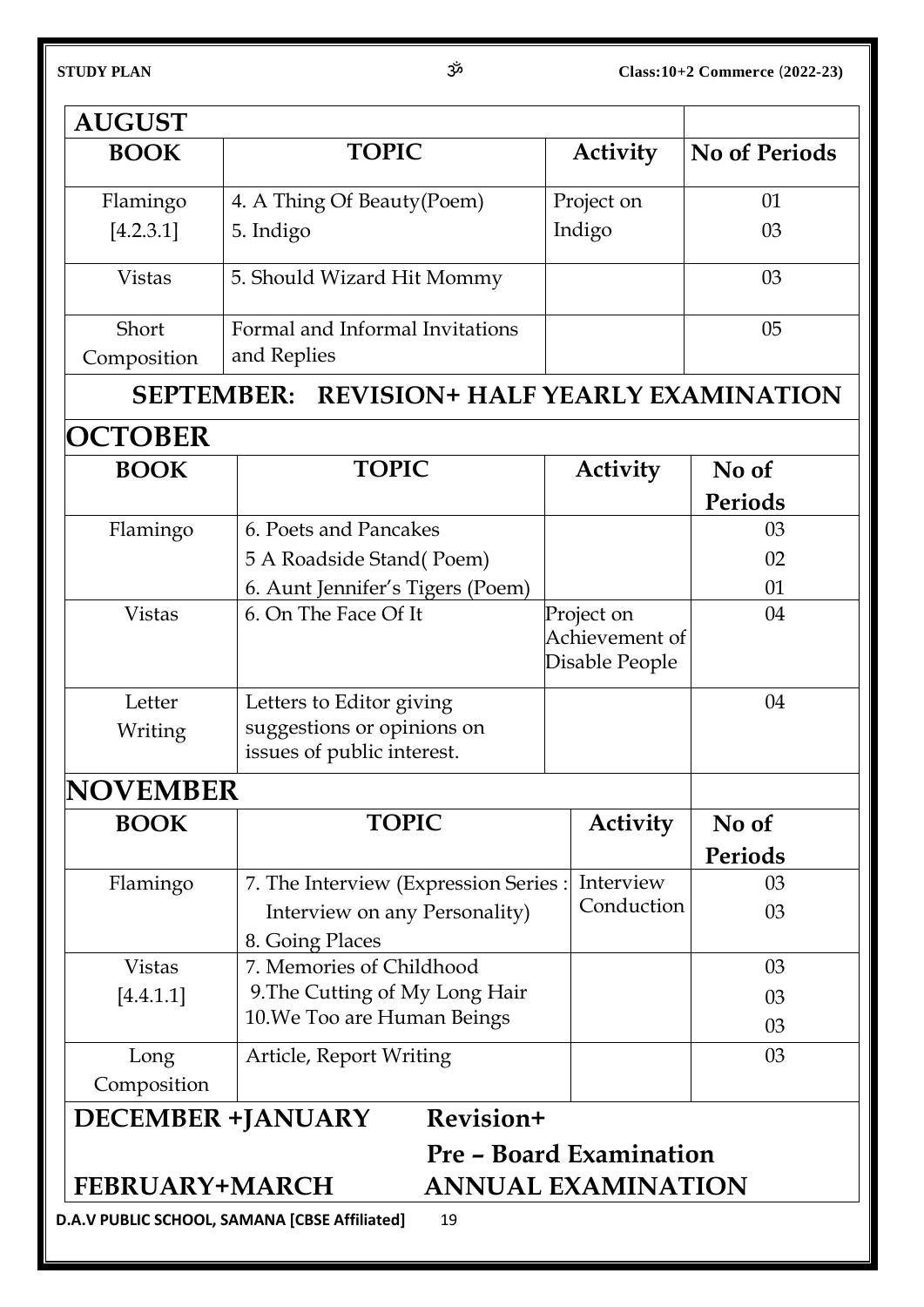## **MATHEMATICS (Subject Code: 041)**

**Book :** NCERT (National Council of Educational Research & Training)

**Reference Book:**1.R.DSharma 2.ModernPublication

**Lab Manual**: New Way (A Different Approach)

## **AIMS &OBJECTIVES:**

The broad objectives of teaching Mathematics at senior school stage intend to help the students:

- To acquire knowledge and critical understanding, particularly by way of motivation and visualization of basic concepts, terms, principles, symbols and mastery of underling processes and skills.
- To feel the flow of reasons while proving a result or solving a problem.
- To develop positive attitude to think analyze and articulate logically.
- To develop interest in the subject by participating in related competitions.
- To acquaint students with different aspects of Mathematics used in daily life.
- To develop an interest in students to study Mathematics as a discipline.
- To develop reverence and respect towards great Mathematicians for their contributions to the field of Mathematics.

## **Internal Project Work - Guidelines**

| Unit         | Heading                    | <b>Marks</b> | <b>Total</b> |
|--------------|----------------------------|--------------|--------------|
| Periodic     | <b>Written Tests</b>       | 10           |              |
| Lab manual   | File                       | 05           | 10           |
|              | Experiment Writing + Viva- | 05           |              |
|              | Voce                       |              |              |
| <b>Total</b> |                            |              |              |

| <b>APRIL</b> |                                        |                |  |  |
|--------------|----------------------------------------|----------------|--|--|
| Chapter No.  | <b>Chapter Name</b>                    | No. of periods |  |  |
|              | Relations and Functions                |                |  |  |
|              | <b>Inverse Trigonometric Functions</b> |                |  |  |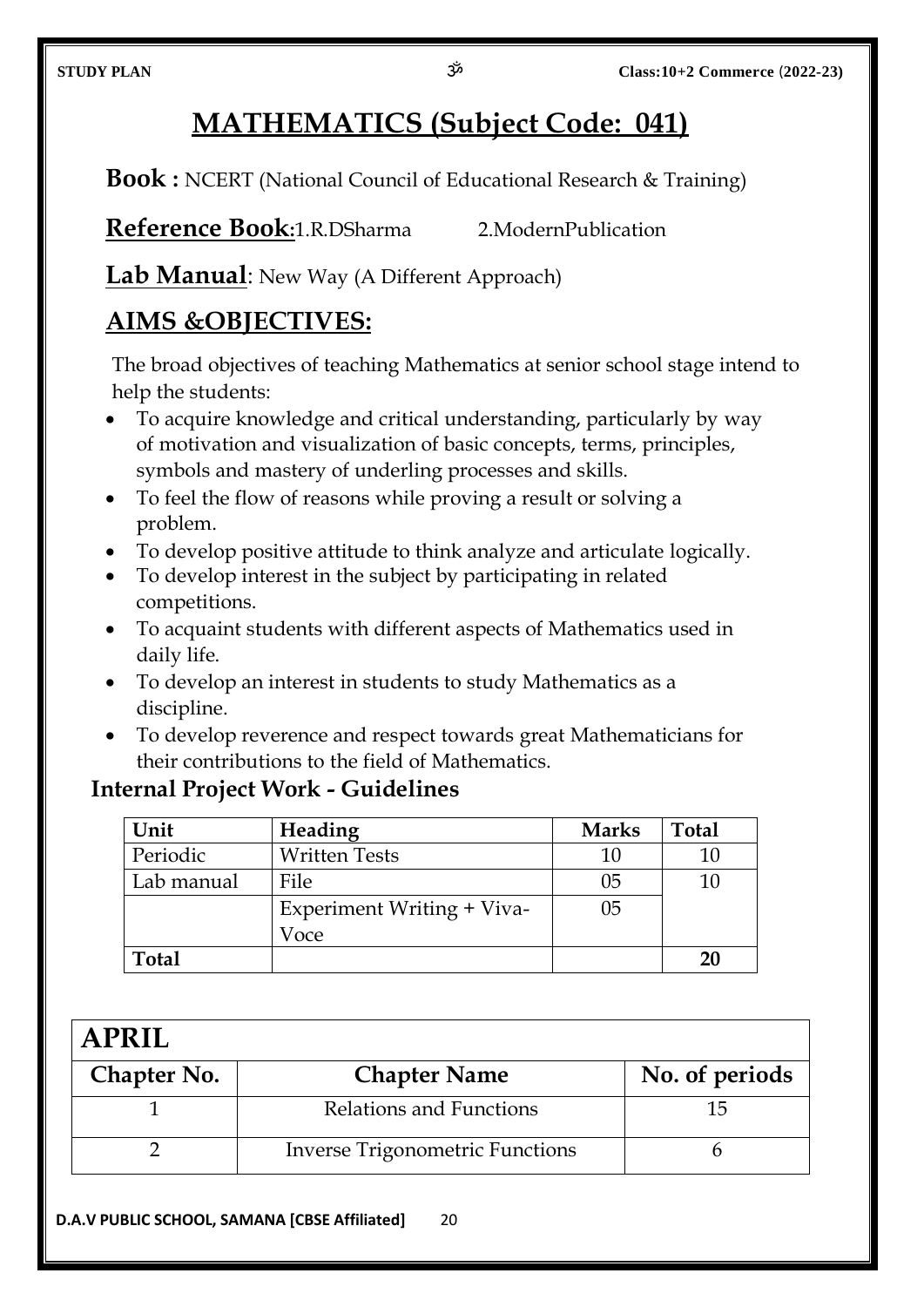| <b>MAY</b>         |                                                    |                |  |
|--------------------|----------------------------------------------------|----------------|--|
| <b>Chapter No.</b> | <b>Chapter Name</b>                                | No. of periods |  |
| 3                  | <b>Matrices</b><br>8                               |                |  |
| $\overline{4}$     | Determinants<br>12                                 |                |  |
| 12                 | 7<br>Linear Programming                            |                |  |
| <b>JUNE</b>        | <b>SUMMER VACATION</b>                             |                |  |
| <b>JULY</b>        |                                                    |                |  |
| Chapter No.        | <b>Chapter Name</b>                                | No. of periods |  |
| 5                  | Continuity and Differentiability                   | 18             |  |
| 6                  | <b>Application of Derivatives</b>                  | 10             |  |
| <b>AUGUST</b>      |                                                    |                |  |
| <b>Chapter No.</b> | <b>Chapter Name</b>                                | No. of periods |  |
|                    |                                                    |                |  |
| 7                  | Integrals                                          | 24             |  |
| 8                  | <b>Application of Integrals</b>                    | 6              |  |
| <b>SEPTEMBER:</b>  | <b>REVISION+</b><br><b>HALF YEARLY EXAMINATION</b> |                |  |
| <b>OCTOBER</b>     |                                                    |                |  |
| Chapter No.        | <b>Chapter Name</b>                                | No. of periods |  |
| 9                  | <b>Differential Equations</b>                      | 15             |  |
| 10                 | Vector Algebra                                     | 8              |  |
| <b>NOVEMBER</b>    |                                                    |                |  |
| Chapter No.        | <b>Chapter Name</b>                                | No. of periods |  |
| 11                 | <b>Three Dimensional Geometry</b>                  | 10             |  |

## **DECEMBER +JANUARYRevision+**

**Pre – Board Examination FEBRUARY+MARCH ANNUAL EXAMINATION**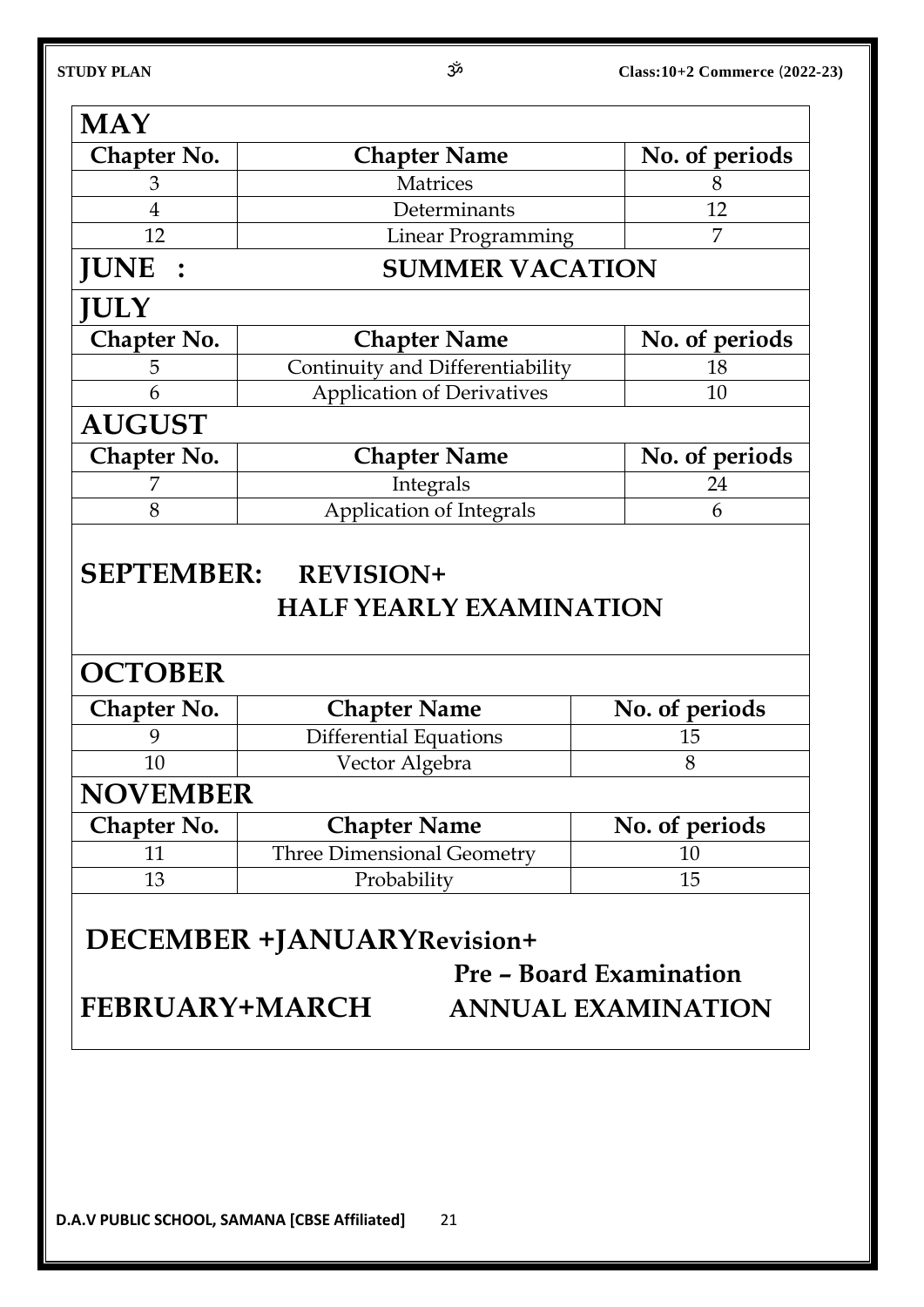10+8=18

## **HINDUSTANI MUSIC VOCAL**

" नृत्यं वाद्यान्गं प्रोक्तं वाद्यं गीतानुवृत्ति च |

अतो गीतं प्रधानत्वादत्रादावभिधीयते || "

## **(SUBJECT CODE-034)**

#### **Evaluation Scheme**

### **Time Allwed: 3 Hours Max. Marks: 70** Choice Raga(Vilambit And Drut Khayal, Bhairav, Bageshri, sudhsarang, malkauns) Examinar's Choice Ragas 10

| Total                                                |                |
|------------------------------------------------------|----------------|
| <b>Practical Files</b>                               | 0 <sub>5</sub> |
| Tuning of Tanpura And Question Regarding it.         | 05             |
| Tigun                                                |                |
| Thah And Dugun And Chagun, Jhaptal, Rupak, Dhamar,   |                |
| Reciting The Thekas Prescribed Talas With hand Beats | $05+05=10$     |
| <b>Identification of Ragas</b>                       | 06             |
| One Tarana And One Dhamar with dugun and Chaugan     | $8+8=16$       |
|                                                      |                |

| <b>MONTH</b> | <b>Task</b>      | Content                                         |  |  |
|--------------|------------------|-------------------------------------------------|--|--|
| <b>APRIL</b> | <b>Theory</b>    | <b>Short notes on the following:</b>            |  |  |
|              |                  | Alankar, Kan, Meend, Khatka, Murki, Gamak,      |  |  |
|              |                  | Grama, Murchhana, Alaap, Tana,                  |  |  |
|              | <b>Practical</b> | One drut khayal in Bhairav, Bageshri, Megh,     |  |  |
|              |                  | Malkquns with simple elaborations and           |  |  |
|              |                  | few tanas                                       |  |  |
| <b>MAY</b>   | <b>Theory</b>    | Historical development and time theory of Ragas |  |  |
|              |                  | (Detail Study of the following):                |  |  |
|              |                  | (i) Sangeet Ratnakar (ii) Sangeet Parijat       |  |  |
|              | Practical        | OneVilambit khayal and one drut khayal with     |  |  |
|              |                  | alaap and Tanas in two prescribed Ragas         |  |  |
| <b>JUNE</b>  |                  | <b>SUMMER VACATION</b>                          |  |  |
| <b>JULY</b>  | <b>Theory</b>    | Description of Ragas prescribed for XII class   |  |  |
|              | Practical        | One tarana and one dhamar with dugun and        |  |  |
|              |                  | chugun in any Ragas                             |  |  |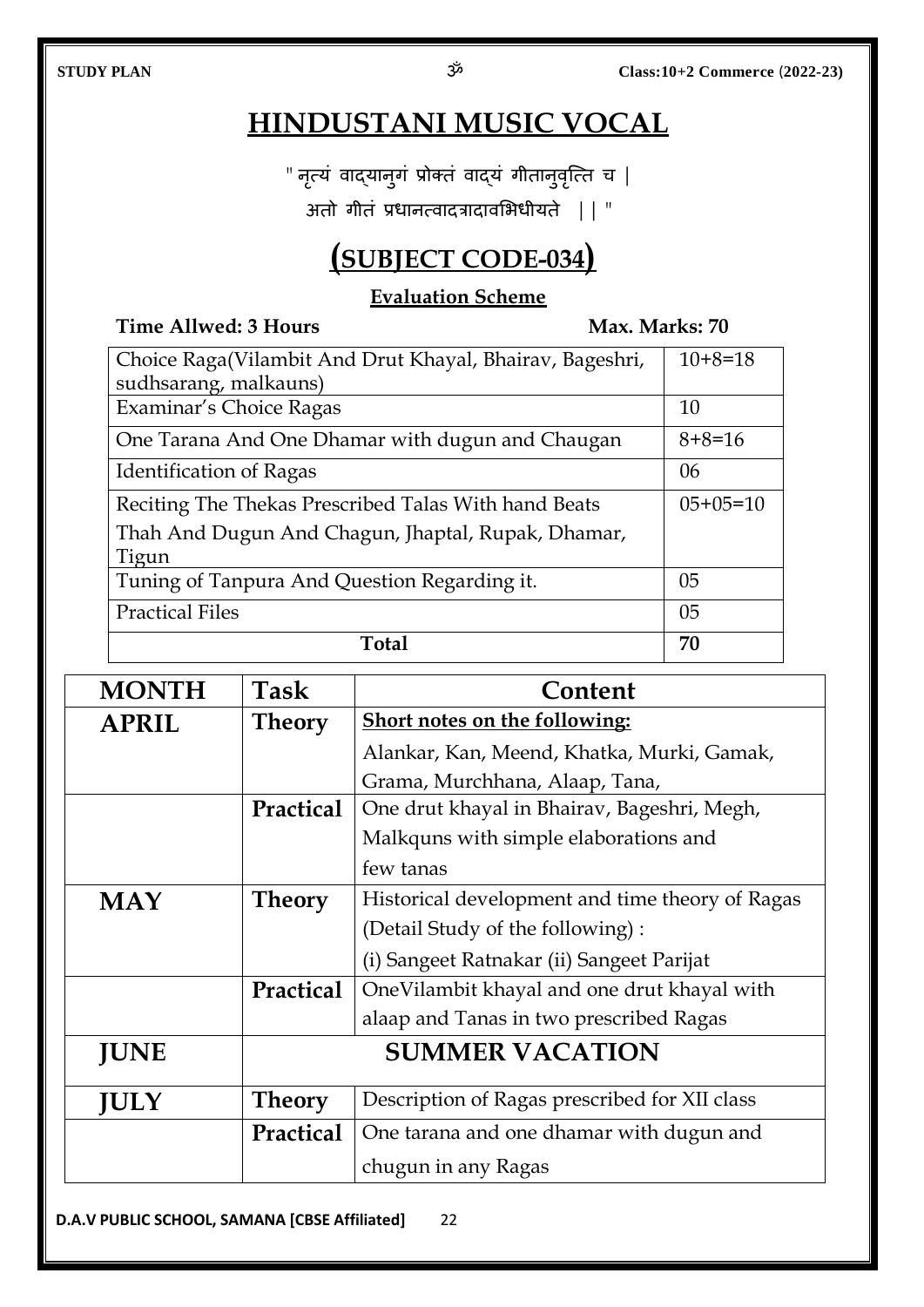| <b>AUGUST</b><br><b>Theory</b><br>Activity to recognize the Ragas from given<br>passages of swaras<br><b>Activity: Competition on Folk Songs</b><br><b>SEPTEMBER:</b><br><b>REVISION+ HALF YEARLY EXAMINATION</b><br><b>OCTOBER</b><br><b>Theory</b><br>(i) Writing notation of the compositions of the<br>prescribed Ragas.<br>(ii) Writing in Tala: notation, Thah and dugun of<br>Tigun, Chaugun prescribed Tala |                                                     |  |  |  |  |  |
|---------------------------------------------------------------------------------------------------------------------------------------------------------------------------------------------------------------------------------------------------------------------------------------------------------------------------------------------------------------------------------------------------------------------|-----------------------------------------------------|--|--|--|--|--|
|                                                                                                                                                                                                                                                                                                                                                                                                                     |                                                     |  |  |  |  |  |
|                                                                                                                                                                                                                                                                                                                                                                                                                     |                                                     |  |  |  |  |  |
|                                                                                                                                                                                                                                                                                                                                                                                                                     |                                                     |  |  |  |  |  |
|                                                                                                                                                                                                                                                                                                                                                                                                                     |                                                     |  |  |  |  |  |
|                                                                                                                                                                                                                                                                                                                                                                                                                     |                                                     |  |  |  |  |  |
|                                                                                                                                                                                                                                                                                                                                                                                                                     |                                                     |  |  |  |  |  |
|                                                                                                                                                                                                                                                                                                                                                                                                                     |                                                     |  |  |  |  |  |
|                                                                                                                                                                                                                                                                                                                                                                                                                     |                                                     |  |  |  |  |  |
|                                                                                                                                                                                                                                                                                                                                                                                                                     |                                                     |  |  |  |  |  |
|                                                                                                                                                                                                                                                                                                                                                                                                                     |                                                     |  |  |  |  |  |
|                                                                                                                                                                                                                                                                                                                                                                                                                     |                                                     |  |  |  |  |  |
| Practical<br>Recitation of thekas of jhap, Rupak, Dhamar tala                                                                                                                                                                                                                                                                                                                                                       |                                                     |  |  |  |  |  |
|                                                                                                                                                                                                                                                                                                                                                                                                                     | with Dugun, Chaugun, keeping tala with hand         |  |  |  |  |  |
| beats.                                                                                                                                                                                                                                                                                                                                                                                                              |                                                     |  |  |  |  |  |
| <b>Theory</b><br><b>NOVEMBER</b>                                                                                                                                                                                                                                                                                                                                                                                    | Contributions of musicians: (1) Faiyaz Khan (3) Pt. |  |  |  |  |  |
|                                                                                                                                                                                                                                                                                                                                                                                                                     | Krishna Rao Shankar (4) Ustad Bade Gulam Ali        |  |  |  |  |  |
| Khan                                                                                                                                                                                                                                                                                                                                                                                                                |                                                     |  |  |  |  |  |
| Practical<br>Ability to recognise the Ragas from the phrases of                                                                                                                                                                                                                                                                                                                                                     |                                                     |  |  |  |  |  |
|                                                                                                                                                                                                                                                                                                                                                                                                                     | Swaras rendered by the Examiner.                    |  |  |  |  |  |
| Knowledge of tanpura structure and tuning of it                                                                                                                                                                                                                                                                                                                                                                     |                                                     |  |  |  |  |  |
|                                                                                                                                                                                                                                                                                                                                                                                                                     |                                                     |  |  |  |  |  |
| Revision+<br><b>DECEMBER +JANUARY</b>                                                                                                                                                                                                                                                                                                                                                                               |                                                     |  |  |  |  |  |
| Pre - Board Examination                                                                                                                                                                                                                                                                                                                                                                                             |                                                     |  |  |  |  |  |
| <b>ANNUAL EXAMINATION</b><br><b>FEBRUARY+MARCH</b>                                                                                                                                                                                                                                                                                                                                                                  |                                                     |  |  |  |  |  |
|                                                                                                                                                                                                                                                                                                                                                                                                                     |                                                     |  |  |  |  |  |

## **PHYSICAL EDUCATION (Subject Code: 048**)

## **IMPORANCE OF PHYSICAL EDUCATION:**

Physical Education is the part of the General Education program which is considered with growth, Development and education of students through the medium of muscle activities. It is the education of whole child by means of physical activities.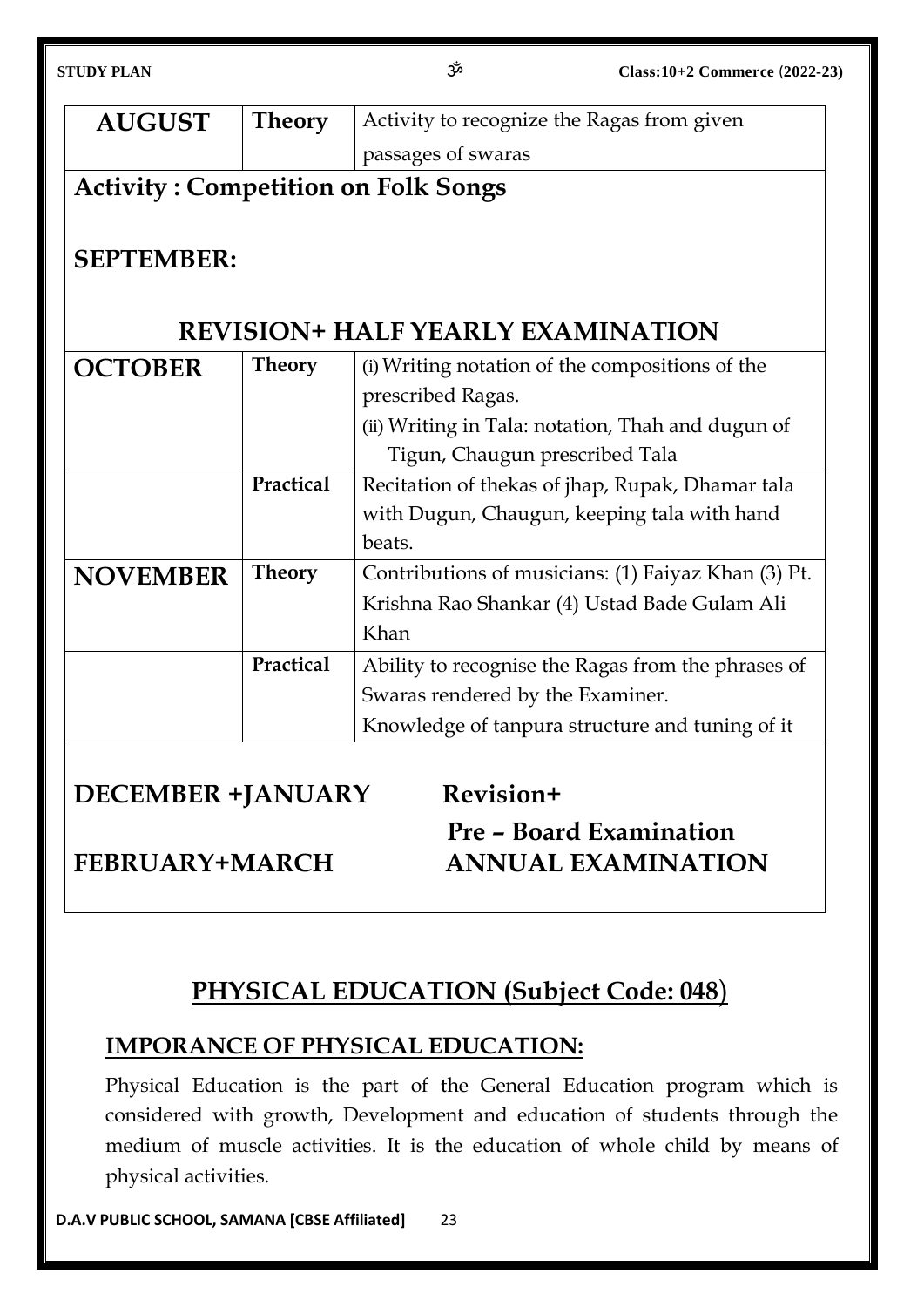It is the education of whole child by means of physical activities. Physical activities are the tools. They are so selected and considered as to influence every child's Physically, Mentally, Emotionally and Morally.

#### **AIMS &OBJECTIVES:**

- 1. Interact with the natural world in a positive manner.
- 2. Develop qualities such as leadership, team spirit, sense of belongingness, courage and self dependence.
- 3. Participate in the activities for fun and joy.
- 4. Conduct the movement with more body control.
- 5. To ensure optimum growth of each child.
- 6. Understand that hygienic fitness, protection and health care are important for health.

#### **NOTE: All the activities will be followed according to CBSE guidelines.**

### **APRIL**

| Lesson/Topic      | Periods | Tool & Techniques       | <b>Teaching Aid</b> |
|-------------------|---------|-------------------------|---------------------|
| Lesson-1          | 06      | Management of Sports    | <b>Book</b>         |
|                   |         | Events                  |                     |
| Any Individual    | 02      | Play Games in Ground    | Play Game/Video     |
| Game              |         | With Fundamental Skills |                     |
| Activity          | 02      | Sit-Ups / Standing Jump | Stopwatch, whistle  |
|                   |         |                         |                     |
| <b>Gym Period</b> | 02      | Exercise In             | Multi Gym/          |
|                   |         | Gym/Flexed/Bend Arm     | Horizontal bar      |
|                   |         | Hang/Pull-ups           |                     |
| YOGA/Mass         | 02      | Physically in           | Body                |
| <b>PT</b>         |         | Ground/Yoga, Padamasana | Movements/Video     |
|                   |         | &Tarasana / Mass PT     |                     |

## **MAY**

| 'Lesson/Topic   Periods |    | Tool & Techniques     | <b>Teaching Aid</b> |
|-------------------------|----|-----------------------|---------------------|
| Lesson-2                | 06 | Children and Women in | <b>Book</b>         |
|                         |    | Sports                |                     |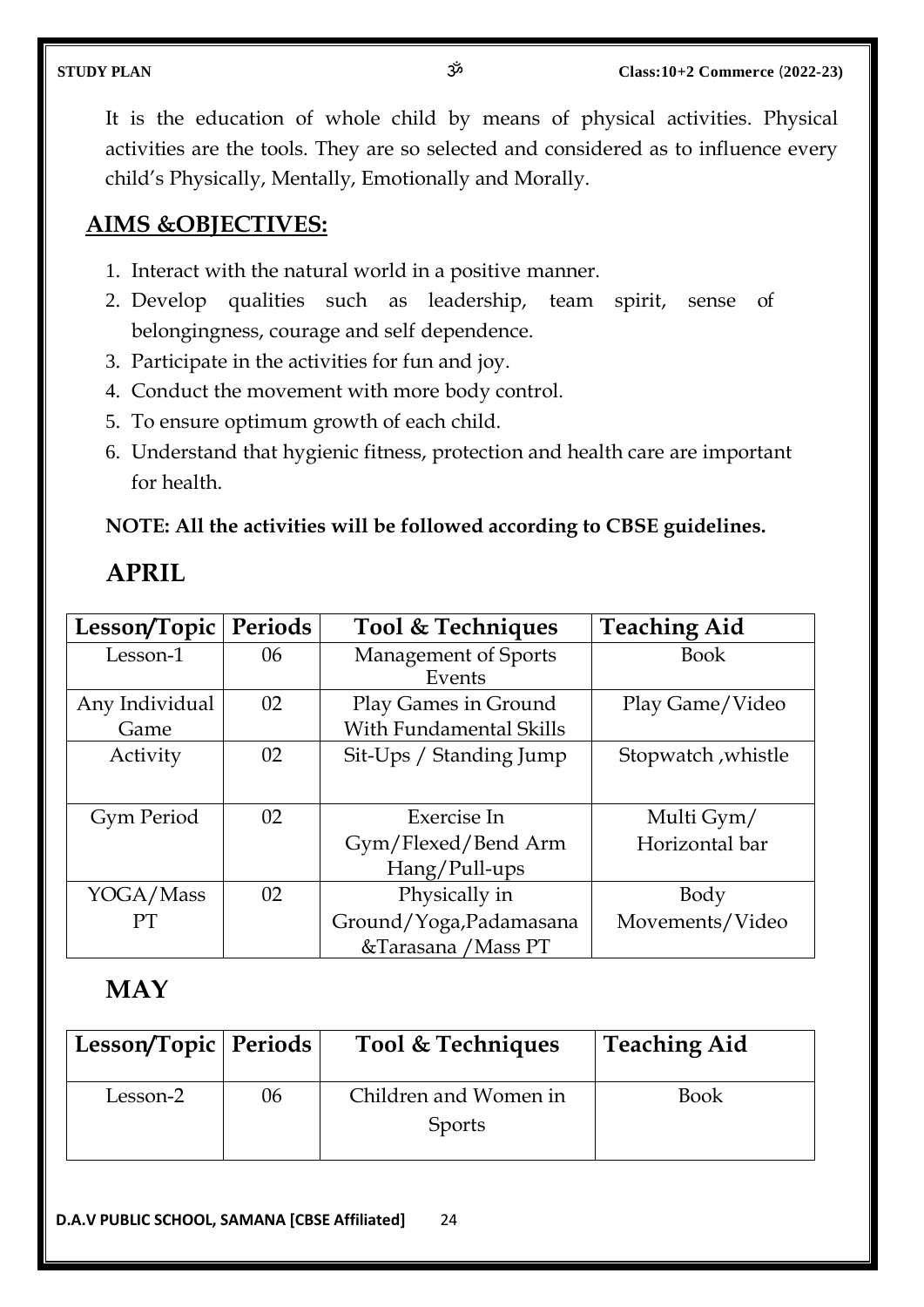| Any Individual | 02 | Play Games in Ground                                    | Play Game/Video         |
|----------------|----|---------------------------------------------------------|-------------------------|
| Game           |    | With Fundamental Skills                                 |                         |
| Lesson-3       | 06 | Yoga as preventive<br>measures for Lifestyle<br>disease | <b>Book</b>             |
| Race           | 02 | Shuttle Run & 50 Meters dash<br>race                    | Stopwatch, whistle      |
| YOGA           | 02 | Physically in<br>Ground/Yoga,<br>Chakarasana & Halasana | Body<br>Movements/Video |

**JUNE- SUMMER VACATION +** 

**INTERNATIONAL YOGA DAYCELEBRATION**

## **JULY**

| Lesson/Topic                | Periods | Tool & Techniques       | <b>Teaching Aid</b> |  |  |
|-----------------------------|---------|-------------------------|---------------------|--|--|
| Lesson-4                    | 06      | Physical Education and  | <b>Book</b>         |  |  |
|                             |         | Sports for CWSN         |                     |  |  |
| Any Individual              | 02      | Play Games in Ground    | Play Game/Video     |  |  |
| Game                        |         | With Fundamental Skills |                     |  |  |
| Lesson-5                    | 06      | Sports and Nutrition    | <b>Book</b>         |  |  |
|                             |         |                         |                     |  |  |
| Mass PT                     | 02      | Physically in Ground    | Body                |  |  |
| /YOGA                       |         | /Yoga, Vajarasana &     | Movements/Video     |  |  |
|                             |         | Sarvangasana & Mass     |                     |  |  |
|                             |         | <b>PT</b>               |                     |  |  |
| <b>Gym Period</b>           | 02      | Activity: Exercise In   | Multi Gym           |  |  |
|                             |         | Gym                     |                     |  |  |
| Race                        | 02      | 600 Meters              | Stopwatch, whistle  |  |  |
| <b>SPORTS-Day-29 August</b> |         |                         |                     |  |  |

## **AUGUST +SEPTEMBER: REVISION+**

## **HALF YEARLY EXAMINATION**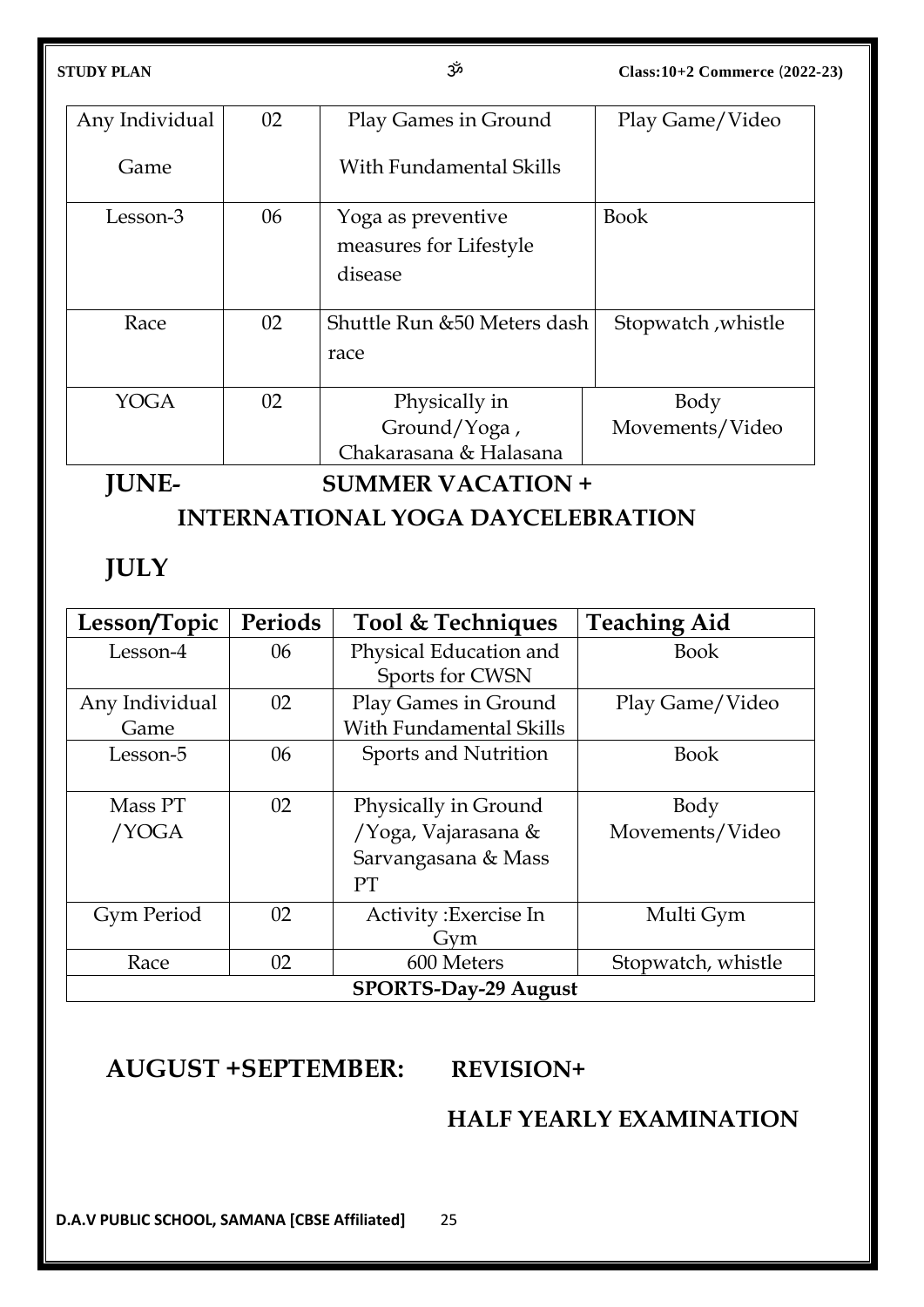## **OCTOBER**

| Lesson/Topic   | Periods | Tool & Techniques          | <b>Teaching Aid</b> |
|----------------|---------|----------------------------|---------------------|
| Lesson-6       | 06      | Test & Measurement in      | <b>Book</b>         |
|                |         | <b>Sports</b>              |                     |
| Any Individual | 02      | Play Games in Ground       | Play Game/Video     |
| Game           |         | With Fundamental Skills    |                     |
| Lesson-7       | 06      | Physiology & Injuries in   | <b>Book</b>         |
|                |         | <b>Sports</b>              |                     |
| Race           | 02      | Activity: Shuttle Run & 50 | Stopwatch, whistle  |
|                |         | <b>Meters</b>              |                     |
|                |         | dash race                  |                     |
| YOGA / Mass    | 02      | Physically in              | Body                |
| <b>PT</b>      |         | Ground/Yoga                | Movements/Video     |
|                |         | Chakarasana & Halasana/    |                     |
|                |         | Mass PT                    |                     |

## **NOVEMBER**

| Lesson/Topic   | <b>Periods</b> | Tool & Techniques               | <b>Teaching Aid</b>  |
|----------------|----------------|---------------------------------|----------------------|
| Lesson-8       | 06             | <b>Biomechanics &amp;Sports</b> | <b>Book</b>          |
| Any Individual | 02             | Play Games in Ground            | Play Game/Video      |
| Game           |                | <b>With Fundamental Skills</b>  |                      |
| Lesson-9       | 06             | Psychology & Sports             | <b>Book</b>          |
| Gym Period     | 02             | Exercise In                     | Multi Gym/Horizontal |
|                |                | Gym/Flexed/Bend Arm             | bar                  |
|                |                | Hang/Pull-ups                   |                      |
| <b>YOGA</b>    | 02             | Activity: Physically in         | Body Movements/Video |
|                |                | Ground/Yoga,                    |                      |
|                |                | Bhujangasana &                  |                      |
|                |                | Sarvangasana                    |                      |
| Activity       | 02             | Sit-Ups/ Standing Jump          | Stopwatch, whistle   |
|                |                |                                 |                      |

## **DECEMBER**

| Lesson/Topic   Periods |    | Tool $\&$                 | <b>Teaching Aid</b> |
|------------------------|----|---------------------------|---------------------|
|                        |    | Techniques                |                     |
| Lesson-10              | 06 | <b>Training in Sports</b> | Bo                  |
|                        |    |                           | ok                  |
| Any Individual         | 02 | Play Games in             | Play Game/Video     |
| Game                   |    | Ground With               |                     |
|                        |    | <b>Fundamental Skills</b> |                     |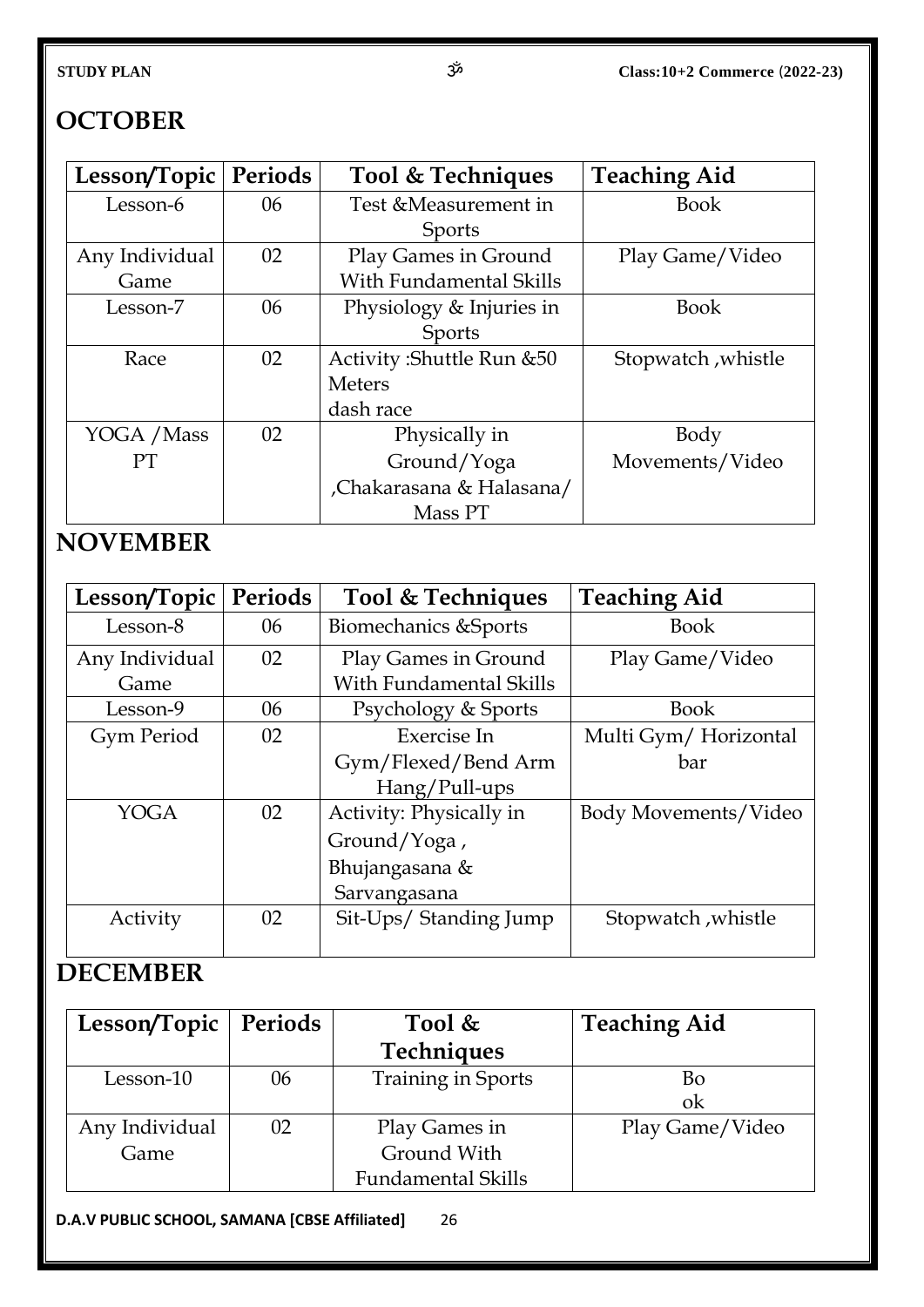| Race      | 02 | 600 Meters        | Stopwatch, whistle |
|-----------|----|-------------------|--------------------|
| YOGA/Mass | 02 | Physically in     | Body               |
| PТ        |    | Ground/Yoga,      | Movements/Video    |
|           |    | Vajarasana&       |                    |
|           |    | Tarasana& Mass PT |                    |

## **EVALUATION SCHEME**

## **Time Allowed : 3Hours Max Marks : 30**

| Physical Fitness Test                        | 06 |
|----------------------------------------------|----|
| Proficiency in Games & Sports (Any One game) |    |
| <b>Yogic Practices</b>                       |    |
| Record File                                  | 05 |
| Viva Voice                                   | 05 |
| Total                                        |    |

## **JANUARY REVISION+PRE – BOARD EXAMINATION**

## **FEBRUARY+MARCH ANNUAL EXAMINATION**

## **Computer Science New (PYTHON) Class - XII (Code - 083)**

## **IMPORTANCE OF COMPUTER EDUCATION**

Computer technology has a deep impact on the education sector. Thanks to computers, imparting education has become easier and much more interesting than before. Computers have changed the way we study/work, be it any course/profession. Computers play a vital role in every field especially it play an important role in education. That is why the education system has made computer education a part of school curriculum. Considering the use of computer technology in almost every sphere of life, it is important for everyone to have at least the basic knowledge of using computers.

## **AIMS & OBJECTIVES:**

- 1. Foremost aim is to make students Technology Savvy.
- 2. To inculcate enough knowledge among the students about Programming Languages.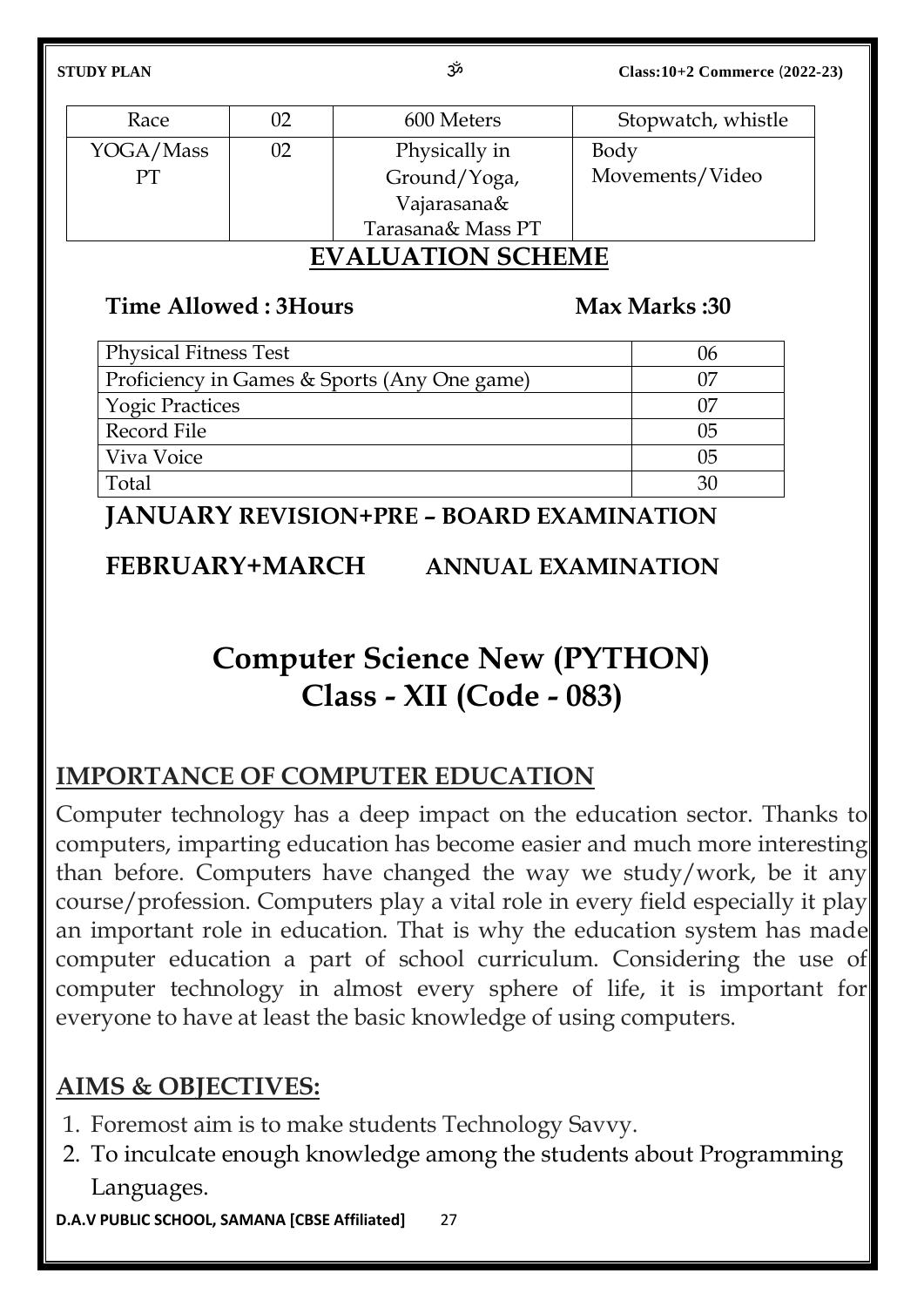- 3. To develop basic Computational Skills.
- 4. To develop Problem Solving skills and their Implementation in Python.
- 5. To understand an implementation of Computer Network.
- 6. To understand the implementation of SQL Commands.

## **INSTRUCTION FOR THE TEACHERS:**

- 1. It is necessary to take students to the lab according to fix Time Table.
- 2. It is necessary to perform all the given activities.
- 3. Teacher will look after each & every child in lab.
- 4. Teacher will make it sure that all the students have performed the lab activity or not.
- 5. Students will be evaluated on the basis of skills in Practical, Practical File, Project, Viva and Written Exam.

## **INSTRUCTION FOR THE STUDENTS:**

- 1. Students will bring their books according to time table.
- 2. Students will sit according to Roll No. in lab.
- 3. Students will not change the Control Panel Settings.
- 4. Students will follow all the Rules & Regulations of Lab + Instructions of Teacher.

## **TOOLS & TECHNIQUES:**

Exploratory Thinking, Demonstration Method, Active Learner Participation, Logical Thinking, Experimentation Method, Effective integration of Technology, Oral Questioning.

## **APRIL**

| Name of Unit  | No. of  | Topic                       | <b>Teaching Aids</b> |
|---------------|---------|-----------------------------|----------------------|
|               | Periods |                             |                      |
| Unit-1        | 20      | 1. Revision of the basic of | Computer Lab,        |
| (Programming  |         | Python.                     | Computer             |
| and           |         |                             | Science Book,        |
| Computational |         |                             | Python               |
| Thinking -2)  |         |                             |                      |

## **MAY**

| Unit-1                                                                                                                                                                                                                                                                                                                                        | Python Programming. | Computer Lab, |
|-----------------------------------------------------------------------------------------------------------------------------------------------------------------------------------------------------------------------------------------------------------------------------------------------------------------------------------------------|---------------------|---------------|
| (Programming)                                                                                                                                                                                                                                                                                                                                 |                     | Computer      |
| $P_{\text{max}}$ and $P_{\text{max}}$ are $P_{\text{max}}$ and $P_{\text{max}}$ and $P_{\text{max}}$ are $P_{\text{max}}$ and $P_{\text{max}}$ are $P_{\text{max}}$ and $P_{\text{max}}$ are $P_{\text{max}}$ and $P_{\text{max}}$ are $P_{\text{max}}$ and $P_{\text{max}}$ are $P_{\text{max}}$ and $P_{\text{max}}$ are $P_{\text{max}}$ a | ~~                  |               |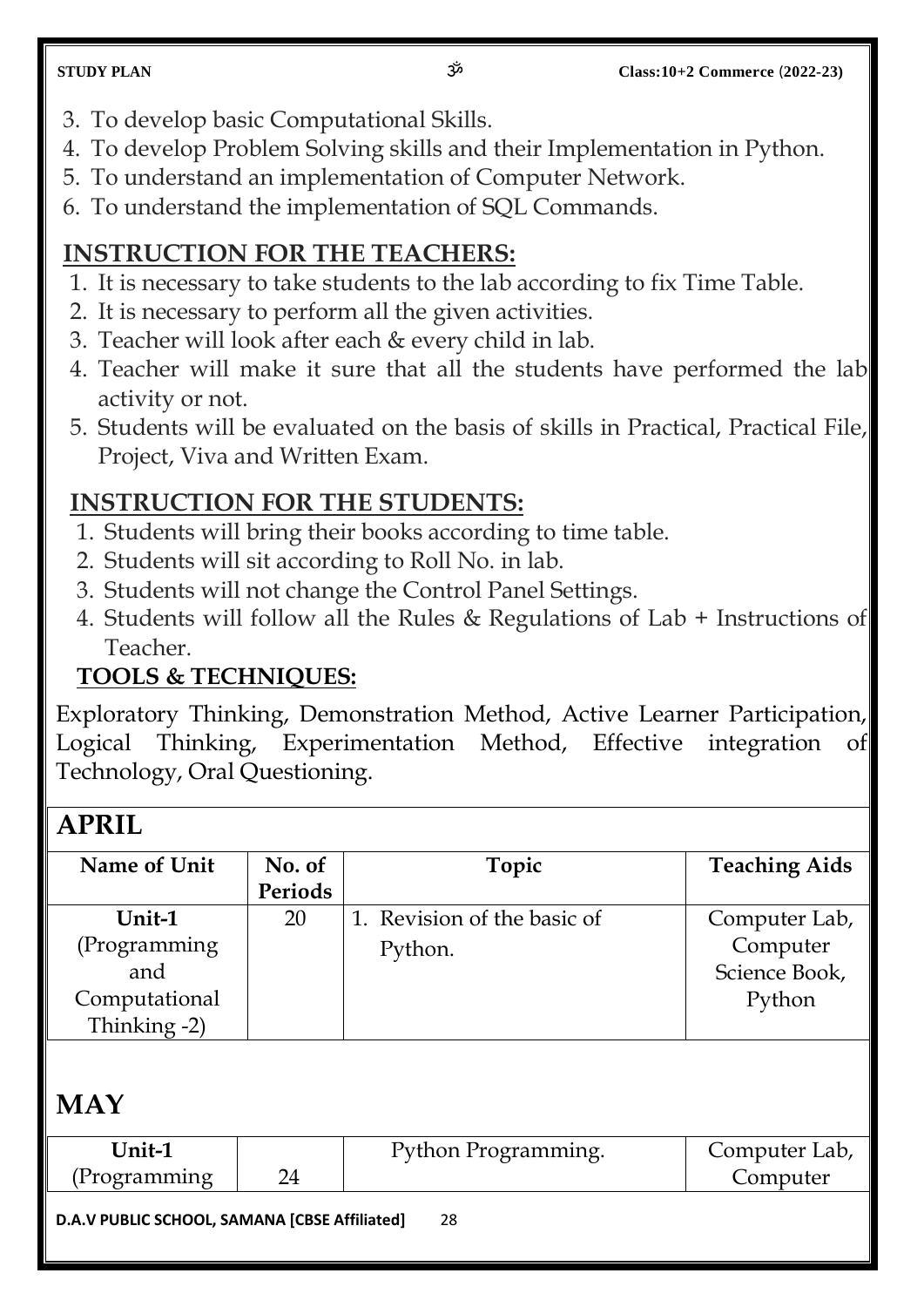| <b>STUDY PLAN</b>                                                                |                                                                         | مرّخ<br>Class:10+2 Commerce (2022-23)                                                              |                                                                                                                                                            |                                                                      |  |  |
|----------------------------------------------------------------------------------|-------------------------------------------------------------------------|----------------------------------------------------------------------------------------------------|------------------------------------------------------------------------------------------------------------------------------------------------------------|----------------------------------------------------------------------|--|--|
| and<br>computational<br>thinking $-2$ )                                          |                                                                         |                                                                                                    |                                                                                                                                                            | Science Book,<br>Python                                              |  |  |
| <b>JUNE:</b>                                                                     |                                                                         | <b>SUMMER VACATION</b>                                                                             |                                                                                                                                                            |                                                                      |  |  |
| <b>JULY</b>                                                                      |                                                                         |                                                                                                    |                                                                                                                                                            |                                                                      |  |  |
| Name of Unit                                                                     |                                                                         | No. of<br>Periods                                                                                  | Topic                                                                                                                                                      | <b>Teaching Aids</b>                                                 |  |  |
| Unit-1                                                                           | (Programming and<br>computational thinking -2)                          |                                                                                                    | 1. Functions<br>2. Using Python<br>Library<br>3. Data structures                                                                                           | Computer Lab,<br>Computer<br>Science Book,<br>Python                 |  |  |
| <b>AUGUST</b>                                                                    |                                                                         |                                                                                                    |                                                                                                                                                            |                                                                      |  |  |
| <b>Name of Unit</b>                                                              | No. of<br>Periods                                                       |                                                                                                    | Topic                                                                                                                                                      | <b>Teaching Aids</b>                                                 |  |  |
| Unit-1<br>(Programming<br>and<br>computational<br>thinking $-2$ )<br>&<br>Unit-2 | 16                                                                      | 3.<br>4.                                                                                           | 1. File Handling<br><b>Evolution of Network.</b><br>Data communication Devices<br><b>Transmission Media</b><br>5. Network Devices<br>6. Network Topologies |                                                                      |  |  |
|                                                                                  | <b>AUGUST &amp; SEPTEMBER:</b><br>Revisions and Half Yearly Examination |                                                                                                    |                                                                                                                                                            |                                                                      |  |  |
| <b>OCTOBER</b>                                                                   |                                                                         |                                                                                                    |                                                                                                                                                            |                                                                      |  |  |
| Name of Unit                                                                     | No. of<br><b>Periods</b>                                                | Topic                                                                                              | <b>Teaching Aids</b>                                                                                                                                       |                                                                      |  |  |
| Unit-2<br>(Computer<br>Networks)                                                 | 15                                                                      | 1. Different types of Protocols<br>2. Network Security Concept<br>3. Web Services<br>4. E-Commerce |                                                                                                                                                            | Computer Lab,<br><b>Computer Science</b><br>Book, Network<br>Devices |  |  |
| <b>NOVEMBER</b>                                                                  |                                                                         |                                                                                                    |                                                                                                                                                            |                                                                      |  |  |
| Name of Unit                                                                     | No. of<br>Periods                                                       |                                                                                                    | Topic                                                                                                                                                      | <b>Teaching Aids</b>                                                 |  |  |
| Unit-3                                                                           | 24                                                                      | 1. Database Concepts                                                                               |                                                                                                                                                            | Computer Lab,                                                        |  |  |
| D.A.V PUBLIC SCHOOL, SAMANA [CBSE Affiliated]<br>29                              |                                                                         |                                                                                                    |                                                                                                                                                            |                                                                      |  |  |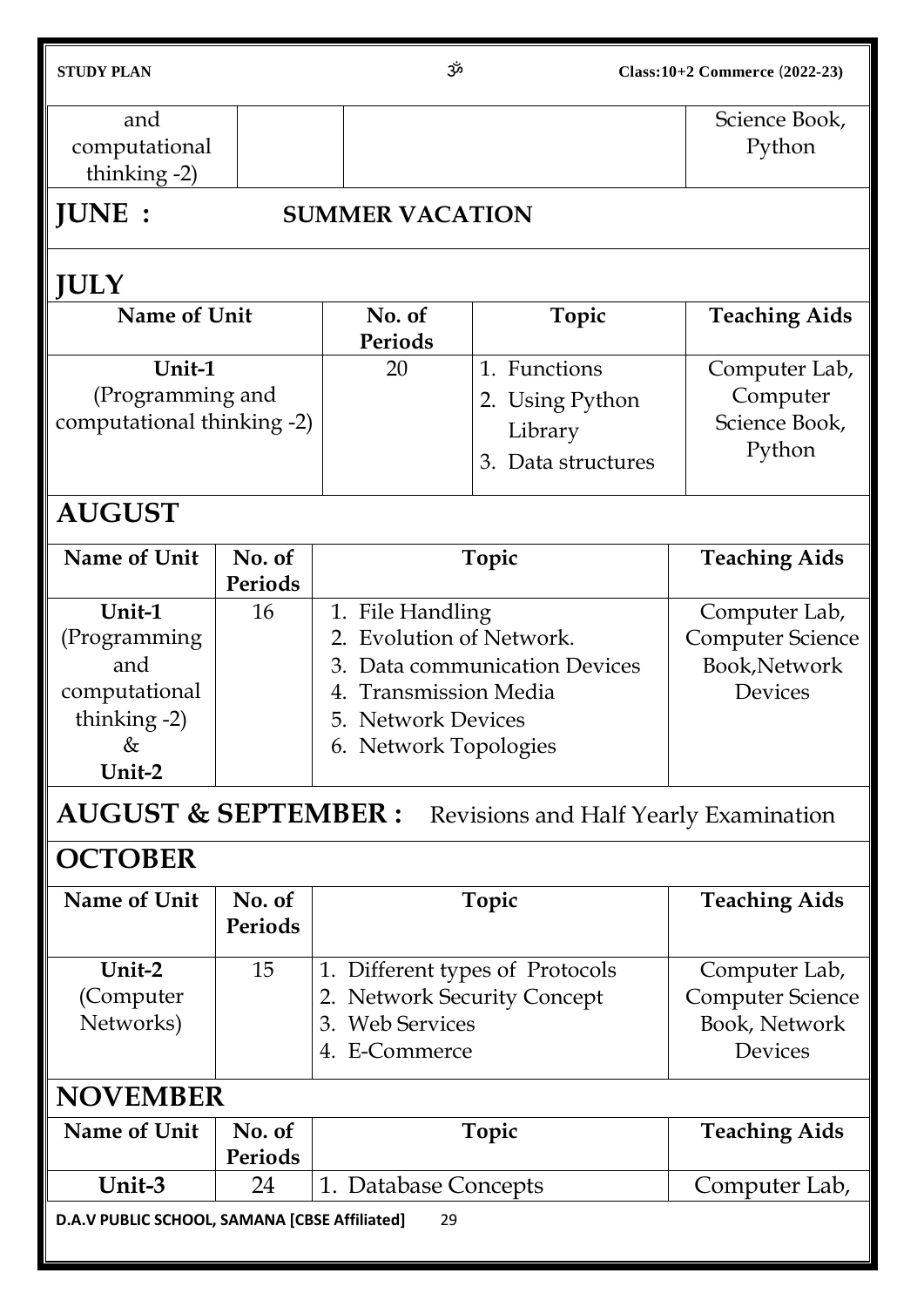| <b>STUDY PLAN</b>                                                                                                  |                                                  |                                                                                                | مرح<br>Class: 10+2 Commerce (2022-23) |                                     |                     |                                                                    |
|--------------------------------------------------------------------------------------------------------------------|--------------------------------------------------|------------------------------------------------------------------------------------------------|---------------------------------------|-------------------------------------|---------------------|--------------------------------------------------------------------|
| (Data<br>Management)                                                                                               |                                                  | 2. Relational Database Model<br>3. SQL - DDL & DML<br>4. Data Types                            |                                       |                                     |                     | Computer Science<br>Book, MYSQL                                    |
| <b>DECEMBER</b>                                                                                                    |                                                  |                                                                                                |                                       |                                     |                     |                                                                    |
| <b>Name of Unit</b>                                                                                                | No. of<br>Periods                                |                                                                                                | Topic                                 |                                     |                     | <b>Teaching Aids</b>                                               |
| Unit-3<br>(Data<br>Management)                                                                                     | 20                                               | 1. SQL Commands<br>2. SQL Functions<br>3. Joins<br>4. Interface of Python with SQL<br>database |                                       |                                     |                     | E-Smart Board,<br>Stylus, Computer<br>Lab, Books,<br>MYSQL, Python |
| JANUARY:                                                                                                           |                                                  |                                                                                                | <b>REVISION OF WHOLE SYLLABUS</b>     |                                     |                     |                                                                    |
| <b>FEBRUARY: PRACTICAL</b>                                                                                         |                                                  |                                                                                                |                                       |                                     |                     |                                                                    |
| <b>MARCH</b> : Annual Examination<br>(70 Marks Paper will be there covering whole syllabus as per CBSE guidelines) |                                                  |                                                                                                |                                       |                                     |                     |                                                                    |
| <b>Evaluation Criteria For Practical</b>                                                                           |                                                  |                                                                                                |                                       |                                     |                     |                                                                    |
| Programming in<br>Python + SQL<br>Query<br>$(7+5=12 \text{ Marks})$                                                | Report File + Viva<br>$(7+3 = 10 \text{ Marks})$ |                                                                                                |                                       | Project Work<br>$(8 \text{ Marks})$ |                     | Total Marks $= 30$                                                 |
|                                                                                                                    |                                                  |                                                                                                | <b>Examination Criteria</b>           |                                     |                     |                                                                    |
| Practical - 30 Marks                                                                                               |                                                  |                                                                                                | Theory - 70 Marks                     |                                     | Total Marks $= 100$ |                                                                    |
| D.A.V PUBLIC SCHOOL, SAMANA [CBSE Affiliated]<br>30                                                                |                                                  |                                                                                                |                                       |                                     |                     |                                                                    |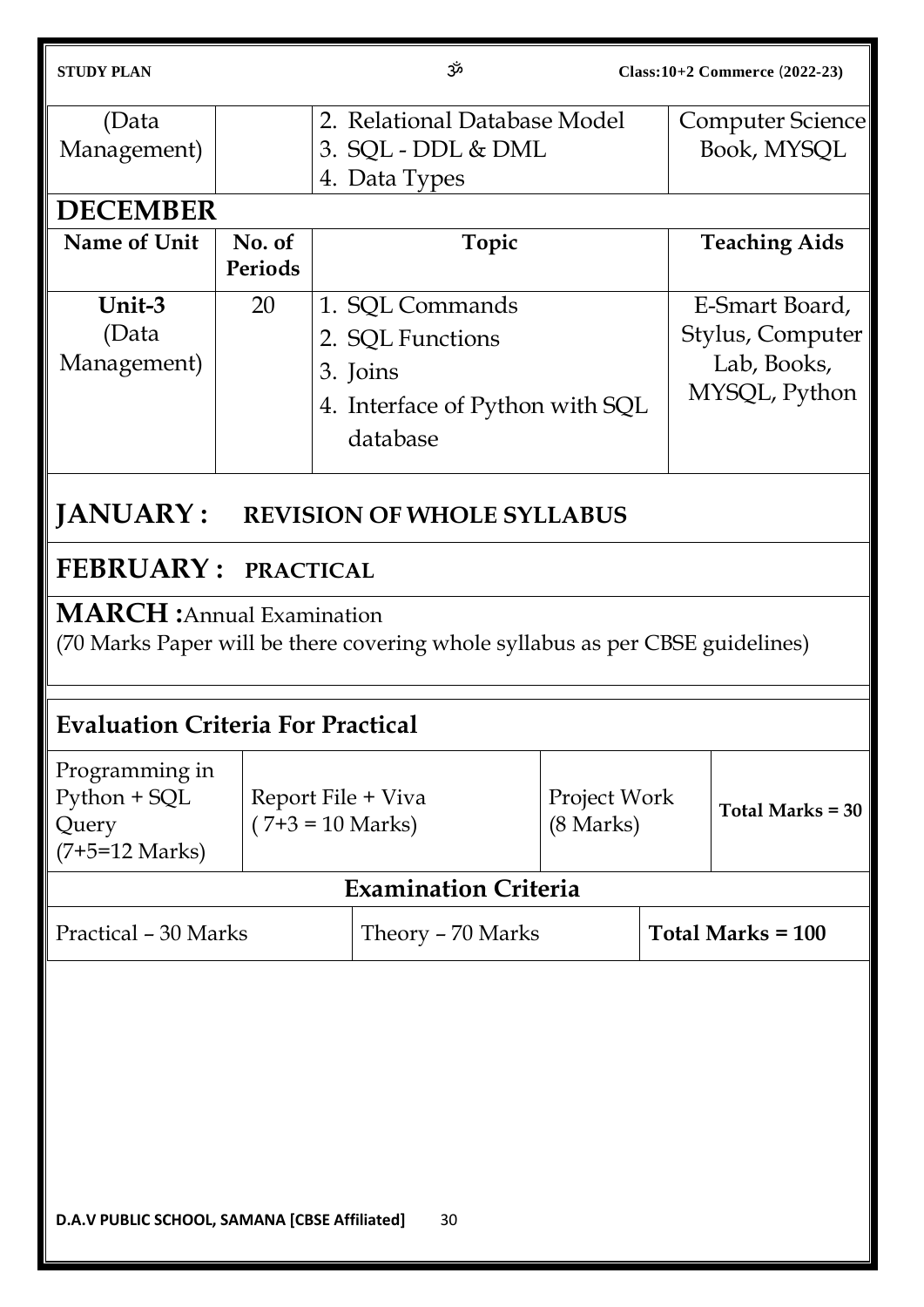

## **MEDICAL PLANNER FOR CLASSES 4th to 12th (SENIOR) SESSION: 2022-23**

| <b>MONTH</b>     | <b>TOPICS</b>                                                                                              |
|------------------|------------------------------------------------------------------------------------------------------------|
| <b>APRIL</b>     | Heart Beat: A rhythm of Health.                                                                            |
| <b>MAY</b>       | "Health for All", Be Active, Be Healthy and Be Happy.                                                      |
| <b>JULY</b>      | Decision making Fear "How this 'Fear' word messes you up"<br>&<br>Let's talk on Adolescence (Girls & Boys) |
| <b>AUGUST</b>    | Control Anger! It's only one letter away from Danger.                                                      |
| <b>SEPTEMBER</b> | Mental Health: Stop Exclusion. Dare to Care!                                                               |
| <b>OCTOBER</b>   | Sensex is high, Gold is expensive, Invest in Relationships,<br>feelings and emotions.                      |
| <b>NOVEMBER</b>  | Are you Winter Ready? &<br>Protect Health from Climate Change.                                             |
| <b>DECEMBER</b>  | Nutrition & You.<br>Halt the rise, Beat Diabetes early.                                                    |
| <b>JANUARY</b>   | Fitness matters, Wellness works.                                                                           |
| <b>FEBRUARY</b>  | Don't blame the Distractions,<br>Improve your focus.                                                       |

### **Principal Dr Mohan Lal Sharma**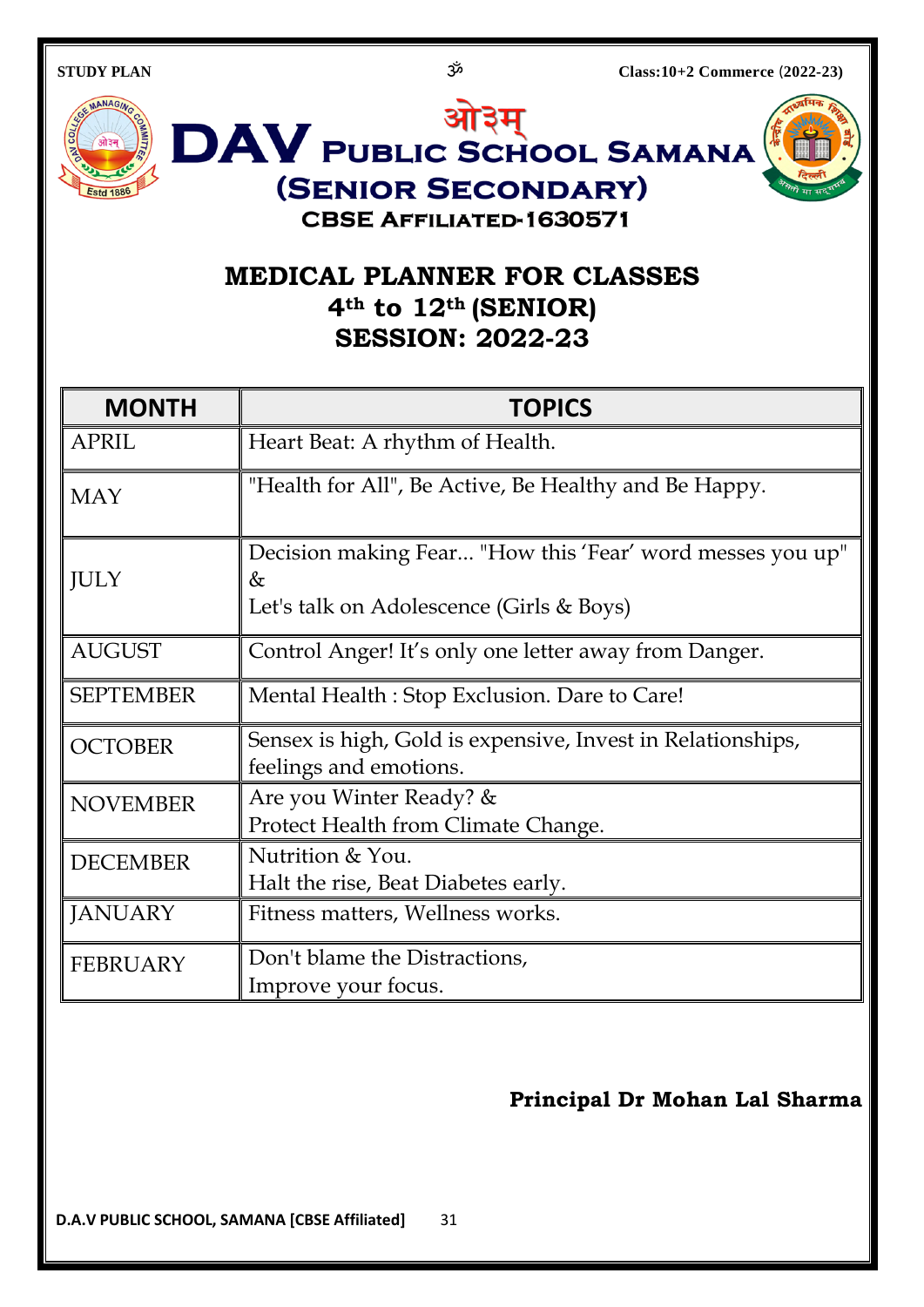## **TEST SCHEDULE**

| Day       | Class $10+1$                | Class $10+2$                     |
|-----------|-----------------------------|----------------------------------|
| Monday    | Physics / Business Study    | Chemistry / Economics            |
| Tuesday   |                             | English                          |
| Wednesday | Chemistry / Accountancy     | Maths / Biology / Business Study |
| Thursday  | English                     |                                  |
| Friday    | Maths / Biology / Economics | Physics / Accountancy            |
| Saturday  | Optional                    | Optional                         |

## **CLASS-11TH& 12TH**

## **Activity of the Month (Session-2022-23)**

| S.No | Month   | <b>Name of Activity</b> |
|------|---------|-------------------------|
| 1.   | May     | Labour's Day            |
| 2.   | August  | "Teej Celebration"      |
| 3.   | October | Thali/Hut Decoration    |
| 4.   | January | Lohri/ Makar Sakranti   |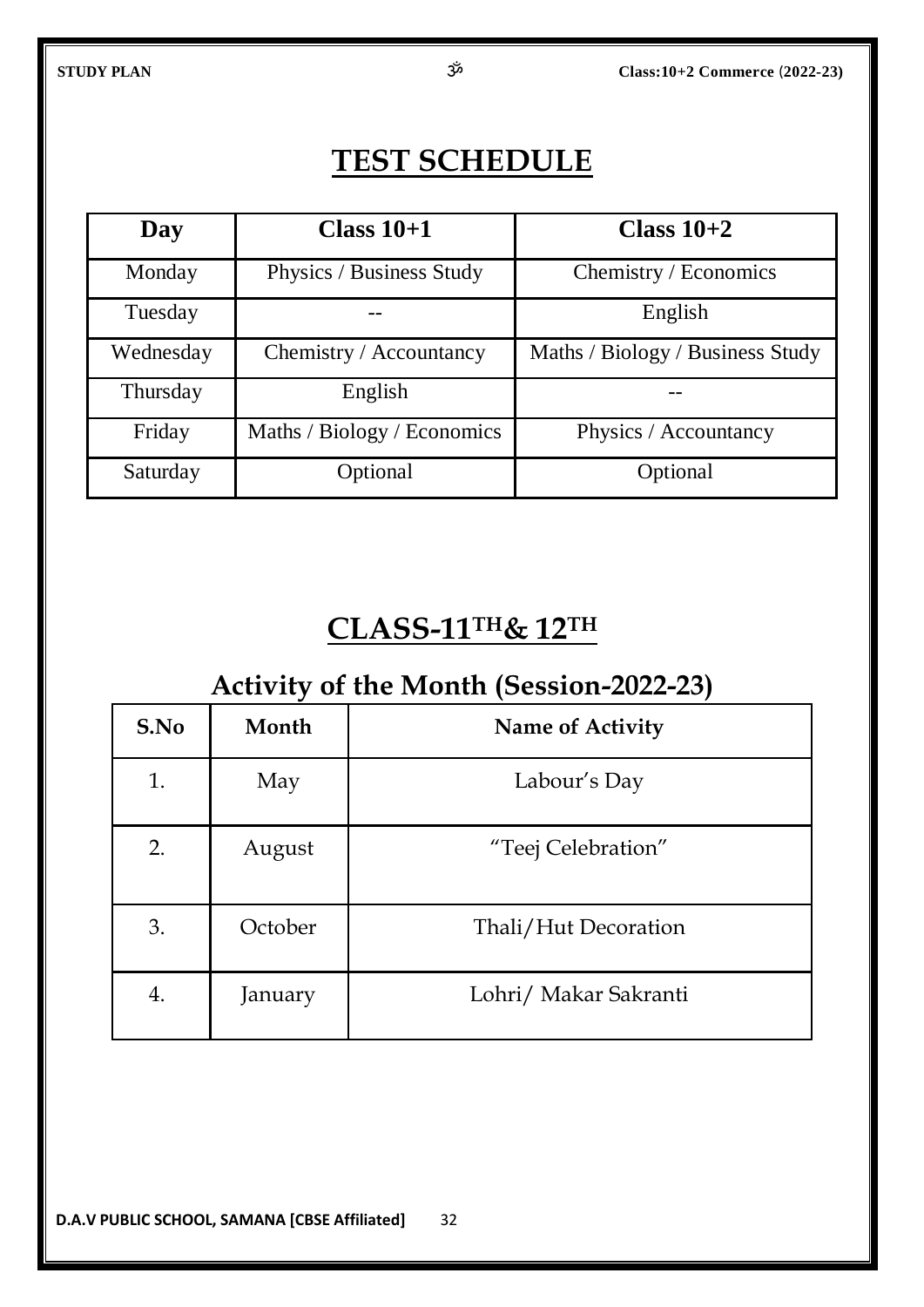# **आर्य ऩर्य(2022-23)**

| <u>क्रम</u><br><u>संख्या</u> | <u>तिथि</u>      | <u>पर्व</u> |                                      |  |
|------------------------------|------------------|-------------|--------------------------------------|--|
| 1.                           | 10 अप्रैल,2022   | रविवार      | आर्य समाज स्थापना दिवस               |  |
| 2.                           | 19 अप्रैल, 2022  | मंगलवार     | महात्मा हंसराजजन्म दिवस              |  |
| 3.                           | 26 अप्रैल,2022   | मंगलवार     | पंडित गुरुदत विद्यार्थी जन्म दिवस    |  |
| 4.                           | 1 जून,2022       | बुधवार      | डी.ए .वीस्थापना दिवस                 |  |
| 5.                           | 14 सितम्बर,2022  | बुधवार      | गुरु विरजानंद पुण्यतिथि              |  |
| 6.                           | 5 अक्तूबर, 2022  | बुधवार      | स्वामी विरजानंद जयंती                |  |
| 7.                           | 15 अक्तूबर, 2022 | शनिवार      | महात्मा आनंद स्वामी जन्म दिवस        |  |
| 8.                           | 21 अक्तूबर,2022  | सोमवार      | रामचंद्र छत्रपति बलिदान दिवस         |  |
| 9.                           | 24 अक्तूबर, 2022 | शनिवार      | महात्मा आनंद स्वामी पुण्यतिथि        |  |
| 10.                          | 24 अक्तूबर, 2022 | सोमवार      | ऋषि निर्वाणोत्सव                     |  |
| 11.                          | 14 नवम्बर, 2022  | सोमवार      | स्वामी दयानंद विरजानंद की कुटिया     |  |
| 12.                          | 15 नवम्बर,2022   | रविवार      | महात्मा हंसराज पुण्यतिथि             |  |
| 13.                          | 19 दिसम्बर,2022  | सोमवार      | पंडित राम प्रसाद बिस्मिल बलिदान दिवस |  |
| 14.                          | 23 दिसम्बर, 2022 | शुक्रवार    | स्वामी श्रद्धानंद बलिदान दिवस        |  |
| 15.                          | 15 जनवरी,2023    | वीरवार      | स्वामी विवेकानंद जयंती               |  |
| 16.                          | 28 जनवरी,2023    | शनिवार      | लाला लाजपतराय जयंती                  |  |
| 17.                          | 12 फ़रवरी, 2023  | बुधवार      | ऋषि दयानंद सरस्वती जन्म दिवस         |  |
| 18.                          | 18 फ़रवरी,2023   | शनिवार      | ऋषि बोधोत्सव                         |  |
| 19.                          | 21 फ़रवरी, 2023  | मंगलवार     | मूनि मुनिशवरनन्द                     |  |
| 20.                          | 19 मार्च,2023    | रविवार      | पंडित गुरुदत विद्यार्थी पुण्यतिथि    |  |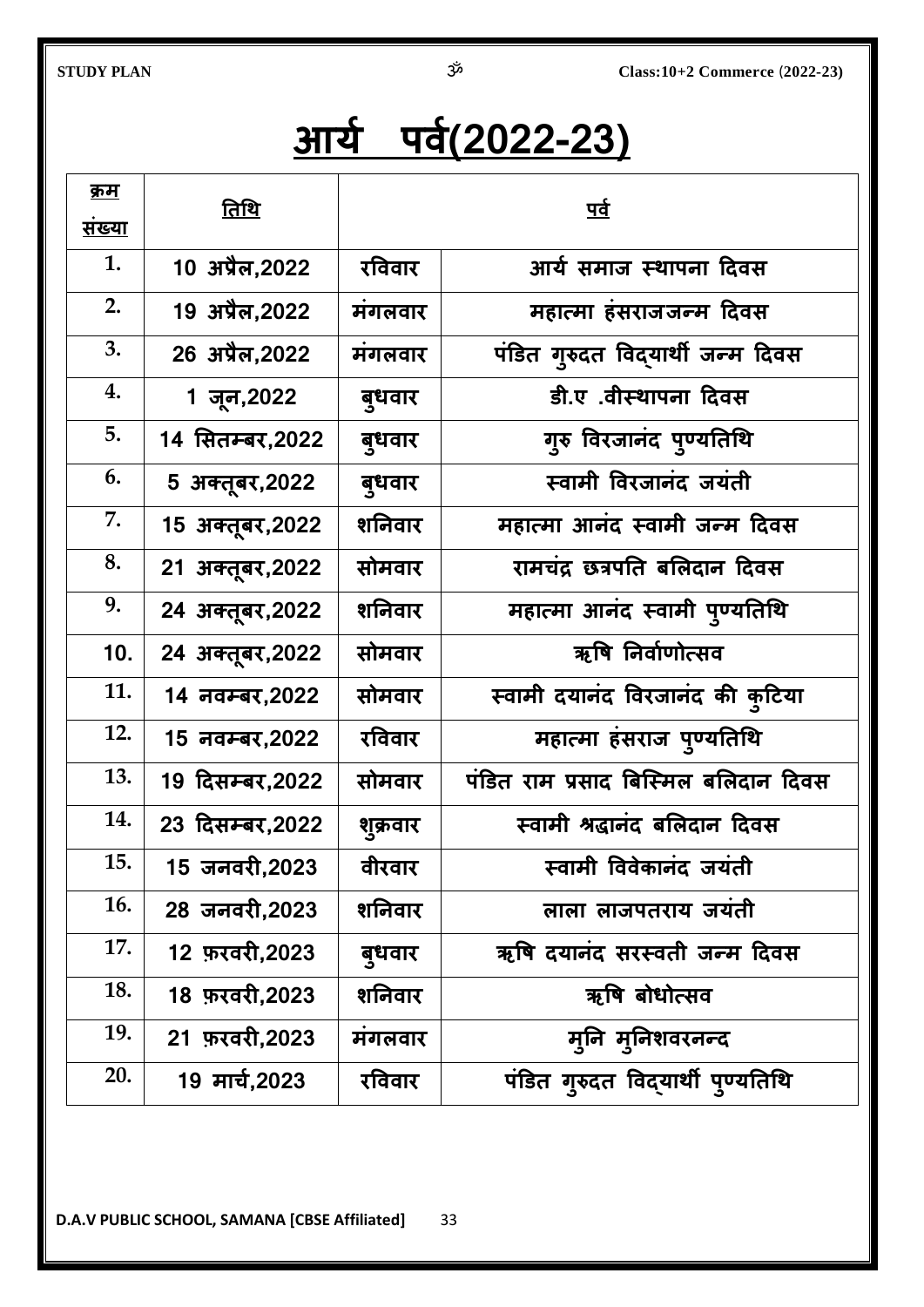## **IMPORTANT DAYS (AWARENESS) Session 2022-23**

|             |                                               |           | <b>APRIL</b>               |                        |
|-------------|-----------------------------------------------|-----------|----------------------------|------------------------|
| <u>S.No</u> | Date                                          |           | $\overline{Day}$           | Celebration            |
| 1.          | 7th April, 2022                               | Thursday  | <b>World Health Day</b>    | Awareness              |
| 2.          | 10 <sup>th</sup>                              | Sunday    | Arya Samaj                 | HawanYajna,            |
|             | April, 2022                                   |           | SathapanaDiwas,            | <b>Speech By House</b> |
| 3.          | 12 <sup>th</sup>                              | Tuesday   | <b>New Session</b>         | Hawan Yajna            |
|             | April, 2022                                   |           | Beginning 1st to 12th      |                        |
|             |                                               |           |                            | MangalKamnaDi          |
|             |                                               |           |                            | was)                   |
|             |                                               |           |                            |                        |
| 4.          | 16 <sup>th</sup>                              | Saturday  | <b>New Session</b>         | Hawan Yajna            |
|             | April, 2022                                   |           | Beginning LKG &            | (Mangal                |
|             |                                               |           | <b>UKG</b>                 | KamnaDiwas)            |
|             |                                               |           |                            |                        |
| 5.          | 13 <sup>th</sup>                              | Wednesday | Jallianwala Bagh           | Awareness              |
|             | April, 2022                                   |           | <b>Massacre</b>            |                        |
| 6.          | 14 <sup>th</sup>                              | Thursday  | Baisakhi/Mahavir           | Awareness +            |
|             | April, 2022                                   |           | Jayanti                    | <b>Speech</b>          |
| 7.          | 14 <sup>th</sup>                              | Thursday  | Dr. B.R. Ambedkar          | Awareness              |
|             | April, 2022                                   |           | Jayanti                    |                        |
|             |                                               |           |                            |                        |
| 8.          | 18 <sup>th</sup>                              | Monday    | <b>World Heritage Day</b>  | <b>Awareness By</b>    |
|             | April, 2022                                   |           |                            | <b>Social Science</b>  |
|             |                                               |           |                            | Faculty                |
| 9.          | 19 <sup>th</sup>                              | Tuesday   | Mahatma Hans Raj           | <b>Tribute By</b>      |
|             | April, 2022                                   |           | Jayanti                    | <b>Running House</b>   |
| 10.         | 21 <sup>st</sup>                              | Thursday  | <b>National Civil</b>      | Awareness              |
|             | April, 2022                                   |           | <b>Service Day (India)</b> |                        |
| 11.         | 22 <sub>nd</sub>                              | Friday    | <b>World Earth Day</b>     | Awareness              |
|             | April, 2022                                   |           |                            |                        |
|             | D.A.V PUBLIC SCHOOL, SAMANA [CBSE Affiliated] |           | 34                         |                        |
|             |                                               |           |                            |                        |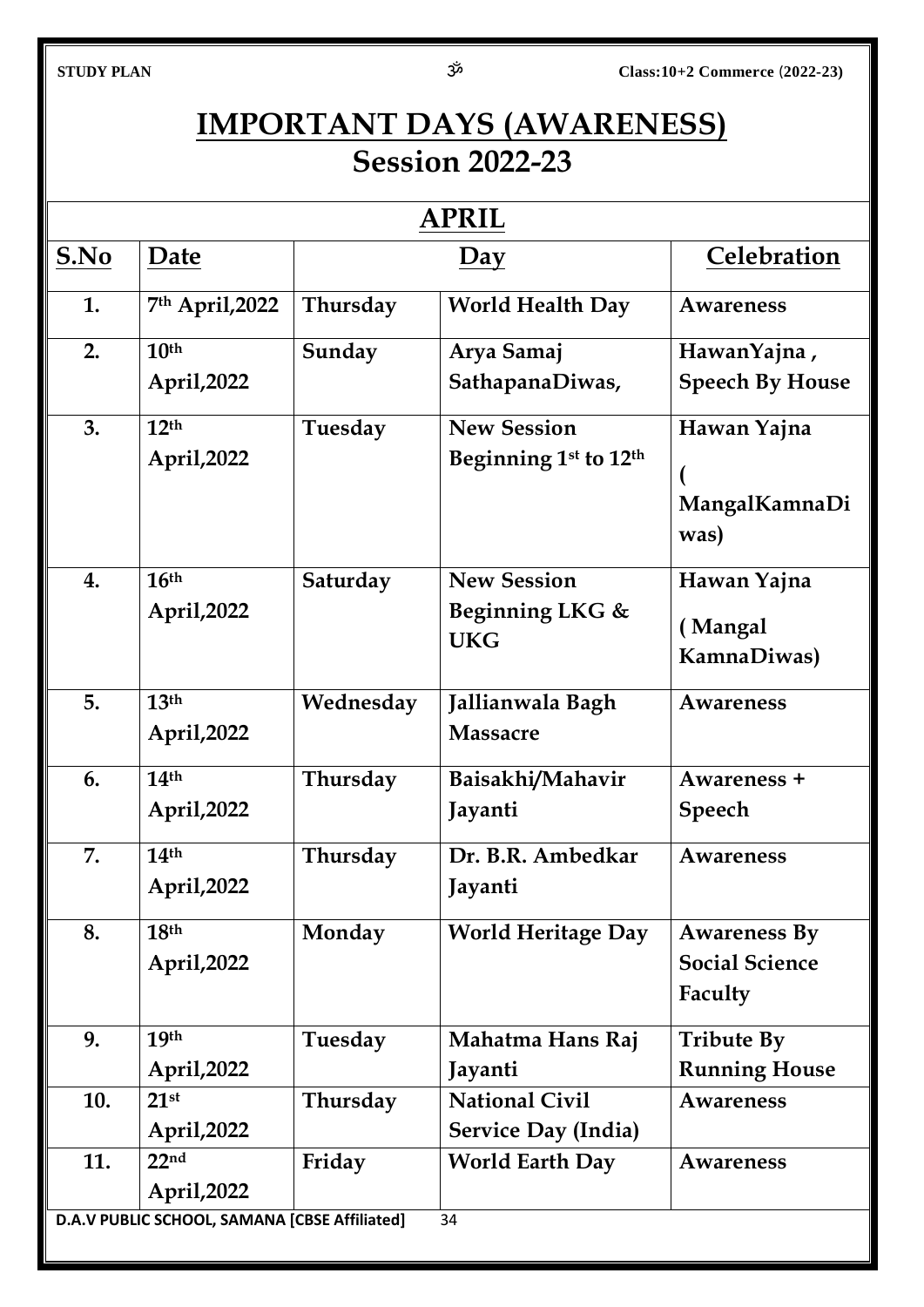| 12.            | 23 <sup>rd</sup>                              | Saturday  | <b>World Book Day</b>       | <b>Awareness</b>               |
|----------------|-----------------------------------------------|-----------|-----------------------------|--------------------------------|
|                | April, 2022                                   |           |                             |                                |
| 13.            | 25 <sup>th</sup>                              | Monday    | World Malaria Day           | <b>Awareness</b>               |
|                | April, 2022                                   |           |                             |                                |
| 14.            | 26 <sup>th</sup>                              | Tuesday   | <b>World Intellectual</b>   | <b>Awareness</b>               |
|                | April, 2022                                   |           | <b>Property Day</b>         |                                |
| 15.            | 29th                                          | Friday    | <b>International Dance</b>  | Awareness                      |
|                | April, 2022                                   |           | Day                         |                                |
|                |                                               |           | <b>May</b>                  |                                |
| <u>Sr. No.</u> | Date                                          |           | $\overline{Day}$            | Celebration                    |
| 1.             | 1st May, 2022                                 | Sunday    | <b>International Labour</b> | <b>Activity of Grade-</b>      |
|                |                                               |           | Day                         | D By House                     |
|                |                                               |           |                             | +Classes $11^{th}$ & $12^{th}$ |
| 2.             | 1st May, 2022                                 | Sunday    | <b>World Laughter Day</b>   | Awareness                      |
| 3.             | 3rd May, 2022                                 | Tuesday   | <b>World Press Freedom</b>  | Awareness                      |
|                |                                               |           | Day/Parshuram               |                                |
|                |                                               |           | Jayanti                     |                                |
| 4.             | 4 <sup>th</sup> May, 2022                     | Wednesday | International               | <b>Awareness</b>               |
|                |                                               |           | <b>Firefighters Day</b>     |                                |
| 5.             | 7th May, 2022                                 | Saturday  | <b>Rabindranath Tagore</b>  | Awareness                      |
|                |                                               |           | Jayanti                     |                                |
| 6.             | 8 <sup>th</sup> May, 2022                     | Sunday    | <b>World Red Cross</b>      | <b>Speech By House</b>         |
|                |                                               |           | Day                         |                                |
| 7.             | 8th May, 2022                                 | Sunday    | <b>Mothers Day</b>          | <b>Celebration By</b>          |
|                |                                               |           |                             | Pre-Primary                    |
|                |                                               |           |                             | (LKG to 3rd)                   |
| 8.             | 11 <sup>th</sup> May, 2022                    | Wednesday | <b>National Technology</b>  | Awareness                      |
|                |                                               |           | Day                         |                                |
| 9.             | 16th May, 2022                                | Monday    | <b>Buddha Purnima</b>       | <b>Awareness</b>               |
| 10.            | 17th May, 2022                                | Tuesday   | • World                     | <b>Awareness</b>               |
|                |                                               |           | Telecommunicatio            |                                |
|                |                                               |           | n and Information           |                                |
|                | D.A.V PUBLIC SCHOOL, SAMANA [CBSE Affiliated] |           | 35                          |                                |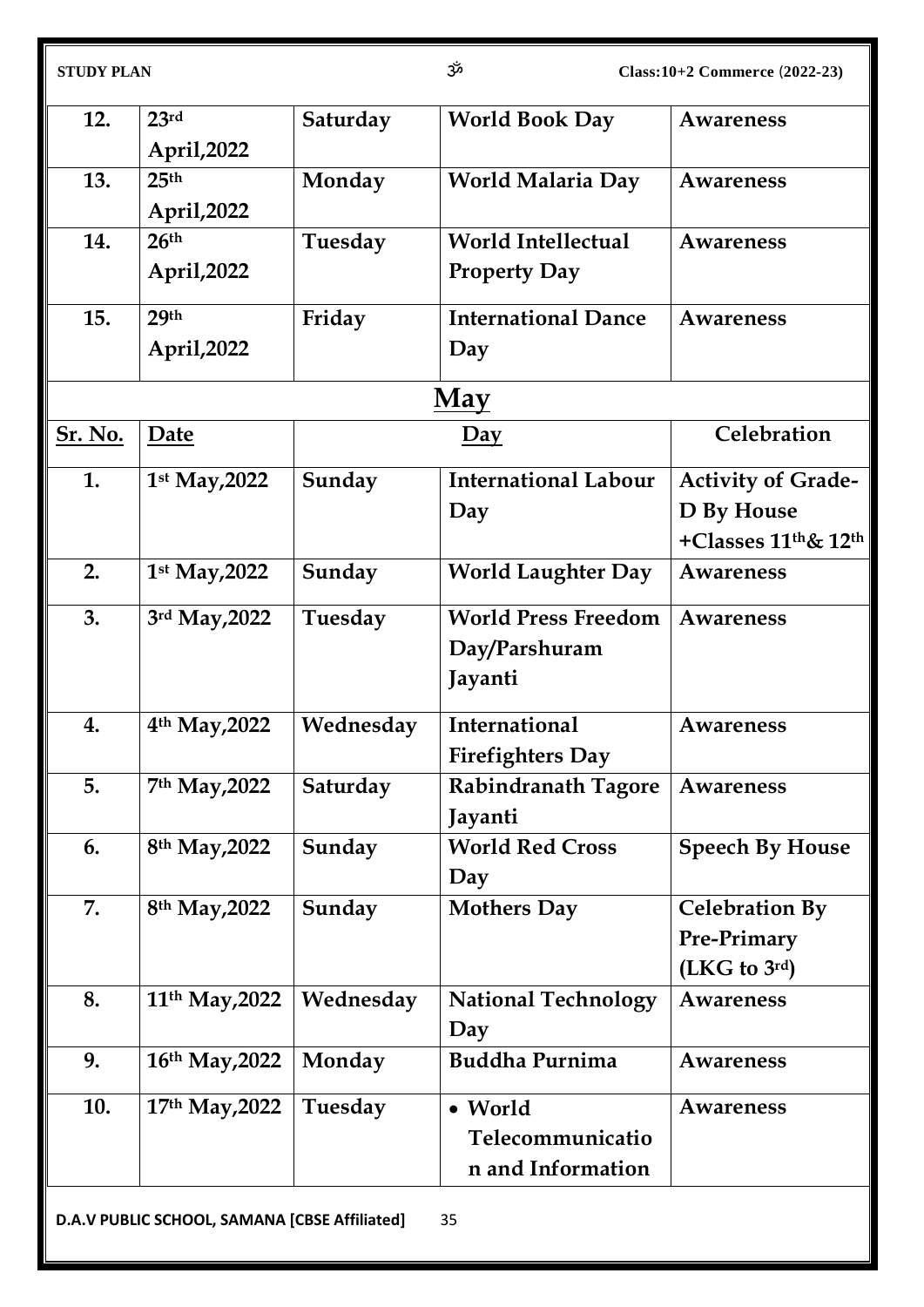| <b>STUDY PLAN</b> |  |
|-------------------|--|

|                                                     |                             |           | <b>Society Day</b>        |                         |
|-----------------------------------------------------|-----------------------------|-----------|---------------------------|-------------------------|
|                                                     |                             |           | • World                   |                         |
|                                                     |                             |           | <b>Hypertension Day</b>   |                         |
| 11.                                                 | 21 <sup>st</sup> May, 2022  | Saturday  | <b>National Anti</b>      | Awareness               |
|                                                     |                             |           | <b>Terrorism Day</b>      |                         |
| 12.                                                 | 31 <sup>st</sup> May, 2022  | Tuesday   | <b>World No Tobacco</b>   | <b>Speech By House+</b> |
|                                                     |                             |           | Day/Anti Tobacoo          | <b>Poster Making by</b> |
|                                                     |                             |           | Day                       | Class 10th& 11th        |
|                                                     |                             |           |                           |                         |
|                                                     |                             |           | <b>IUNE</b>               |                         |
| S.No                                                | Date                        |           | $\overline{Day}$          | Celebration             |
| 1.                                                  | 1st June, 2022              | Wednesday | <b>DAV</b> Foundation     | Hawan                   |
|                                                     |                             |           | Day- (Hawan Yajna)        |                         |
|                                                     |                             |           | <b>Global Day of</b>      |                         |
|                                                     |                             |           | <b>Parents</b>            |                         |
| 2.                                                  | 3rd June, 2022              | Friday    | Guru Arjan Dev Ji         | Speech                  |
|                                                     |                             |           | <b>Martydom Day</b>       |                         |
| 3.                                                  | 5 <sup>th</sup> June, 2022  | Sunday    | <b>World Environment</b>  | <b>Speech</b>           |
|                                                     |                             |           | Day                       |                         |
| 4.                                                  | 7 <sup>th</sup> June, 2022  | Tuesday   | <b>World Food Safety</b>  | <b>Awareness</b>        |
|                                                     |                             |           | Day                       |                         |
| 5.                                                  | 12 <sup>th</sup> June, 2022 | Sunday    | Anti ChildLabour          | Awareness               |
|                                                     |                             |           | Day                       |                         |
|                                                     |                             |           |                           |                         |
| 6.                                                  | 14 <sup>th</sup> June, 2022 | Tuesday   | <b>World Blood Donor</b>  | Awareness               |
|                                                     |                             |           | Day                       |                         |
| 7.                                                  | 14th June, 2022             | Tuesday   | Sant Kabir Jayanti        | Awareness               |
| 8.                                                  | 19th June, 2022             | Sunday    | Father's Day              | <b>Speech</b>           |
|                                                     |                             |           |                           |                         |
| 9.                                                  | 21 <sup>st</sup> June, 2022 | Tuesday   | <b>International Yoga</b> | (Celebration by         |
|                                                     |                             |           | Day                       | <b>NCC Cadets)</b>      |
| 10.                                                 | $21st$ June, 2022           | Tuesday   | <b>World Music Day</b>    | Celebration by          |
|                                                     |                             |           |                           | <b>Music Department</b> |
|                                                     |                             |           |                           |                         |
| 11.                                                 | 26th June, 2022             | Sunday    | <b>International Anti</b> | <b>Speech</b>           |
| 36<br>D.A.V PUBLIC SCHOOL, SAMANA [CBSE Affiliated] |                             |           |                           |                         |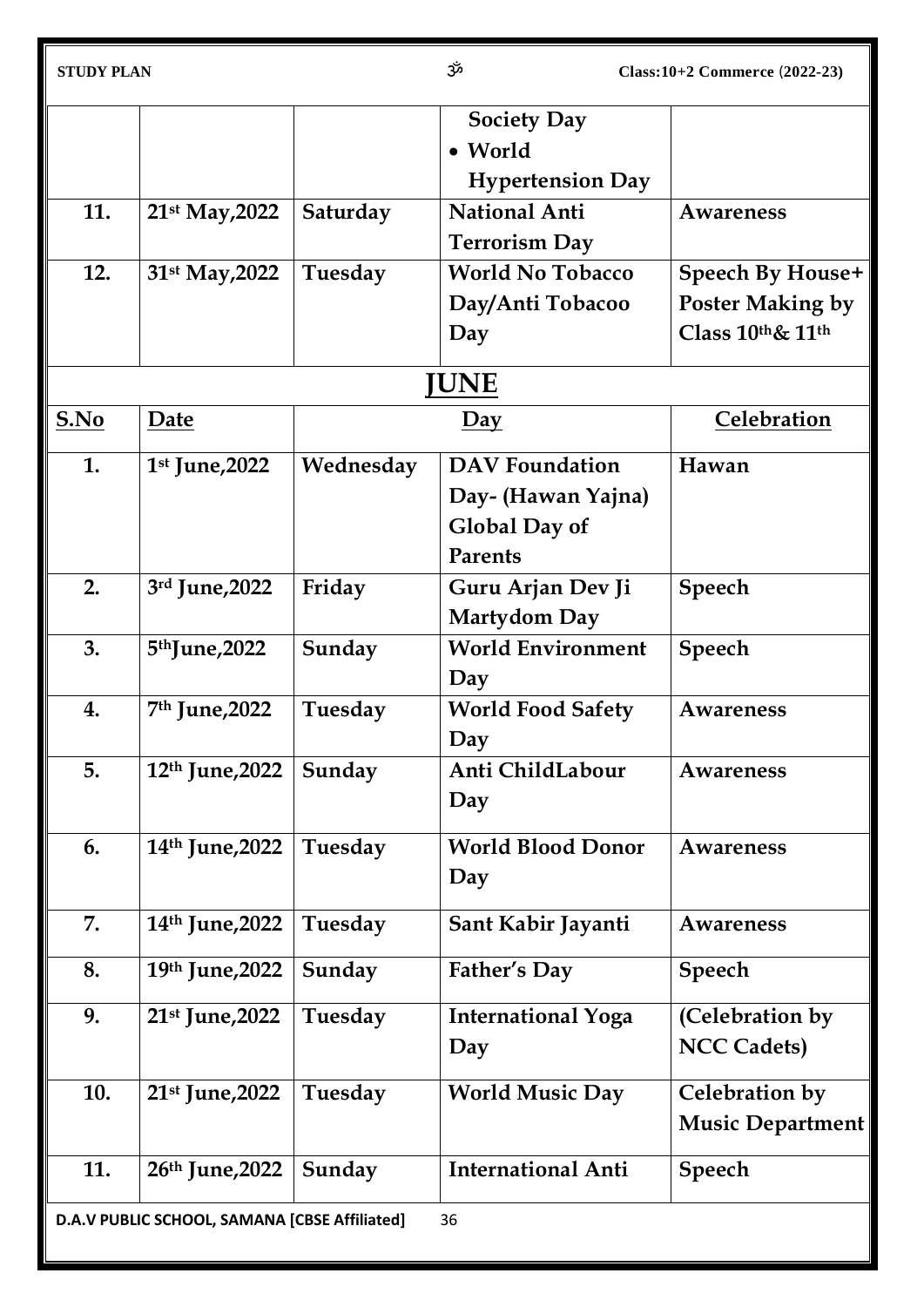| <b>STUDY PLAN</b>                                   |                             |          | مژح                                                                                        | $Class: 10+2$ Commerce $(2022-23)$                                              |  |
|-----------------------------------------------------|-----------------------------|----------|--------------------------------------------------------------------------------------------|---------------------------------------------------------------------------------|--|
|                                                     |                             |          | Drug Day                                                                                   |                                                                                 |  |
|                                                     | <b>JULY</b>                 |          |                                                                                            |                                                                                 |  |
| S.No                                                | Date                        |          | $\overline{Day}$                                                                           |                                                                                 |  |
| 1.                                                  | 11 <sup>th</sup> July, 2022 | Monday   | <b>World Population</b><br>Day                                                             | Awareness                                                                       |  |
| 2.                                                  | 15th July, 2022             | Friday   | <b>World Youth Skill</b><br>Day                                                            | <b>Awareness</b>                                                                |  |
| 3.                                                  | 26th July, 2022             | Tuesday  | <b>Kargil Vijay Diwas</b>                                                                  | Awareness                                                                       |  |
| 4.                                                  | 28 <sup>th</sup> July, 2022 | Thursday | • World Hepatitis<br>Day<br>• World Nature<br><b>Conservation Day</b>                      | Awareness                                                                       |  |
| 5.                                                  | 31st July, 2022             | Sunday   | <b>Martyrdom Day of</b><br><b>SaheedUdam Singh</b><br>Ji                                   | Tribute by<br><b>Running House</b>                                              |  |
|                                                     |                             |          | <b>AUGUST</b>                                                                              |                                                                                 |  |
| S.No                                                | Date                        |          | $\overline{Day}$                                                                           |                                                                                 |  |
| 1.                                                  | 11 <sup>th</sup> Aug, 2022  | Thursday | Raksha Bandhan<br>(Rakhi)                                                                  | Celebration                                                                     |  |
| 2.                                                  | 12th Aug, 2022              | Friday   | <b>World Youth Day</b><br><b>Sanskrit Diwas</b>                                            | Awareness                                                                       |  |
| 3.                                                  | 15th Aug, 2022              | Monday   | <b>Independence Day</b>                                                                    | Celebration                                                                     |  |
| 4.                                                  | 19th Aug, 2022              | Friday   | World<br>$\bullet$<br><b>Photography Day</b><br>Janamashtami<br>$\bullet$<br>(Krishnostav) | <b>Awareness+Speec</b><br>$\mathbf h$<br>Celebration by<br><b>Primary Block</b> |  |
| 5.                                                  | 20th Aug, 2022              | Thursday | <b>National</b><br><b>SadhbhavanaDiwas</b>                                                 | Awareness                                                                       |  |
| D.A.V PUBLIC SCHOOL, SAMANA [CBSE Affiliated]<br>37 |                             |          |                                                                                            |                                                                                 |  |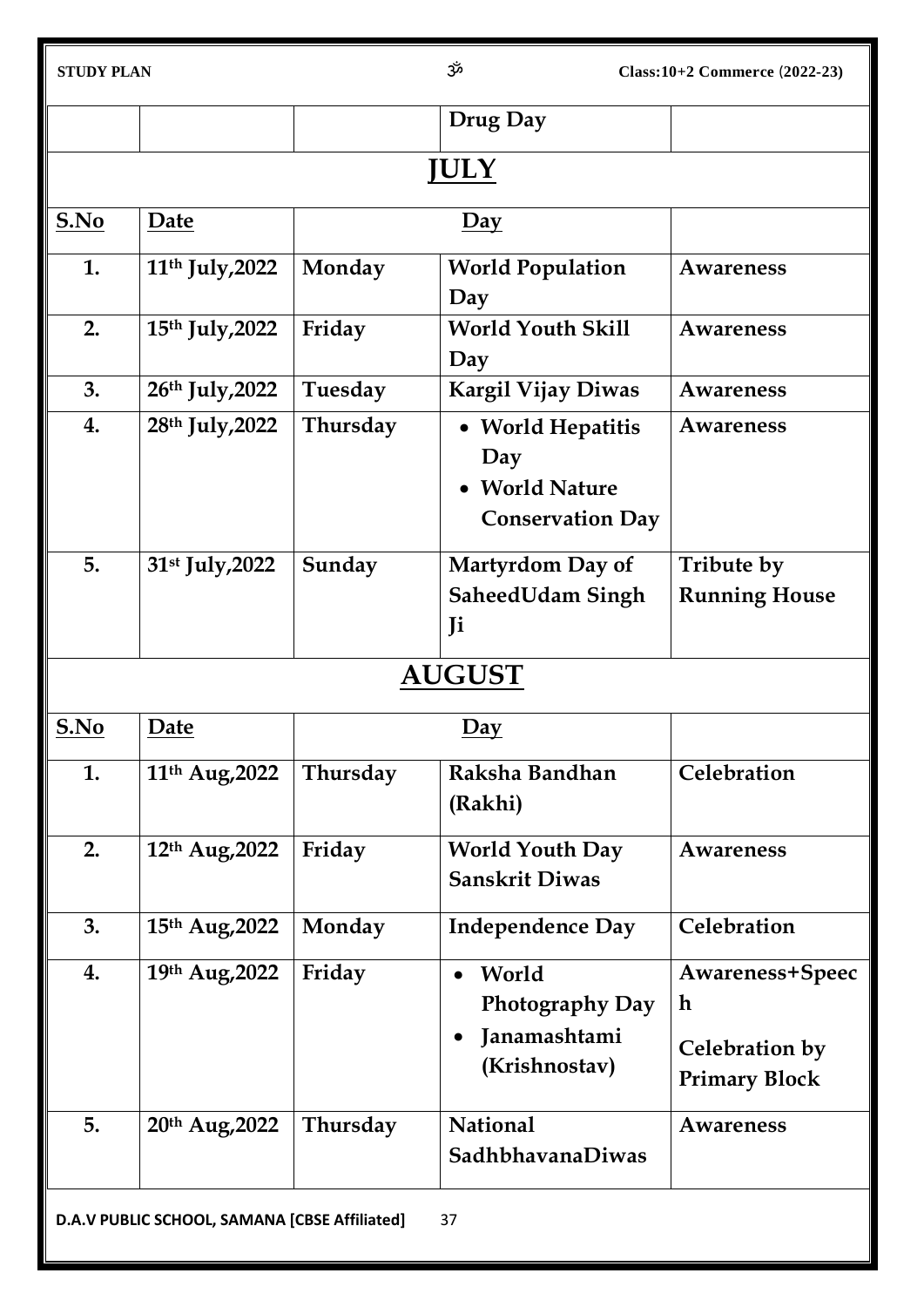| <b>STUDY PLAN</b> |                                               |           | مڅۍ                                                                         | Class:10+2 Commerce (2022-23)                          |
|-------------------|-----------------------------------------------|-----------|-----------------------------------------------------------------------------|--------------------------------------------------------|
| 6.                | 21st Aug, 2022                                | Sunday    | <b>World Senior Citizen</b><br>Day                                          | Awareness                                              |
| 7.                | 26th Aug, 2022                                | Friday    | <b>Women Equality</b><br>Day                                                | Awareness                                              |
| 8.                | 28th Aug, 2022                                | Sunday    | Prakash Utsav Shri<br><b>Guru Granth Sahib</b><br>Ji                        | Speech                                                 |
| 9.                | 29th Aug, 2022                                | Monday    | <b>National Sports Day</b>                                                  | Awareness                                              |
| 10.               | 30th Aug, 2022                                | Tuesday   | Teej (Hari Talika)                                                          | Celebration                                            |
|                   |                                               |           | <b>SEPTEMBER</b>                                                            |                                                        |
| S.No              | Date                                          |           | $\overline{Day}$                                                            |                                                        |
| 1.                | 5th Sep, 2022                                 | Monday    | <b>Teachers Day (Guru</b><br>Utsav)                                         | <b>Celebration By</b><br><b>Running House</b>          |
| 2.                | 8th Sep, 2022                                 | Thursday  | International<br>Literacy Day +<br>Onam                                     | Speech +<br><b>Awareness</b>                           |
| 3.                | 14th Sep, 2022                                | Wednesday | Hindi Diwas                                                                 | Speechand<br>Celebration by<br><b>Hindi Department</b> |
| 4.                | 15th Sep, 2022                                | Thursday  | International<br>$\bullet$<br><b>Democracy Day</b><br><b>Engineer's Day</b> | <b>Awareness</b>                                       |
| 5.                | 16th Sep, 2022                                | Friday    | <b>World Ozone</b><br><b>Preservation Day</b>                               | <b>Awareness</b>                                       |
| 6.                | 21st Sep, 2022                                | Wednesday | <b>International Peace</b><br>Day                                           | Awareness                                              |
| 7.                | 26th Sep, 2022                                | Monday    | Maharaja Aggarsain<br>Jayanti                                               | <b>Speech</b>                                          |
| 8.                | 27th Sep, 2022                                | Tuesday   | <b>World Tourism Day</b>                                                    | <b>Awareness</b>                                       |
|                   | D.A.V PUBLIC SCHOOL, SAMANA [CBSE Affiliated] |           | 38                                                                          |                                                        |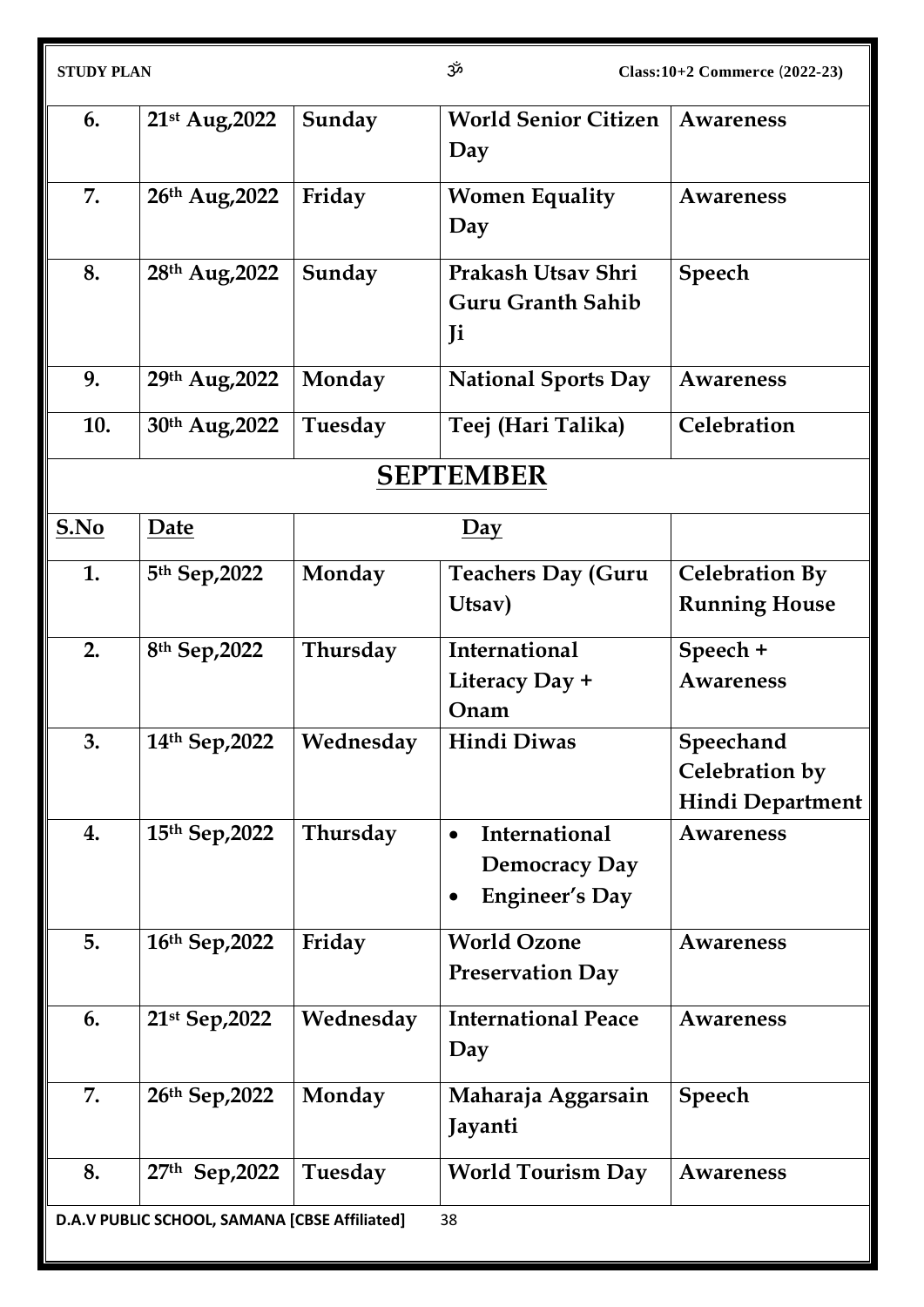| <b>STUDY PLAN</b>                                   |                | مژح<br>Class:10+2 Commerce (2022-23) |                                                                                              |                                               |  |  |
|-----------------------------------------------------|----------------|--------------------------------------|----------------------------------------------------------------------------------------------|-----------------------------------------------|--|--|
| 9.                                                  | 29th Sep, 2022 | Thursday                             | <b>World Heart Day</b>                                                                       | Awareness                                     |  |  |
|                                                     | <b>OCTOBER</b> |                                      |                                                                                              |                                               |  |  |
| S.No                                                | Date           |                                      | $\overline{Day}$                                                                             | Celebration                                   |  |  |
| 1.                                                  | 2nd Oct, 2022  | Sunday                               | • Mahatama<br>Gandhi Jayanti<br><b>&amp;Non Violence</b><br>Day<br>Lal Bahadur<br>Jayanti    | <b>Tribute by Houses</b>                      |  |  |
| 2.                                                  | 4th Oct, 2022  | Tuesday                              | <b>World Animal</b><br><b>Welfare Day</b>                                                    | Awareness                                     |  |  |
| 3.                                                  | 5th Oct, 2022  | Wednesday                            | Dussehra                                                                                     | <b>Celebration By</b><br><b>Running House</b> |  |  |
| 4.                                                  | 8th Oct, 2022  | Saturday                             | <b>Indian Air Force Day</b>                                                                  | Awareness                                     |  |  |
| 5.                                                  | 9th Oct, 2022  | Sunday                               | Maharishi Valmiki<br>Jayanti                                                                 | <b>Speech</b>                                 |  |  |
| 6.                                                  | 11th Oct, 2022 | Tuesday                              | <b>International Girl</b><br>Child DayPurab<br>• Prakash Purabof<br>Shri Guru Ram<br>Dass Ji | <b>Awareness</b><br>+Speech                   |  |  |
| 7.                                                  | 13th Oct, 2022 | Thursday                             | <b>Karva Chauth</b>                                                                          | <b>Speech</b>                                 |  |  |
| 8.                                                  | 15th Oct, 2022 | Saturday                             | <b>World Students Day</b>                                                                    | Awareness                                     |  |  |
| 9.                                                  | 16th Oct, 2022 | Saturday                             | • World Food Day<br>JanamDiwas of<br><b>Baba Banda Singh</b><br>Ji Bahadur                   | Awareness                                     |  |  |
| 10.                                                 | 24th Oct, 2022 | Monday                               | Diwali<br>$\bullet$<br><b>United Nations</b>                                                 | Awareness +<br><b>Speech</b>                  |  |  |
| D.A.V PUBLIC SCHOOL, SAMANA [CBSE Affiliated]<br>39 |                |                                      |                                                                                              |                                               |  |  |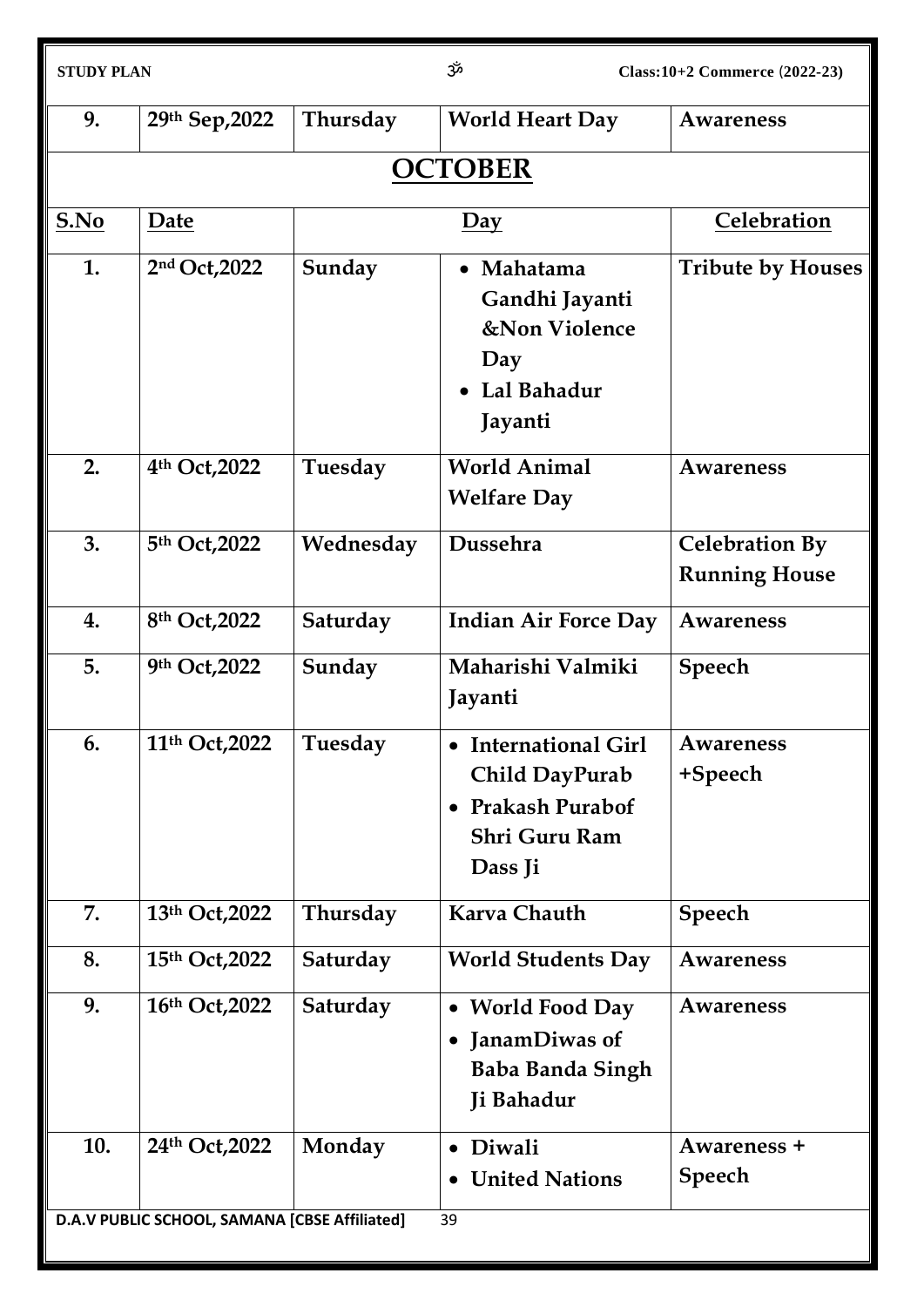|      |                                               |           | Day                                                                                        |                                                   |
|------|-----------------------------------------------|-----------|--------------------------------------------------------------------------------------------|---------------------------------------------------|
| 11.  | 25th Oct, 2022                                | Tuesday   | Govardhan Pooja +<br>Vishavkarma Day                                                       | Speech                                            |
| 12.  | 26th Oct, 2022                                | Wednesday | <b>Bhai Dooj</b>                                                                           | <b>Speech</b>                                     |
| 13.  | 30th Oct, 2022                                | Sunday    | Chath Pooja                                                                                | <b>Awareness</b>                                  |
| 14.  | 31 <sup>st</sup> Oct, 2022                    | Monday    | <b>National Unity Day</b>                                                                  | Awareness                                         |
|      |                                               |           | <b>NOVEMBER</b>                                                                            |                                                   |
| S.No | Date                                          |           | $Day$                                                                                      |                                                   |
| 1.   | 1 <sup>st</sup> Nov, 2022                     | Tuesday   | Punjab Diwas                                                                               | <b>Awareness</b>                                  |
| 2.   | 8 <sup>th</sup> Nov, 2022                     | Tuesday   | <b>Shri Guru Nanak</b><br>Dev Jayanti                                                      | Celebration by<br>Punjabi<br>Department           |
| 3.   | 14th Nov, 2022                                | Monday    | <b>Children Day</b>                                                                        | <b>Celebration By Pre</b><br><b>Primary Block</b> |
| 4.   | 28th Nov, 2022                                | Monday    | Martydom Day of<br><b>Shri Guru Tegh</b><br><b>Bahadur Ji</b>                              | Speech +Tribute                                   |
|      |                                               |           | <b>DECEMBER</b>                                                                            |                                                   |
| S.No | Date                                          |           | $\overline{Day}$                                                                           |                                                   |
| 1.   | 1st Dec, 2022                                 | Thursday  | World AIDS Day                                                                             | Awareness                                         |
| 2.   | 2nd Dec, 2022                                 | Friday    | • World Computer<br><b>Literacy Day</b><br><b>National Pollution</b><br><b>Control Day</b> | Speech +<br><b>Awareness</b>                      |
| 3.   | 4 <sup>th</sup> Dec, 2022                     | Sunday    | <b>Indian Navy Day</b>                                                                     | Awareness                                         |
| 4.   | 7th Dec, 2022                                 | Wednesday | <b>Indian Armed Forces</b><br><b>Flag Day</b>                                              | Awareness                                         |
|      | D.A.V PUBLIC SCHOOL, SAMANA [CBSE Affiliated] |           | 40                                                                                         |                                                   |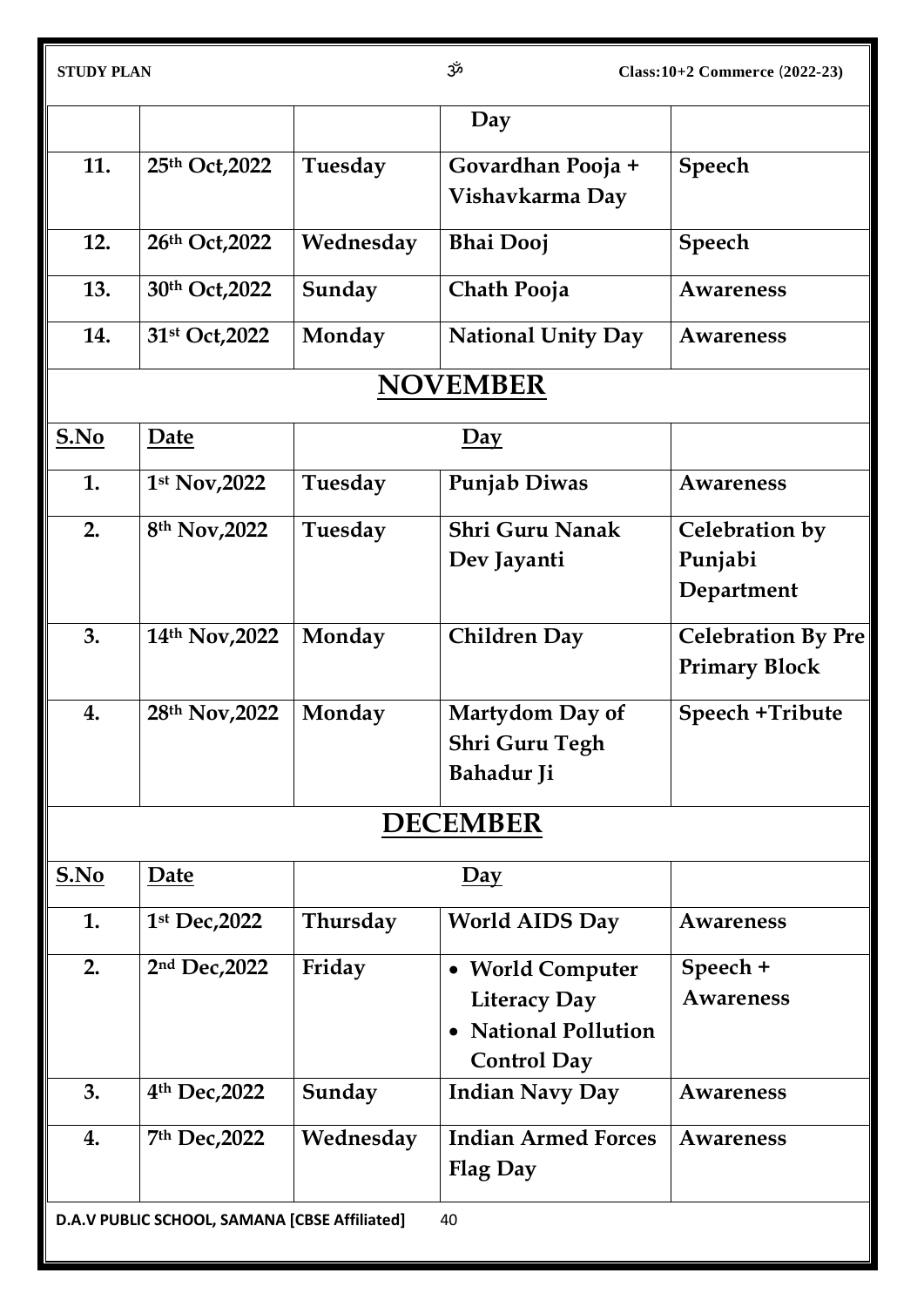| 5.   | 9th Dec, 2022                                 | Friday      | <b>International Anti-</b><br><b>Corruption Day</b> | <b>Awareness</b>              |
|------|-----------------------------------------------|-------------|-----------------------------------------------------|-------------------------------|
| 6.   | 10th Dec, 2022                                | Saturday    | <b>Human Rights Day</b>                             | <b>Awareness</b>              |
| 7.   | 22nd Dec, 2022                                | Thursday    | <b>National</b>                                     | Celebration by                |
|      |                                               |             | <b>Mathematics Day</b>                              | Maths Department              |
| 8.   | 23rd Dec, 2022                                | Friday      | Swami                                               | <b>Tribute By</b>             |
|      |                                               |             | ShradhanandBalidan<br><b>Diwas</b>                  | <b>Running House</b>          |
| 9.   | 24th Dec, 2022                                | Saturday    | <b>National Consumer</b><br>Day                     | <b>Awareness</b>              |
| 10.  | 25th Dec, 2022                                | Sunday      | Christmas Day                                       | Celebration by<br>Pre-Primary |
| 11.  | 26th to 28th                                  | Monday, Tue | <b>ShaheediJor Mela</b>                             | Tribute by                    |
|      | Dec, 2022                                     | sday,       |                                                     | <b>Running House</b>          |
|      |                                               | Wednesday   |                                                     |                               |
| 12.  | 29th Dec, 2022                                | Thursday    | Parkash Purab Shri                                  | <b>Speech</b>                 |
|      |                                               |             | <b>Guru Gobind Singh</b>                            |                               |
|      |                                               |             | Ji                                                  |                               |
|      |                                               |             | <b>JANUARY</b>                                      |                               |
| S.No | Date                                          |             | $\overline{Day}$                                    |                               |
| 1.   | $1st$ Jan, 2023                               | Sunday      | <b>New Year</b>                                     | (Hawan Yajna)                 |
| 2.   | $6th$ Jan, 2023                               | Friday      | <b>National Technology</b>                          | Awareness                     |
|      |                                               |             | Day                                                 |                               |
| 3.   | 12th Jan, 2023                                | Thursday    | <b>National Youth Day</b>                           | <b>Awareness</b>              |
| 4.   | 14 <sup>th</sup> Jan, 2023                    | Saturday    | Lohri                                               | (Celebration by               |
|      |                                               |             |                                                     | Senior Block +                |
|      |                                               |             |                                                     | <b>Running House)</b>         |
| 5.   | 15th Jan, 2023                                | Sunday      | Makar Sankranti/                                    | Speech                        |
|      |                                               |             | Pongal                                              |                               |
|      | D.A.V PUBLIC SCHOOL, SAMANA [CBSE Affiliated] |             | 41                                                  |                               |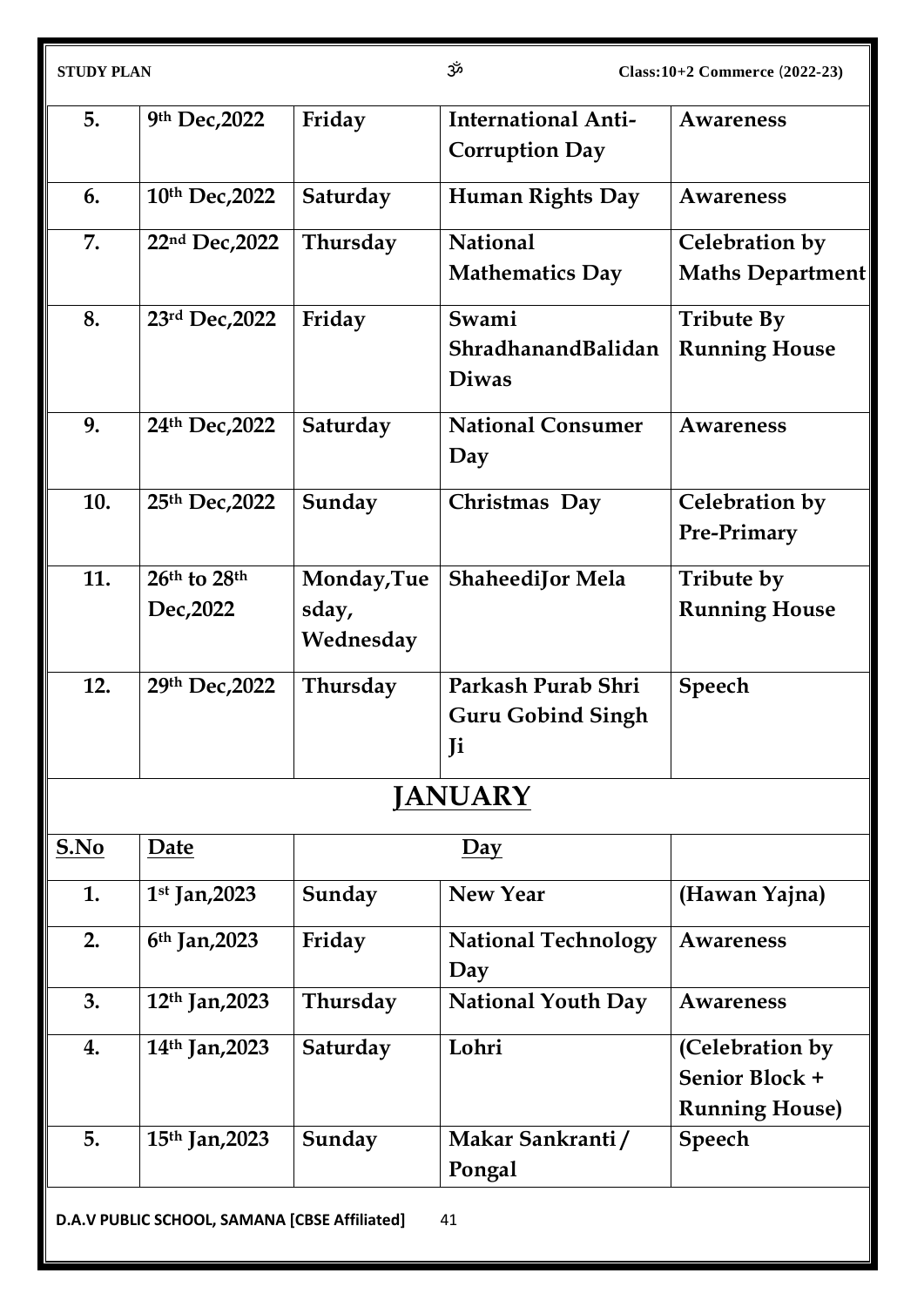| <b>STUDY PLAN</b> |                                               | مرّخ      | $Class: 10+2$ Commerce $(2022-23)$ |                         |
|-------------------|-----------------------------------------------|-----------|------------------------------------|-------------------------|
| 6.                | $23rd$ Jan, 2023                              | Monday    | Neetaji Subhash                    | Awareness               |
|                   |                                               |           | <b>Chandra Bose Birth</b>          |                         |
|                   |                                               |           | Anniversary                        |                         |
| 7.                | 25th Jan, 2023                                | Wednesday | • Basant Panchmi                   | Awareness               |
|                   |                                               |           | • National Voters                  |                         |
|                   |                                               |           | Day                                |                         |
|                   |                                               |           | • Indian Tourism                   |                         |
|                   |                                               |           | Day                                |                         |
| 8.                | 26 <sup>th</sup> Jan, 2023                    | Thursday  | <b>Republic Day</b>                | Celebration by          |
|                   |                                               |           |                                    | <b>Running House</b>    |
| 9.                | 30th Jan, 2023                                | Monday    | Mahatama Gandhi                    | Tribute by              |
|                   |                                               |           | <b>Martyrdom Day</b>               | <b>Running House</b>    |
|                   |                                               |           | <b>FEBRUARY</b>                    |                         |
| S.No              | Date                                          |           | $\overline{Day}$                   |                         |
| 1.                | 4 <sup>th</sup> Feb, 2023                     | Saturday  | <b>World Cancer Day</b>            | <b>Awareness</b>        |
| 2.                | 5th Feb, 2023                                 | Sunday    | <b>Guru Ravidas</b><br>Jayanti     | Speech                  |
|                   |                                               |           |                                    |                         |
| 3.                | 15th Feb, 2023                                | Wednesday | Maharishi Dayanand                 | Celebration by          |
|                   |                                               |           | Saraswati                          | running House           |
| 4.                | 18th Feb, 2023                                | Saturday  | MahaShivratri                      | Celebration/Speec       |
|                   |                                               |           |                                    | h                       |
| 5.                | 20th Feb, 2023                                | Monday    | <b>World Day of Social</b>         | <b>Awareness</b>        |
|                   |                                               |           | <b>Justice</b>                     |                         |
| 6.                | 21 <sup>st</sup> Feb, 2023                    | Tuesday   | Matri Bhasha Divas                 | <b>Celebration By</b>   |
|                   |                                               |           |                                    | Punjabi Teachers        |
| 7.                | 23rd Feb, 2023                                | Wednesday | <b>World Peace &amp;</b>           | <b>Awareness</b>        |
|                   |                                               |           | <b>Understanding Day</b>           |                         |
| 8.                | 28th Feb, 2023                                | Tuesday   | <b>National Science</b>            | <b>Celebration By</b>   |
|                   |                                               |           | Day                                | <b>Science Teachers</b> |
|                   | D.A.V PUBLIC SCHOOL, SAMANA [CBSE Affiliated] |           | 42                                 |                         |
|                   |                                               |           |                                    |                         |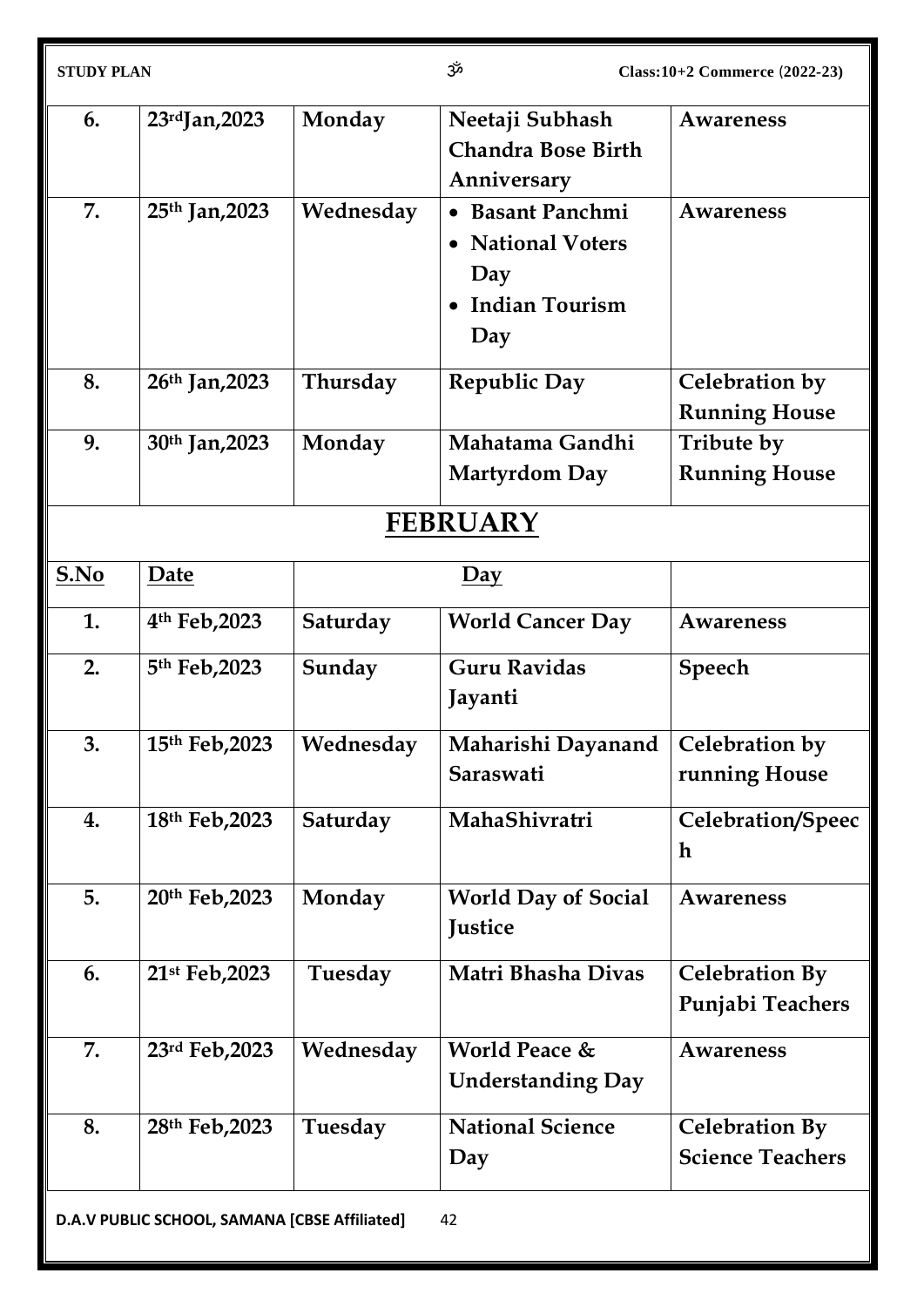| <b>MARCH</b> |                                 |           |                                                  |                                               |
|--------------|---------------------------------|-----------|--------------------------------------------------|-----------------------------------------------|
| S.No         | Date                            | Day       |                                                  |                                               |
| 1.           | 1 <sup>st</sup> March,<br>2023  | Wednesday | Rishi Bodh Utsav                                 | Awareness                                     |
| 2.           | 3rd March,<br>2023              | Friday    | <b>National Defence</b><br>Day                   | <b>Awareness</b>                              |
| 3.           | 8 <sup>th</sup> March,<br>2023  | Wednesday | Holi + International<br><b>World Women's Day</b> | <b>Celebration By</b><br><b>Running House</b> |
| 4.           | 15 <sup>th</sup> March,<br>2023 | Wednesday | <b>World Consumer</b><br><b>Rights Day</b>       | Awareness                                     |
| 5.           | 22nd March,<br>2023             | Wednesday | <b>World Water Day</b>                           | Awareness                                     |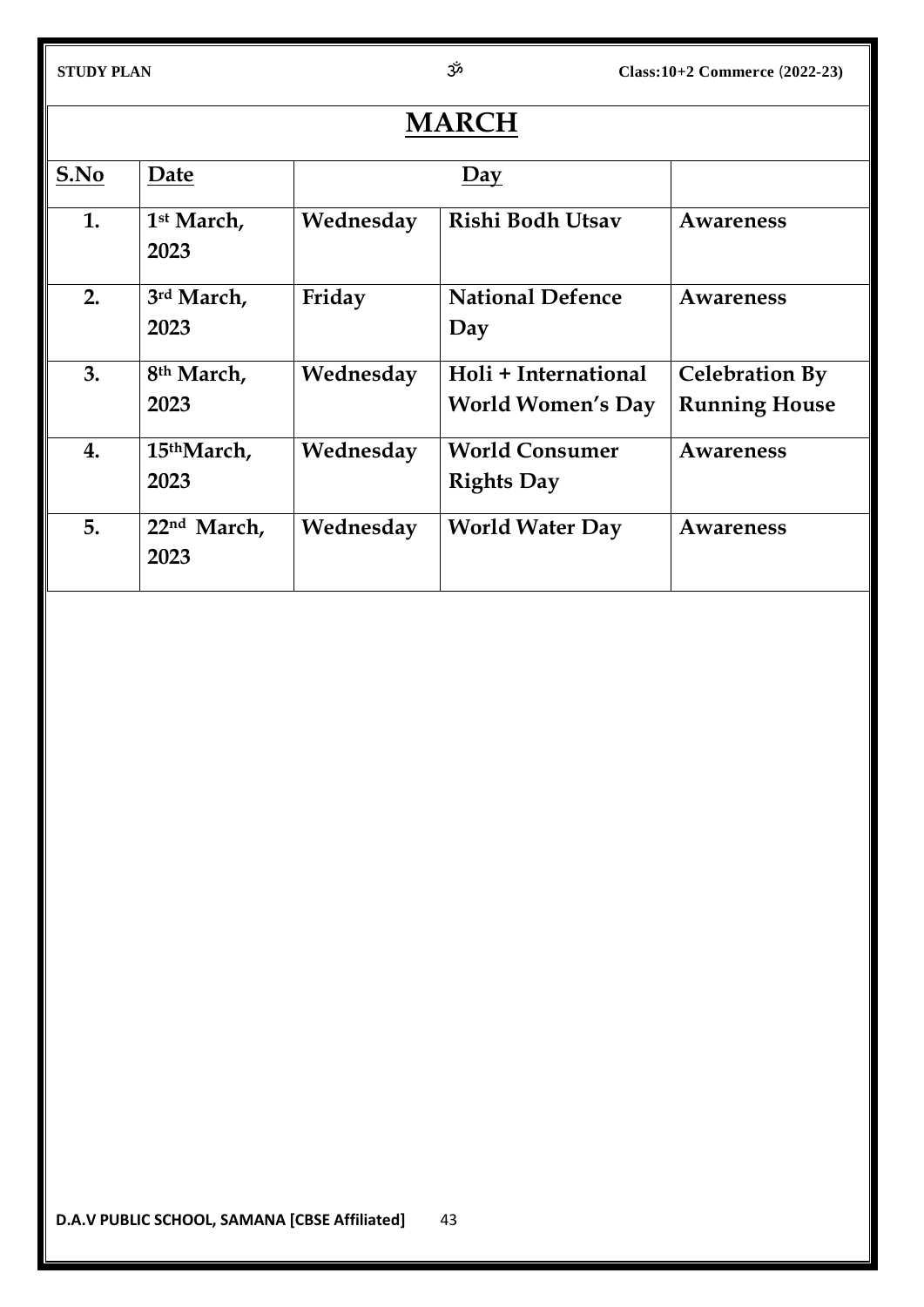**Estd 1886** 

**DAV** PUBLIC SCHOOL SAMANA

**(SENIOR SECONDARY)** 

**CBSE AFFILIATED-1630571** 

ओ३म्

## **NEAR CHAK AMRITSARIA PATRAN ROAD, SAMANA - 147101, DIST. PATIALA (PB)**

## **List of Activities under Ek Bharat Shreshta Bharat**

| Sr.No                                               | Description of                                                                                                                                                                                           | Month/Day/                                                                         | Learning                                                                                                                |
|-----------------------------------------------------|----------------------------------------------------------------------------------------------------------------------------------------------------------------------------------------------------------|------------------------------------------------------------------------------------|-------------------------------------------------------------------------------------------------------------------------|
|                                                     | <b>Activity</b>                                                                                                                                                                                          | Location                                                                           | Outcome                                                                                                                 |
| $\mathbf{1}$                                        | Exposure of students to the<br>alphabets, songs, proverbs and<br>100 sentences in the languages of<br>the partnering State/UT.                                                                           | Academic Year/<br>Every Week /<br>school premises                                  | It will develop the<br>linguistic capacity of the<br>students.                                                          |
| $\overline{2}$                                      | <b>Essay Competition among</b><br>students in the language of the<br>partnering State/UT                                                                                                                 | Academic Year                                                                      | It will develop multi-<br>linguistic skills in<br>students.                                                             |
| 3                                                   | Drama/Role Play on culture,<br>history, the tradition of<br>partnering State/UT.                                                                                                                         | Academic<br>Year/school<br>premises                                                | The students will be<br>able to learn the culture<br>of the partnering<br>State/UT.                                     |
| $\overline{4}$                                      | Identification/translation and<br>dissemination of similar proverbs<br>in the language of partnering<br>State/UT.                                                                                        | Academic Year                                                                      | The students will be<br>able to learn the<br>language and culture of<br>the Partnering<br>State/UT.                     |
| 5                                                   | "Themed Display Board/Wall<br>magazine" on the partnering<br>state. (Historical Monuments,<br>Dressing Style, painting,<br>handicrafts, alphabet and basic<br>sentences of the partnering<br>State/UTs). | Round the Year/ school<br>premises                                                 | The pictorial<br>representation will help<br>them in learning and<br>Understanding about<br>partnering States/UTs.      |
| 6                                                   | Pledge on Swachhta/ Single-use<br>plastic/water saving/National<br>Unity in the language of<br>partnering states/UTs                                                                                     | At least two times every<br>month/Schools'<br>premises during<br>morning assembly. | The students will have<br>exposure to partnering<br>state language. Enhance<br>social responsibility<br>among students. |
| 7                                                   | "Questions/Answer session"<br>(Quiz) on partnering States/UTs.<br>(Know Your Partner States/UTs)                                                                                                         | Once in a month/<br>Morning<br>Assembly.                                           | It will help students to<br>remember the important<br>facts about partnering<br>States/UTs.                             |
| 8                                                   | "State Day Celebration" of<br>partner State/UT                                                                                                                                                           | On State Day/ School<br>Premises                                                   | It will develop a sense of<br>unity among the students<br>of both the States/UTs.                                       |
| 44<br>D.A.V PUBLIC SCHOOL, SAMANA [CBSE Affiliated] |                                                                                                                                                                                                          |                                                                                    |                                                                                                                         |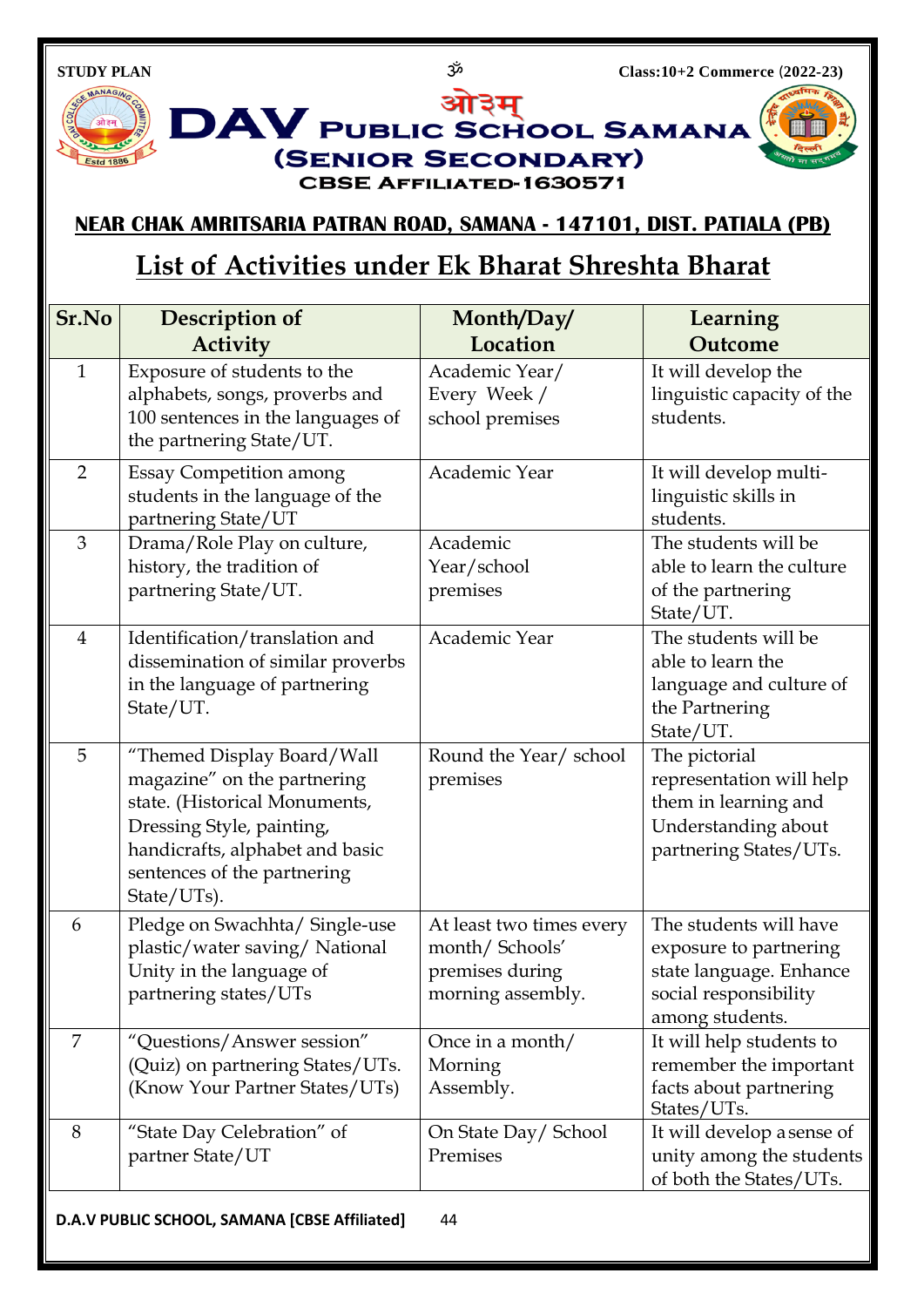| Suggestive Activities for FIT India Movement – March 2022-Feb 2023 |
|--------------------------------------------------------------------|
|--------------------------------------------------------------------|

| Sr.<br>No. | Month       | <b>Theme based Activities</b>                                                                                                                          |  |  |
|------------|-------------|--------------------------------------------------------------------------------------------------------------------------------------------------------|--|--|
| 1.         |             | FIT INDIA FITNESS ASSESSMENT                                                                                                                           |  |  |
|            | March-April | Fitness assessment by teachers and parents on Fit<br>India Mobile App                                                                                  |  |  |
|            |             | Fitness Ka Dose Aadha Ghanta Roz- doing daily                                                                                                          |  |  |
|            |             | physical activities like Yoga/Free hand exercise/                                                                                                      |  |  |
|            |             | dance/ playing sports etc. for half an hour atleast.                                                                                                   |  |  |
| 2.         |             | <b>MENTAL FITNESS AND YOGA</b>                                                                                                                         |  |  |
|            | May-June    | • Learn Common Yoga Protocols, different poses of Yoga<br>through Fit India Mobile App<br>Celebration of "Yoga Day" (Age-appropriate Yoga<br>$\bullet$ |  |  |
|            |             | Activities)                                                                                                                                            |  |  |
|            |             | Rhythmic Yoga on patriotic songs and share your<br>stories on Fit India Mobile App                                                                     |  |  |
|            |             | Pranayam, Meditation/Mindfulness activities every<br>$\bullet$<br>day.                                                                                 |  |  |
|            |             | Daily Yoga, Stretching, Hand exercises may be included<br>$\bullet$<br>in assembly to make fitness part of students'/teachers'<br>daily lifestyle      |  |  |
|            |             | Focus on Mind games like chess, Sudoku, Puzzle etc.                                                                                                    |  |  |
| 3.         |             | FITNESS ASSESSMENT OF STUDENTS THROUGH PE<br><b>TEACHERS AND INDIGENOUS SPORTS</b>                                                                     |  |  |
|            | July        | Participate in Khelo India National Fitness programme                                                                                                  |  |  |
|            |             | for schools through Fit India Mobile App                                                                                                               |  |  |
|            |             | Learn different Indigenous/traditional sports on Fit                                                                                                   |  |  |
|            |             | India Mobile App                                                                                                                                       |  |  |
|            |             | Organization of indigenous/traditional sports, martial<br>arts, dance with theme - HamariSanskriti Se Fitness                                          |  |  |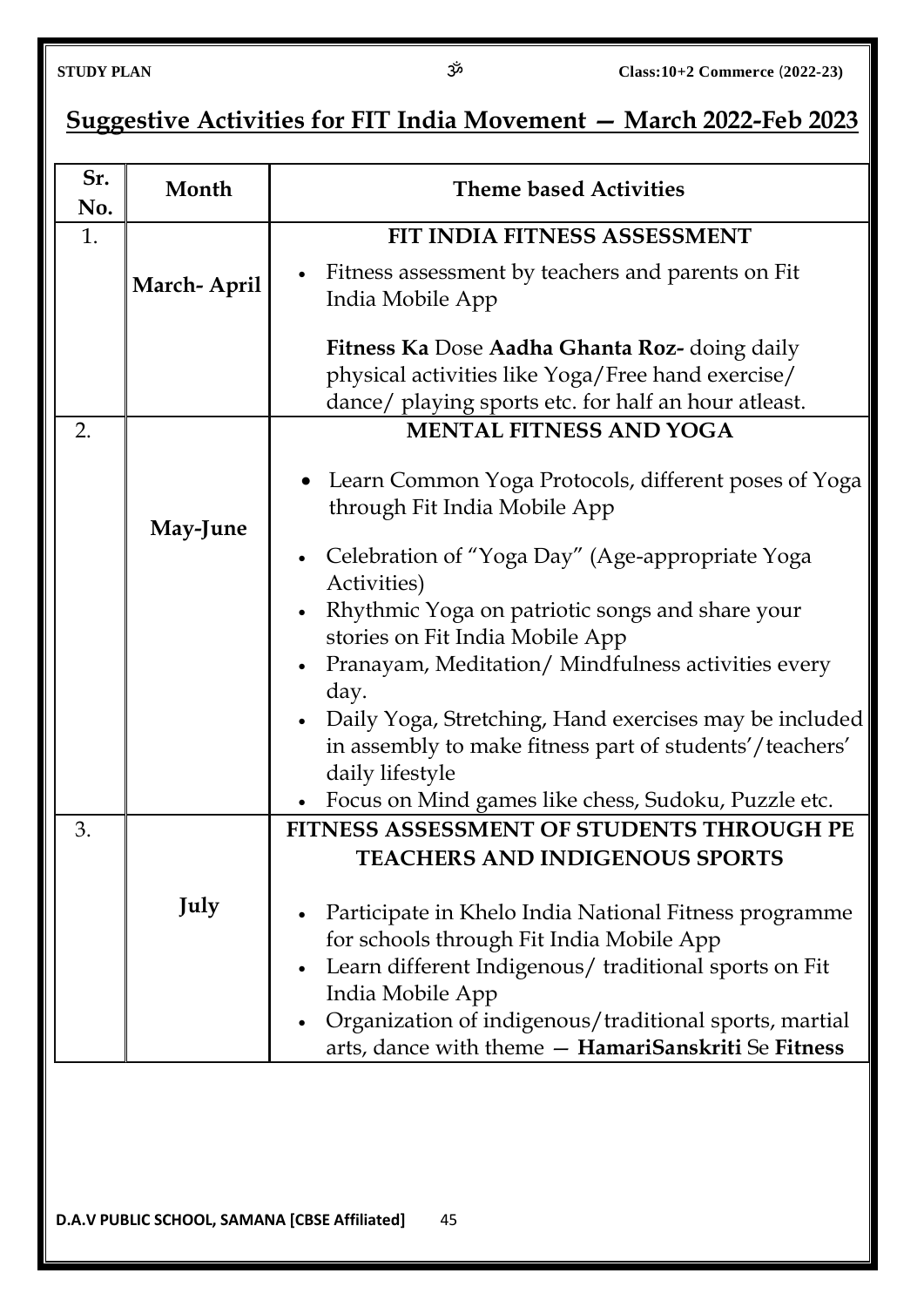| <b>STUDY PLAN</b>                                   |                        | مرّ3<br>Class: 10+2 Commerce (2022-23)                                                                                                                                                                                                                                                                                                                                                                                                                                                   |  |  |
|-----------------------------------------------------|------------------------|------------------------------------------------------------------------------------------------------------------------------------------------------------------------------------------------------------------------------------------------------------------------------------------------------------------------------------------------------------------------------------------------------------------------------------------------------------------------------------------|--|--|
| 4.                                                  |                        | FIT INDIA FREEDOM RUN                                                                                                                                                                                                                                                                                                                                                                                                                                                                    |  |  |
|                                                     | August -<br>September  | Organizing Fit India Freedom Run at iconic and historic<br>importance places by registering on Fit India Mobile<br>App<br>Share your Run with friends/family and challenge<br>them on 1-it India Mobile App<br>Fit India Freedom Run to start/culminate with patriotic<br>songs/stories on freedom struggle of local heroes (Staff,<br>Students & Community)<br>Places associated with Independence Movement in<br>states/UTs to<br>be selected for culmination/ starting of Freedom run |  |  |
|                                                     |                        | In morning assembly plays / role-plays may be<br>conducted on various historically important events.<br>Stories/Talks/Essay competition on one Freedom<br>Fighter/local hero of Freedom struggle at least once<br>every week                                                                                                                                                                                                                                                             |  |  |
| 5.                                                  |                        | FIT INDIA PLOG RUN                                                                                                                                                                                                                                                                                                                                                                                                                                                                       |  |  |
|                                                     | October                | Organise and register FIT India Plogrun on Fit India<br>Mobile App<br>• Virtual connect with Plogging communities on Fit India<br>Mobile App with share your stories feature<br>Plays/ Rallies with themes such as Swachta, Ahinsa<br>and other values of Mahatma Gandhi<br>Cultural programs depicting importance of Mahatma<br>Gandhi in India's Independence<br>Swachhata Pledge/ Water Saving Pledge<br>$\bullet$                                                                    |  |  |
| 6.                                                  |                        | FIT INDIA SCHOOL WEEK AND FITNESS ASSESSMENT                                                                                                                                                                                                                                                                                                                                                                                                                                             |  |  |
|                                                     | November -<br>December | •Celebrating 5-6 days in a week for fitness related activities<br>• Inter and Intra Sports Competitions<br>•Motivate & aware parents, community regarding doing<br>daily fitness activities.<br>• Participate in Khelo India National Fitness programme<br>for schools through Fit India Mobile App                                                                                                                                                                                      |  |  |
|                                                     |                        | • Fitness assessment by teachers and parents on Fit<br>India Mobile App                                                                                                                                                                                                                                                                                                                                                                                                                  |  |  |
| D.A.V PUBLIC SCHOOL, SAMANA [CBSE Affiliated]<br>46 |                        |                                                                                                                                                                                                                                                                                                                                                                                                                                                                                          |  |  |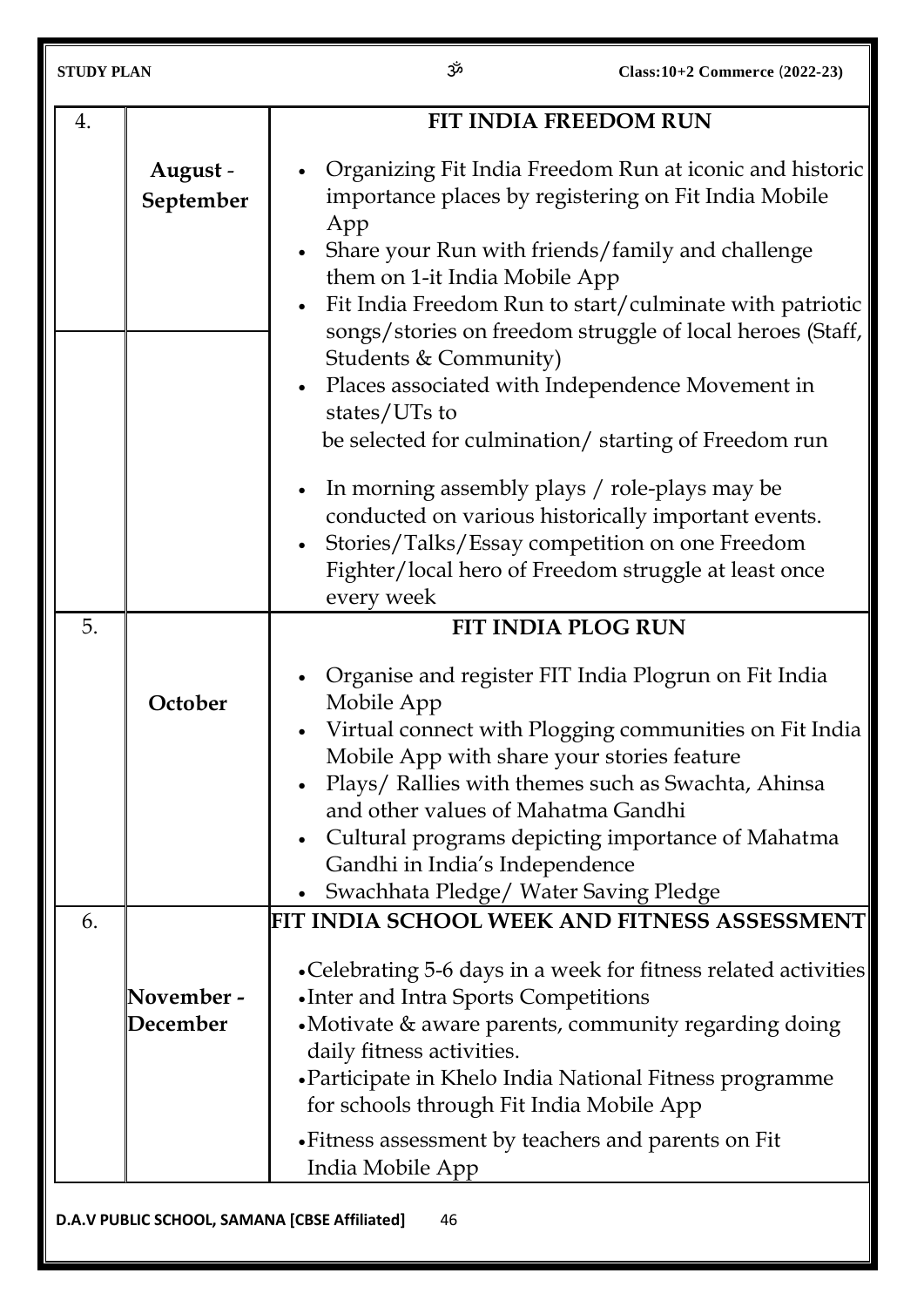| <b>STUDY PLAN</b> |                       | αξ                                                                                                                                                                                                | Class:10+2 Commerce (2022-23)                                                                                                                                                                                              |  |
|-------------------|-----------------------|---------------------------------------------------------------------------------------------------------------------------------------------------------------------------------------------------|----------------------------------------------------------------------------------------------------------------------------------------------------------------------------------------------------------------------------|--|
| 7.                |                       | FIT INDIA NEW YEAR SPECIAL AND FITNESS<br><b>ASSESSMENT</b>                                                                                                                                       |                                                                                                                                                                                                                            |  |
|                   | January -<br>February | Welcoming new year with fitness events<br>for schools through Fit India Mobile App<br>India Mobile App<br>$\bullet$<br>Mobile App<br>Food Habits and Importance doing daily fitness<br>activities | Participate in Khelo India National Fitness programme<br>Fitness assessment by teachers and parents on Fit<br>Participation in Fit India Quiz as audience on Fit India<br>Collage making and poster competition on Healthy |  |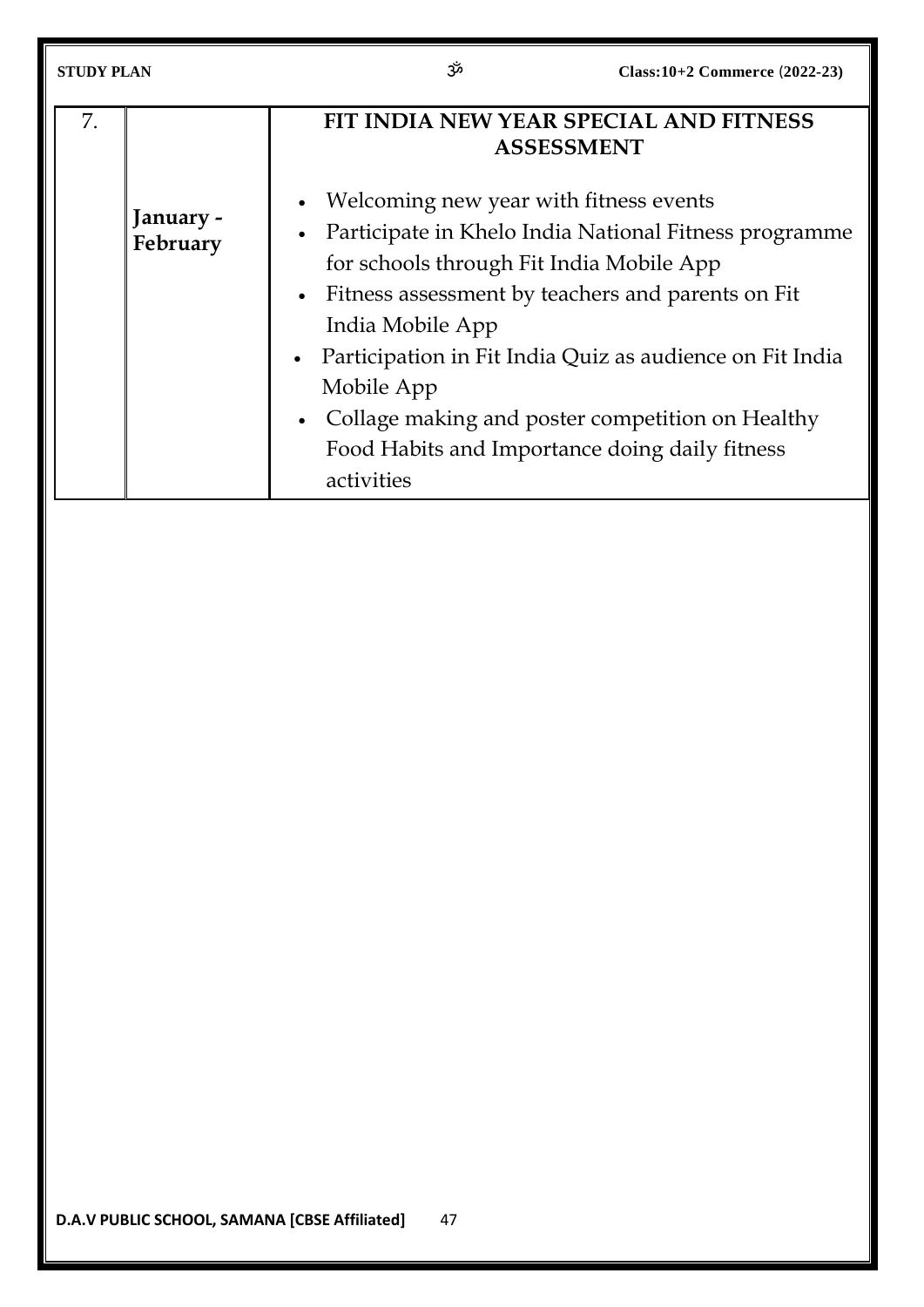

## **HOUSE INFORMATION**

## **SESSION- 2022-23**

| <b>House</b>  | <b>Color</b> | <b>Motto</b>           | <b>Tagline</b>                                                       | Logo             |
|---------------|--------------|------------------------|----------------------------------------------------------------------|------------------|
| <b>Virtue</b> | Red          | Modesty                | Self-Respect is<br>the corner stone<br>of all Virtues.               |                  |
| Harmony       | Green        | Courage to<br>Care     | Caring is the gift<br>of making the<br>ordinary to<br>Extraordinary. | Marmony<br>house |
| Charity       | Blue         | Sympathy               | Charity makes<br>dreams come<br>true.                                | Give a Hand      |
| Gratitude     | Yellow       | Thankful &<br>Grateful | Gratitude<br>Unlocks<br>the fullness of<br>life                      |                  |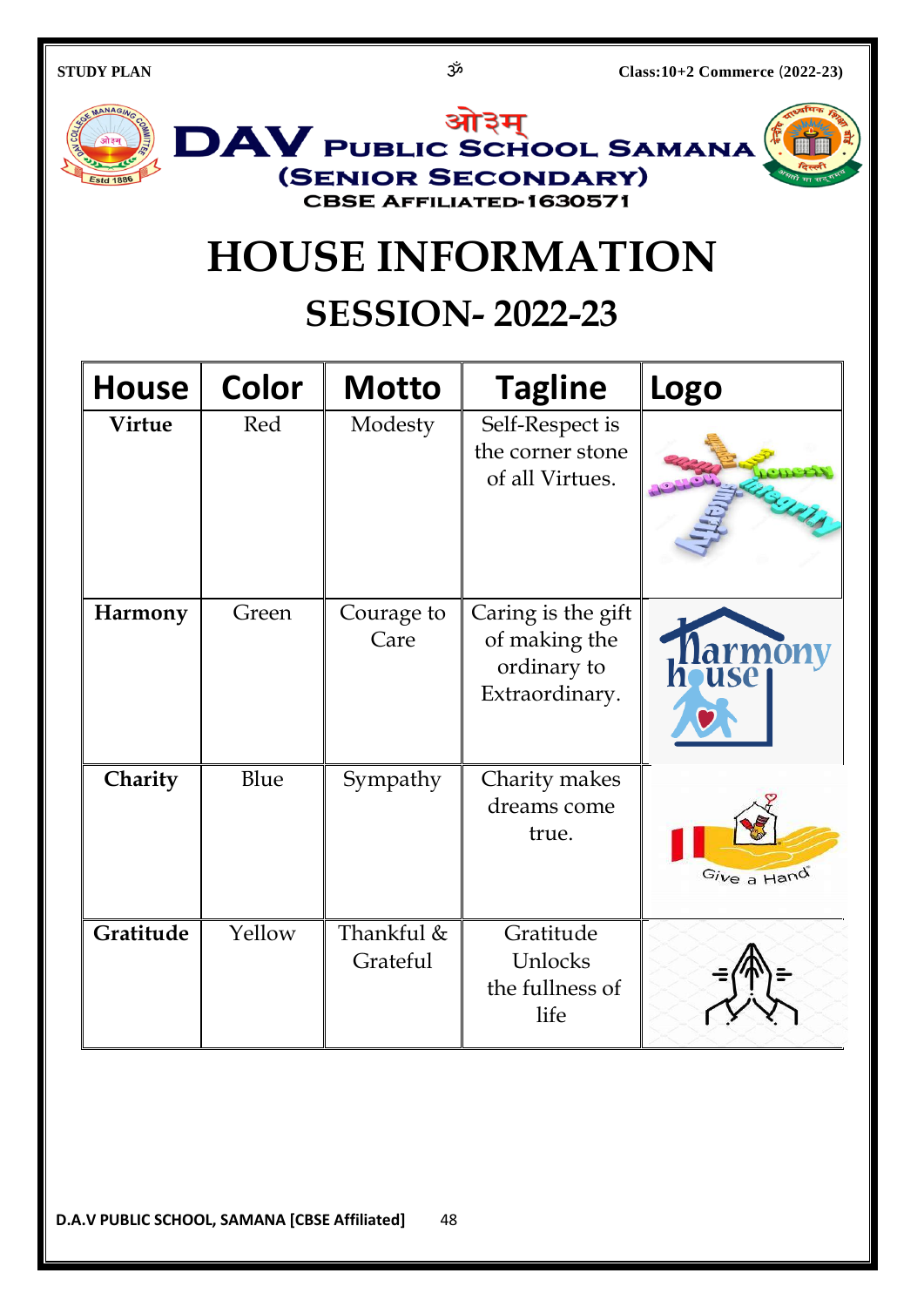## **DO's & DON'Ts**



## **CODE OF CONDUCT**

- Converse in English in school campus.
- Come to school regularly. In case you want to avail leave, kindly get it sanctioned from class teacher.
- \* Ensure proper order and discipline while moving to the playground /assembly / library or any lab.
- Library books must be handled with extra care and must be returned in time.
- \* Shouting / Fighting or Indulging in unruly behavior in the school premises is forbidden.
- \* Kindly contribute to make your school clean DAV, Green DAV.
- Proper decorum should be maintained while singing National Anthem / DAV Anthem and School Prayers as a mark of patriotism.
- Students should not carry any sharp objects like blade, knife, paper cutter etc. as they can prove to be harmful.
- \* Possession of crackers / bursting crackers / playing with colours in the school is strictly prohibited.
- Any student found with expensive jewellery, mobile phone, CD's, any other objectionable article will be subjected to fine and confiscation of the above mentioned articles.